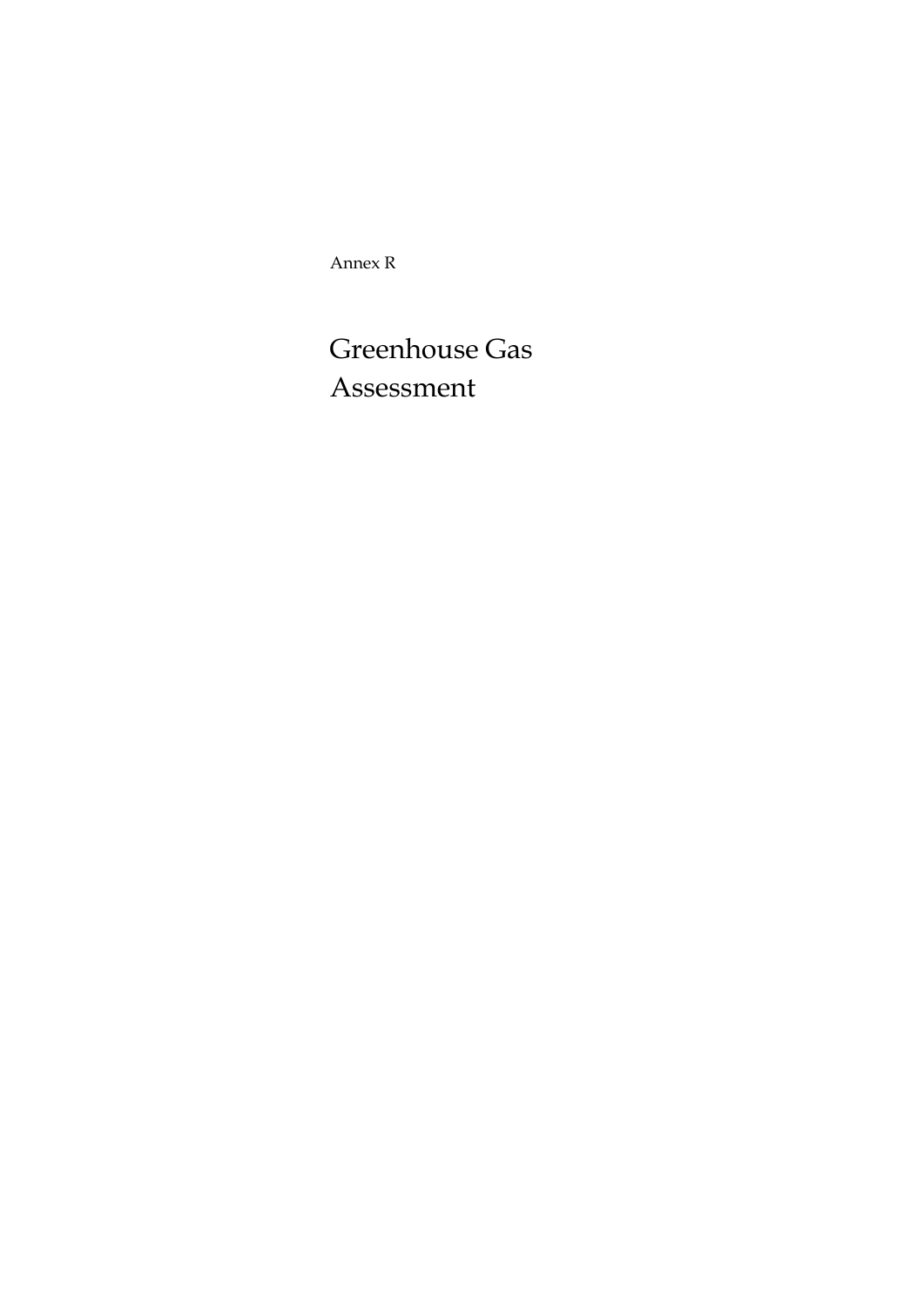



Zambezi River Authority (ZRA)

# **Greenhouse Gas (GHG) Assessment**

Proposed Batoka Gorge Hydro-Electric Scheme (Zambia and Zimbabwe) on the Zambezi River

18 September 2019 Project No.: 0239269

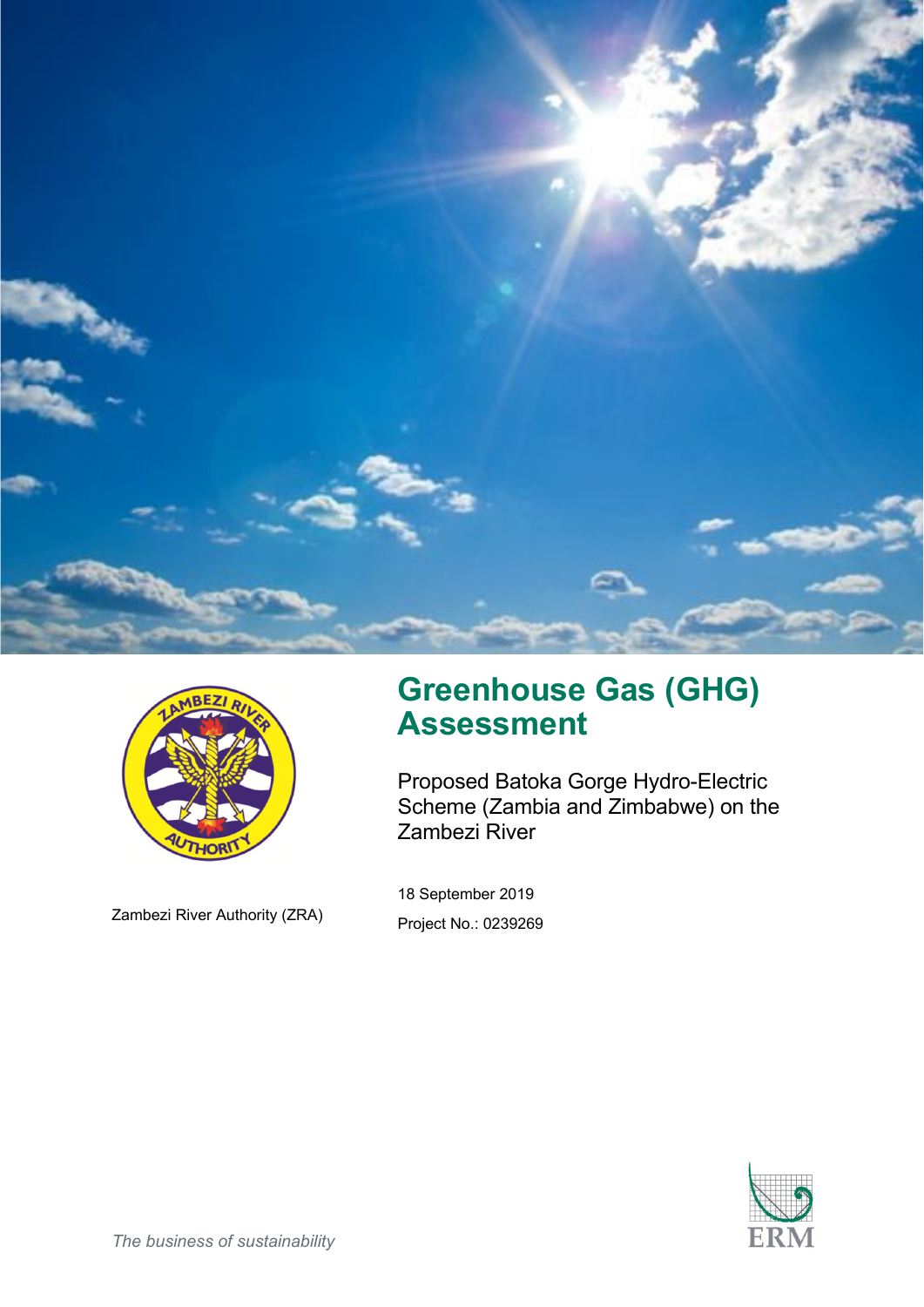| <b>Document details</b> |                                                                                           |
|-------------------------|-------------------------------------------------------------------------------------------|
| Document title          | Greenhouse Gas (GHG) Assessment                                                           |
| Document subtitle       | Proposed Batoka Gorge Hydro-Electric Scheme (Zambia and Zimbabwe) on the<br>Zambezi River |
| Project No.             | 0239269                                                                                   |
| Date                    | 18 September 2019                                                                         |
| Version                 | 2.0                                                                                       |
| Author                  | Holly Jeans                                                                               |
| Client Name             | Zambezi River Authority (ZRA)                                                             |

| Document history |          |             |                                             |                       |            |                                         |
|------------------|----------|-------------|---------------------------------------------|-----------------------|------------|-----------------------------------------|
|                  |          |             |                                             | ERM approval to issue |            |                                         |
| Version          | Revision | Author      | Reviewed by                                 | Name                  | Date       | Comments                                |
| Draft            | 1.0      | Holly Jeans | M. Eddis, D.<br>Rodewald, and<br>M. Everett | M. Everett            | 21.08.2019 | Draft for Client<br>Review /<br>Comment |
| Final            | 2.0      | Holly Jeans | M. Eddis, D.<br>Rodewald, and<br>M. Everett | M. Everett            | 18.09.2019 | Final                                   |
|                  |          |             |                                             |                       |            |                                         |
|                  |          |             |                                             |                       |            |                                         |
|                  |          |             |                                             |                       |            |                                         |
|                  |          |             |                                             |                       |            |                                         |
|                  |          |             |                                             |                       |            |                                         |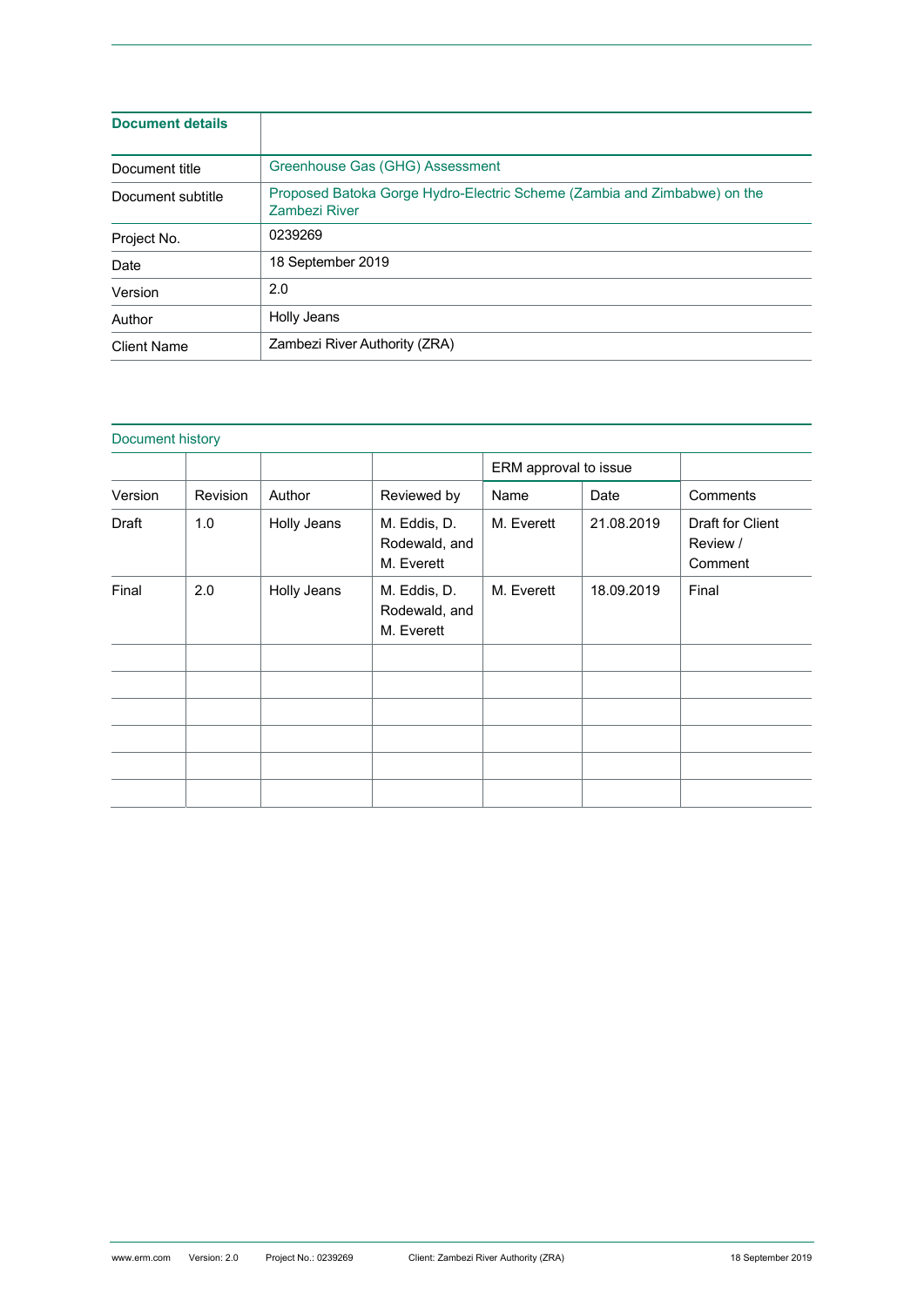### **Signature Page**

18 September 2019

# **Greenhouse Gas (GHG) Assessment**

Proposed Batoka Gorge Hydro-Electric Scheme (Zambia and Zimbabwe) on the Zambezi River

Mike Cverett

Mike Everett *Partner in Charge* 

### **Environmental Resources Management (ERM) Southern Africa (Pty) Ltd.**

1st Floor | Great Westerford | 240 Main Road | Rondebosch | 7700 | Cape Town | South Africa

© Copyright 2019 by ERM Worldwide Group Ltd and / or its affiliates ("ERM"). All rights reserved. No part of this work may be reproduced or transmitted in any form, or by any means, without the prior written permission of ERM.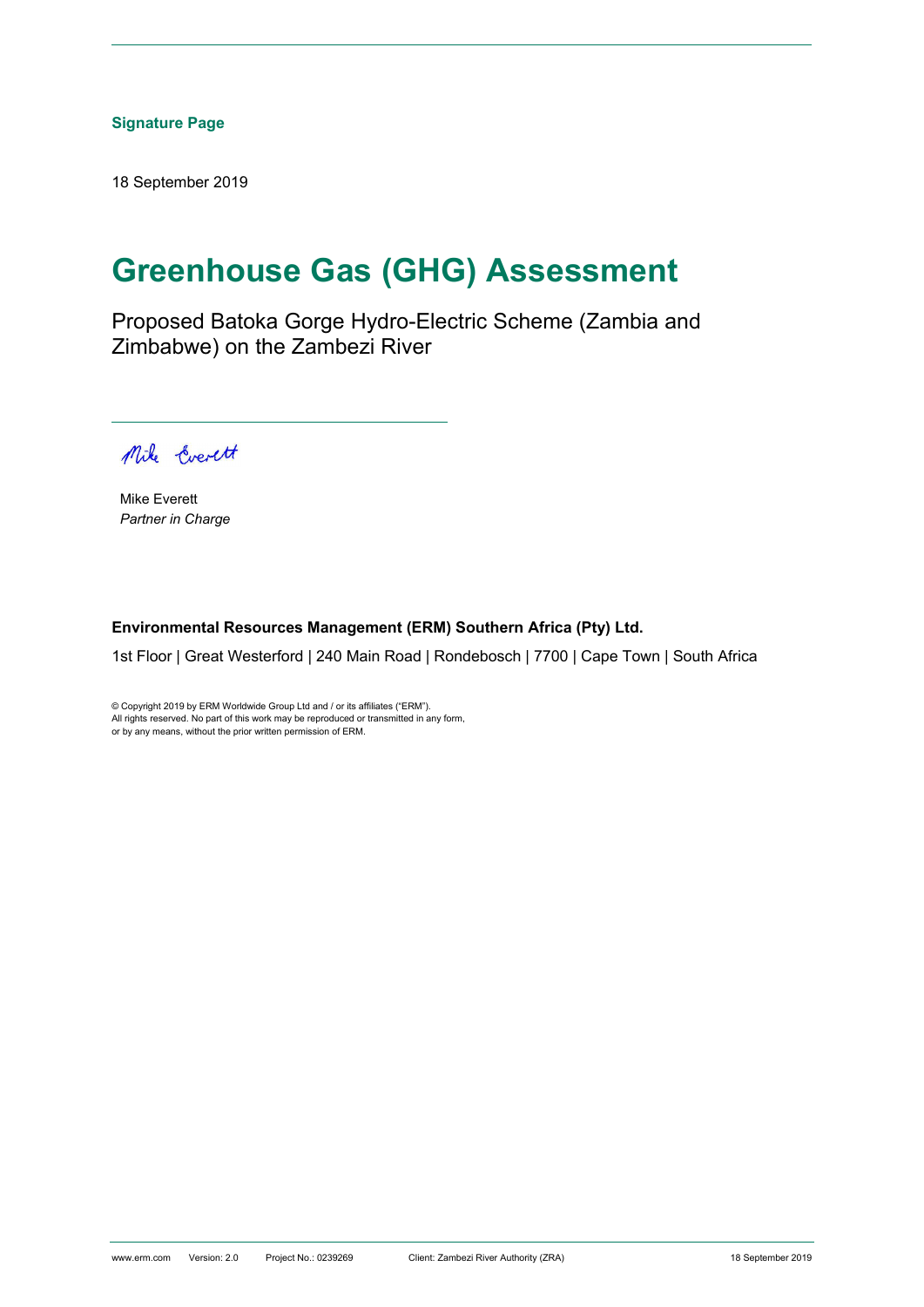# **CONTENTS**

| 1. |                   |                                                             |                                                                           |  |
|----|-------------------|-------------------------------------------------------------|---------------------------------------------------------------------------|--|
|    | 1.1<br>1.2<br>1.3 |                                                             |                                                                           |  |
|    |                   | 1.3.1<br>1.3.2<br>1.3.3<br>1.3.4<br>1.3.5<br>1.3.6<br>1.3.7 | European Bank for Reconstruction and Development Bank (EBRD) Standards  4 |  |
| 2. |                   |                                                             |                                                                           |  |
|    | 2.1               |                                                             |                                                                           |  |
| 3. |                   |                                                             |                                                                           |  |
|    | 3.1               |                                                             |                                                                           |  |
|    |                   | 3.1.1<br>3.1.2                                              |                                                                           |  |
| 4. |                   |                                                             |                                                                           |  |
|    | 4.1               | 4.1.1<br>4.1.2<br>4.1.3<br>4.1.4                            |                                                                           |  |
|    | 4.2               | 4.2.1<br>4.2.2<br>4.2.3                                     |                                                                           |  |
| 5. |                   |                                                             |                                                                           |  |
|    | 5.1<br>5.2<br>5.3 |                                                             |                                                                           |  |

### **List of Tables**

| Table 2.1 |  |
|-----------|--|
| Table 3.1 |  |
| Table 4.1 |  |
| Table 5.1 |  |
| Table 5.2 |  |

# **List of Figures**

| Figure 1.1 | Lifecycle Emissions from Operation of Power Generation Technologies (15 |  |
|------------|-------------------------------------------------------------------------|--|
| Figure 1.2 |                                                                         |  |
| Figure 4.1 |                                                                         |  |
| Figure 4.2 | GHG Emissions from Decay of Biomass Material in the BGHES Reservoir 20  |  |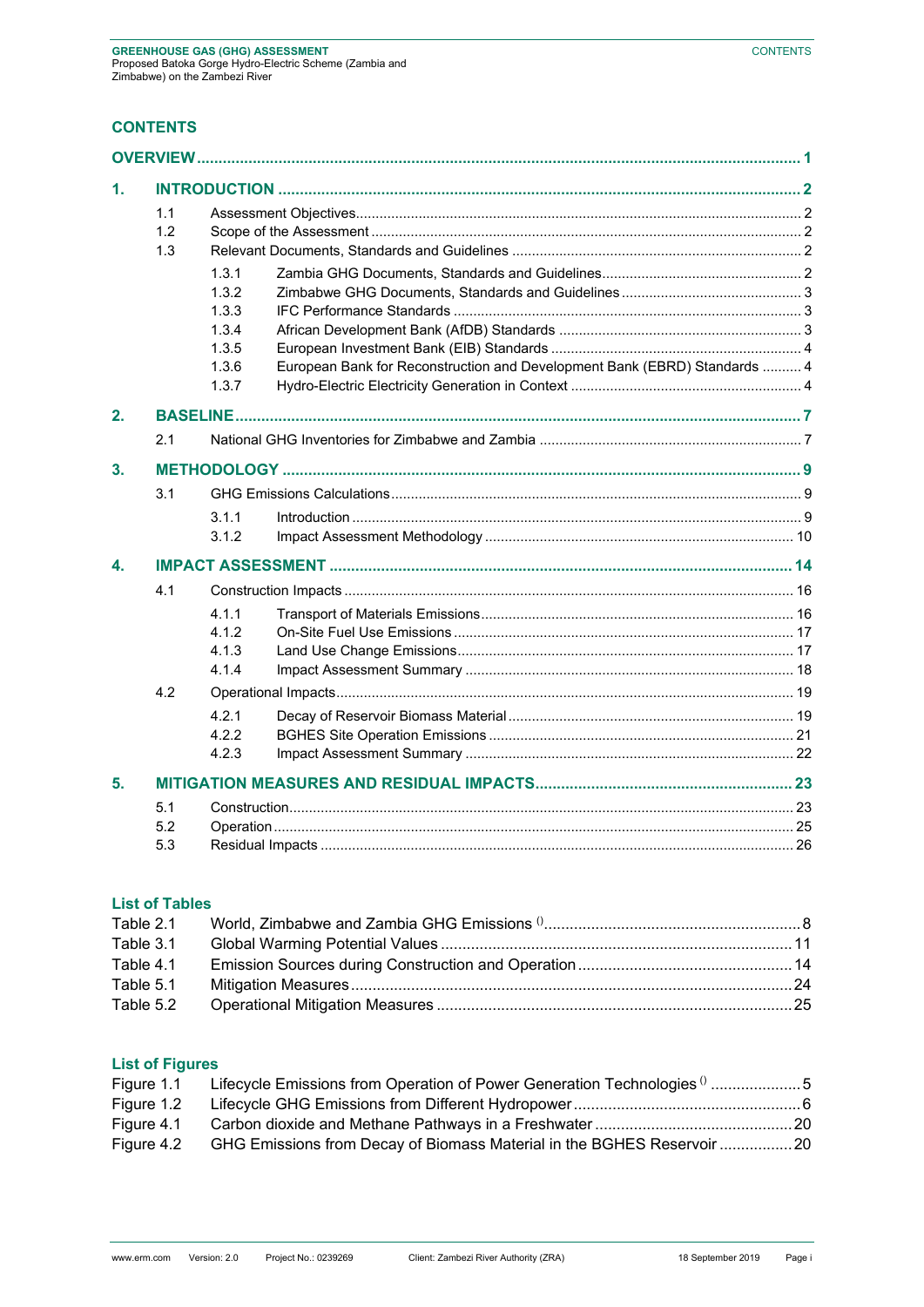# **APPENDIX A OVERVIEW OF EMISSION CALCULATION SHEETS**

### **Acronyms and Abbreviations**

| Name              | Description                                           |
|-------------------|-------------------------------------------------------|
| AfDB              | African Development Bank                              |
| <b>BGHES</b>      | Batoka Gorge Hydro-Electric Scheme                    |
| CO <sub>2</sub> e | Carbon Dioxide equivalent emissions                   |
| EBRD              | European Bank for Reconstruction and Development Bank |
| <b>EIB</b>        | European Investment Bank                              |
| <b>GHG</b>        | Greenhouse Gas Emissions                              |
| <b>GWP</b>        | <b>Global Warming Potential</b>                       |
| IFC.              | International Finance Corporation                     |
| IHA               | International Hydropower Association                  |
| <b>IPCC</b>       | Intergovernmental Panel on Climate Change             |
| O&M               | Operations and maintenance                            |
| SP.               | <b>Studio Pietrangeli Consulting Engineers</b>        |
| <b>UNFCCC</b>     | United Nation Framework Convention on Climate Change  |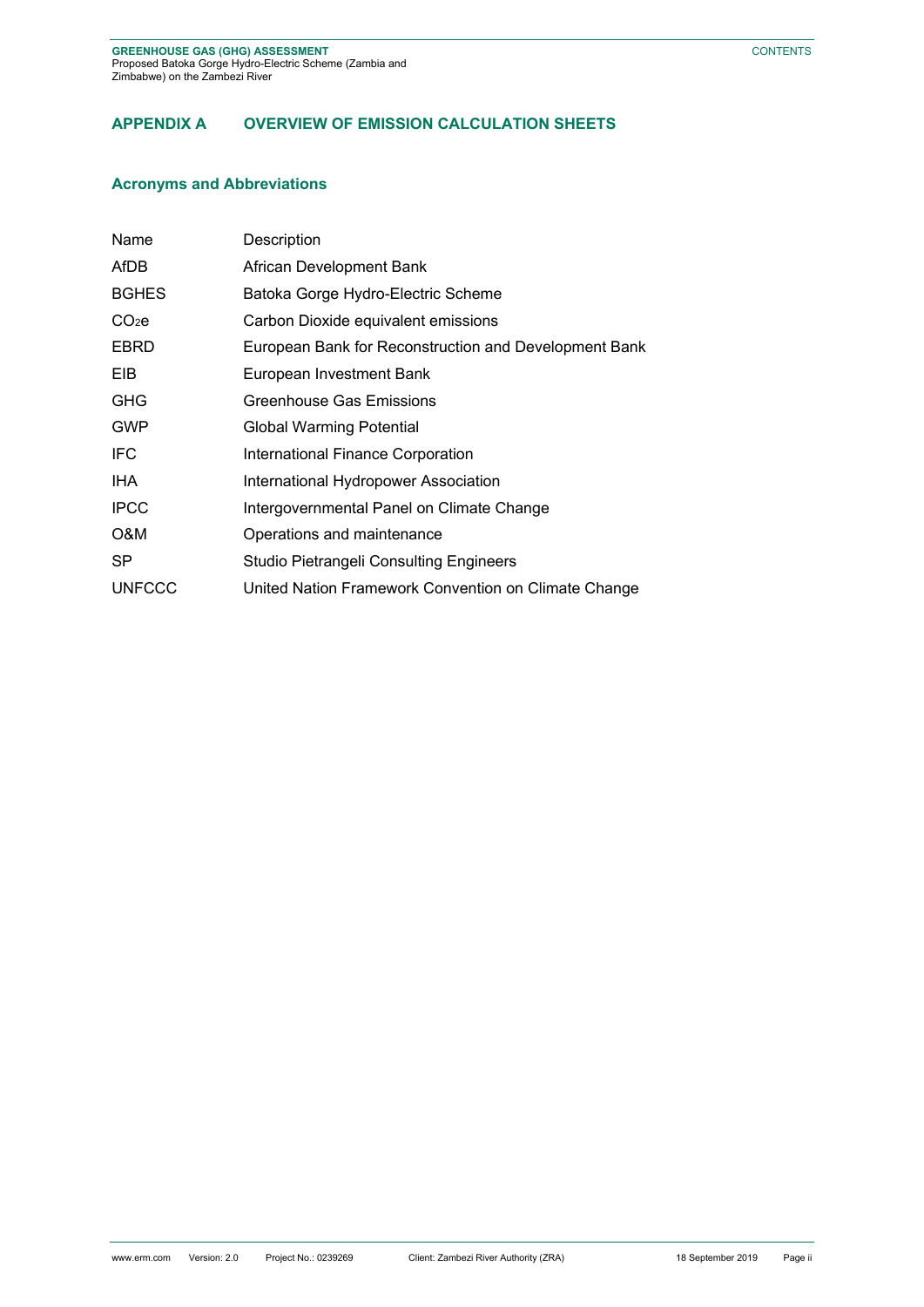### **OVERVIEW**

This greenhouse gas (GHG) assessment estimates the emissions contributing to climate change from the proposed Batoka Gorge Hydro-Electric Scheme (hereafter known as the proposed Project or BGHES) during its construction and operation.

The construction of the proposed BGHES includes estimations for emissions associated with the combustion of fuel from the transportation of materials to site, transportation of excavated materials and use of construction plant; and emissions released from biogenic carbon contained within the vegetation that is cleared for the construction sites. The most significant source of GHG emissions during construction is associated with land use change from the clearance of vegetation for the construction sites.

The operation of the proposed BGHES includes estimations for emissions associated with the combustion of fuel from maintenance vehicles as well as from the decay of the remaining biomass submerged within the BGHES reservoir. The most significant source of GHG emissions during operation is associated with the decay of remaining biomass submerged within the BGHES reservoir, which contributes approximately 99.9% of the total emissions (1).

Mitigation proposed to reduce the most significant sources of GHG emissions includes utilising cleared vegetation (wood) for commercial timber and community fuelwood rather than clearance by fire during the construction period, and minimising the amount of biomass available to decay before the BGHES reservoir is inundated. It is suggested that a timber survey be carried out to estimate the amount of commercially viable timber, which could be recovered from the areas that will be cleared of vegetation during construction. It would then be possible to estimate the amount of biomass that would not release GHGs and reduce the impact from land use change emissions.

When the proposed BGHES is compared against fossil fuel electricity generation technologies over the 50 to 100 year Project lifetime, the GHG emissions associated are significantly lower per GWh of electricity generated. Although there is a high initial GHG impact primarily associated with the clearance of vegetation during construction and decay of vegetation from inundation, the emissions over the Project lifetime are significantly lower due to the minimal emissions associated with generating electricity once in operation. This means the BGHES will have a much lower contribution to climate change over its lifetime compared to any fossil fuel electricity generation technologies.

<sup>(1)</sup> Total emissions, during years 1-25 of BGHES operation have been calculated as 304,614 tCO<sub>2</sub>e. Of this total, emissions associated with the decay of remaining biomass amounts to 304,594 tCO<sub>2</sub>e (equating to 99.99% of the total).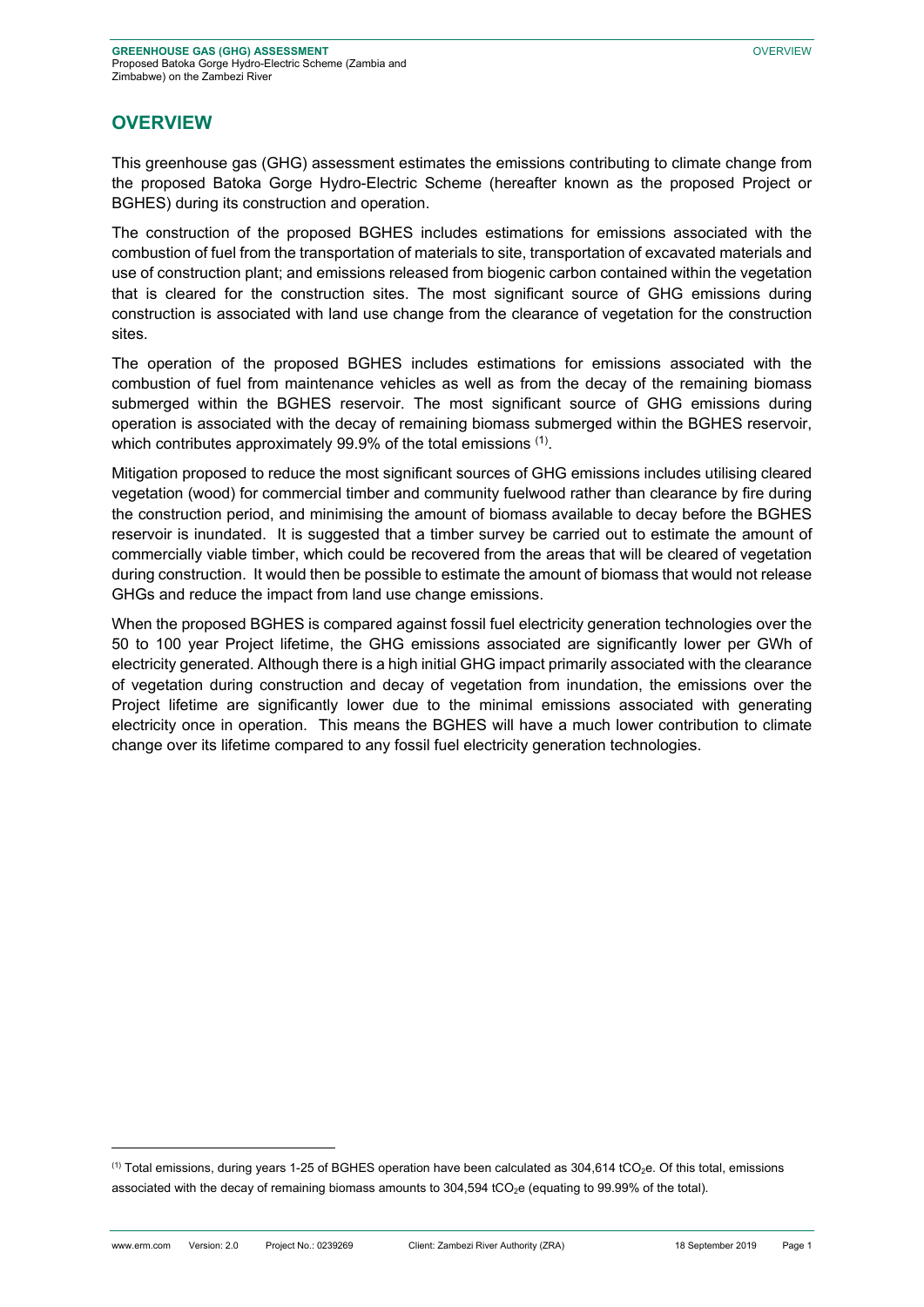# **1. INTRODUCTION**

This greenhouse gas (GHG) assessment estimates the emissions contributing to climate change from the Batoka Gorge Hydro-Electric Scheme (BGHES), (hereafter known as the proposed Project or BGHES), during its construction and operation phases.

### **1.1 Assessment Objectives**

The objectives for this assessment are:

- To undertake GHG modelling and calculation of the construction and operational carbon footprint of the BGHES through an impact assessment.
- To contextualise annual emissions against international and national thresholds.
- To determine whether expected GHG emissions are deemed to be 'significant'.
- To develop viable mitigation measures and management actions that are designed to reduce any significant GHG emissions.
- Assuming the implementation of the suggested mitigation measures and management actions, a residual impact assessment rating has being assigned.

### **1.2 Scope of the Assessment**

1

The GHG assessment looks at the emissions associated with the BGHES during its construction and operation phases. These can be described as follows:

- **During construction, GHG emissions are linked with the clearance of vegetation in the** construction sites, as well as typical activities associated with construction such as the transportation of raw materials, use of heavy vehicles and on-site power generation  $(1)$ .
- **Emissions associated with the BGHES during its operation are related to the decay of biomass** in the reservoir and additionally very limited vehicle transport and power generating requirements expected at and around the site.

### **1.3 Relevant Documents, Standards and Guidelines**

### *1.3.1 Zambia GHG Documents, Standards and Guidelines*

Zambia has various climate change-related policies, strategies, projects and programs in response to climate change impacts. These documents are aligned with the National Development Plans  $^{(2)}$  and the Vision 2030, both of which support development of a low carbon and climate-resilient development pathway. In 2016, Zambia launched its National Climate Change Policy<sup>(3)</sup> aimed at stemming the impact of climate change, and introduces a well-structured and coordinated national strategy to effectively tackle the adverse effects of climate change. The policy is driven by the Ministry of National Development.

 $<sup>(1)</sup>$  Scope 3 emissions associated with the mining/manufacture of the raw materials used for construction of the BGHES (e.g.</sup> cement and steel) are considered to be outside the scope of this Assessment. Emissions associated with transportation of these raw materials to the project site have however been included within the scope of work.

 $^{(2)}$ Zambia's latest National Development Plan for 2017-2021 is available at: http://extwprlegs1.fao.org/docs/pdf/zam170109.pdf (3) http://www.lse.ac.uk/GranthamInstitute/wp-content/uploads/laws/8142.pdf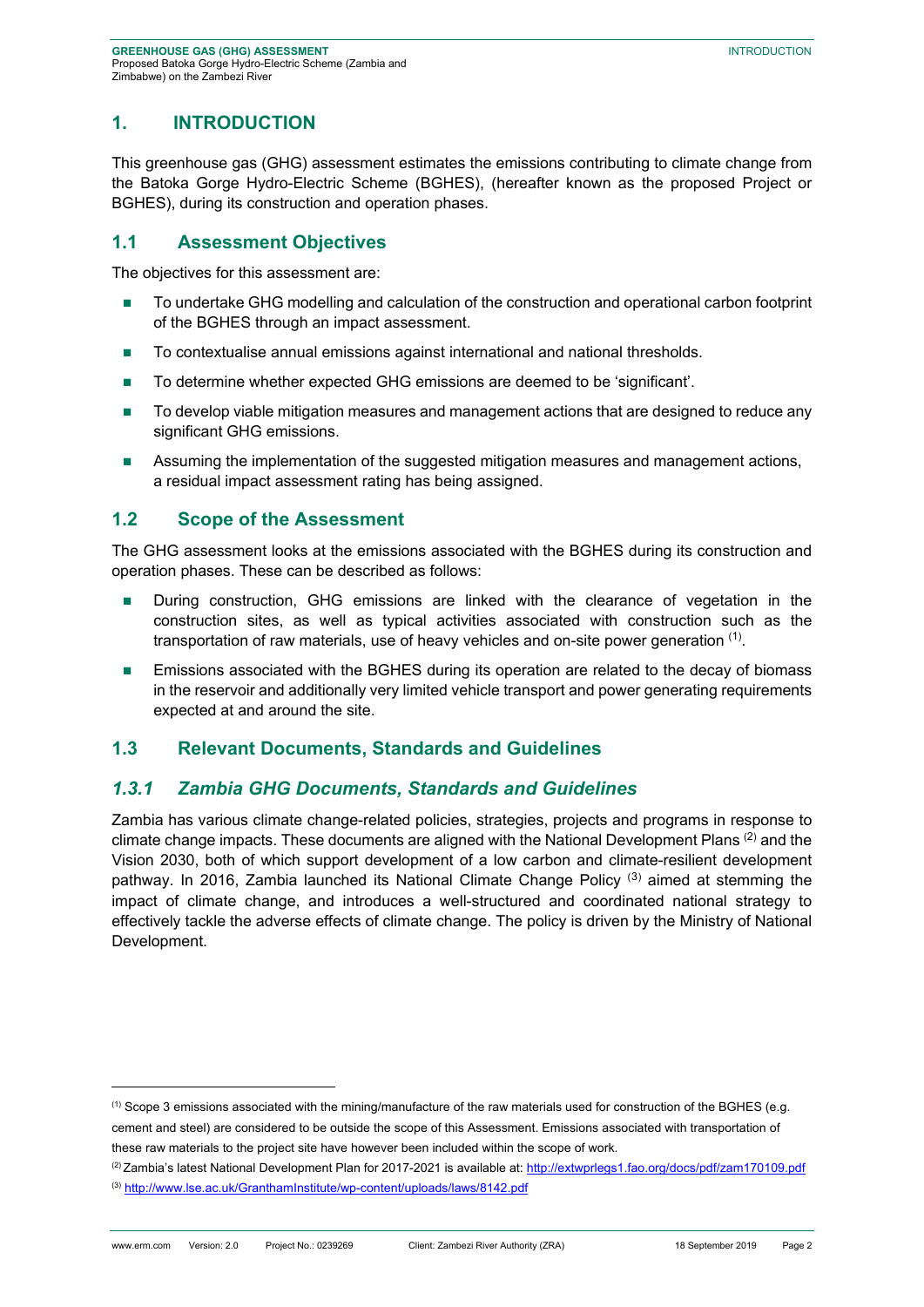### *1.3.2 Zimbabwe GHG Documents, Standards and Guidelines*

The Zimbabwean National Climate Change Response Strategy  $(1)$  provides a framework for the comprehensive and strategic approach to managing climate change. The response strategy includes climate change policies designed to make Zimbabwe more resistant to climate pressures and help it meet its international carbon-cutting pledges. Of particular note, the National Climate Policy<sup>(2)</sup> aims to help Zimbabwe put in place the legal structures needed to guide businesses on becoming greener.

### *1.3.3 IFC Performance Standards*

Regarding resource efficiency, including the use of energy and other GHG-relevant activities, the IFC's Performance Standard 3: Resource Efficiency and Pollution Prevention<sup>(3)</sup> states that:

*The client will implement technically and financially feasible and cost effective measures for improving efficiency in its consumption of energy, water, as well as other resources and material inputs, with a focus on areas that are considered core business activities. Such measures will integrate the principles of cleaner production into product design and production processes with the objective of conserving raw materials, energy, and water. Where benchmarking data are available, the client will make a comparison to establish the relative level of efficiency*.

With specific reference to GHGs, the Standard states that:

*The client will consider alternatives and implement technically and financially feasible and cost-effective options to reduce project-related GHG emissions during the design and operation of the project. These options may include, but are not limited to, alternative project locations, adoption of renewable or low carbon energy sources, sustainable agricultural, forestry and livestock management practices, the reduction of fugitive emissions and the reduction of gas flaring*.

*For projects that are expected to or currently produce more than 25,000 tonnes of CO<sub>2</sub>-equivalent annually, the client will quantify direct emissions from the facilities owned or controlled within the physical project boundary, as well as indirect emissions associated with the off-site production of energy used by the project. Quantification of GHG emissions will be conducted by the client annually in accordance with internationally recognized methodologies and good practice.* 

As the BGHES is expected to produce more than 25,000 tonnes of CO<sub>2</sub>-equivalent annually, the project is required to undertake consideration of the emissions associated with the BGHES during its initial design and later operational stages. "Project-related" should be considered to include any emissions related to the construction and operation of the BGHES.

### *1.3.4 African Development Bank (AfDB) Standards*

The AfDB clearly sets out that the impact of climate change on the sustainability of investment projects, and the contribution of projects to global GHG emissions must be systematically considered.

This is outlined as an Operational Standard (OS 4) within its Integrated Safeguards System: "*Pollution Prevention and Control, Greenhouse Gases, Hazardous Materials and Resource Efficiency – This safeguard covers the range of impacts of pollution, waste, and hazardous materials for which there are agreed international conventions and comprehensive industry-specific standards that other multilateral development banks follow. It also introduces vulnerability analysis and monitoring of greenhouse gas emissions levels and provides a detailed analysis of the possible reduction or compensatory measures framework*" (4) .

<sup>(1)</sup> Government of Zimbabwe, Ministry of Environment, Water and Climate. Available online at: https://www.climatechange.org.zw/sites/default/files/National%20Climate%20Change%20Response%20Strategy.pdf

<sup>(2)</sup> http://newfour.ncuwash.org/wp-content/uploads/2017/08/Zimbabwe-Climate-Policy-2016.pdf

<sup>(3)</sup> International Finance Corporation, Performance Standard 3, 2012

<sup>(4)</sup> African Development Bank Group's Integrated Safeguards System, 2013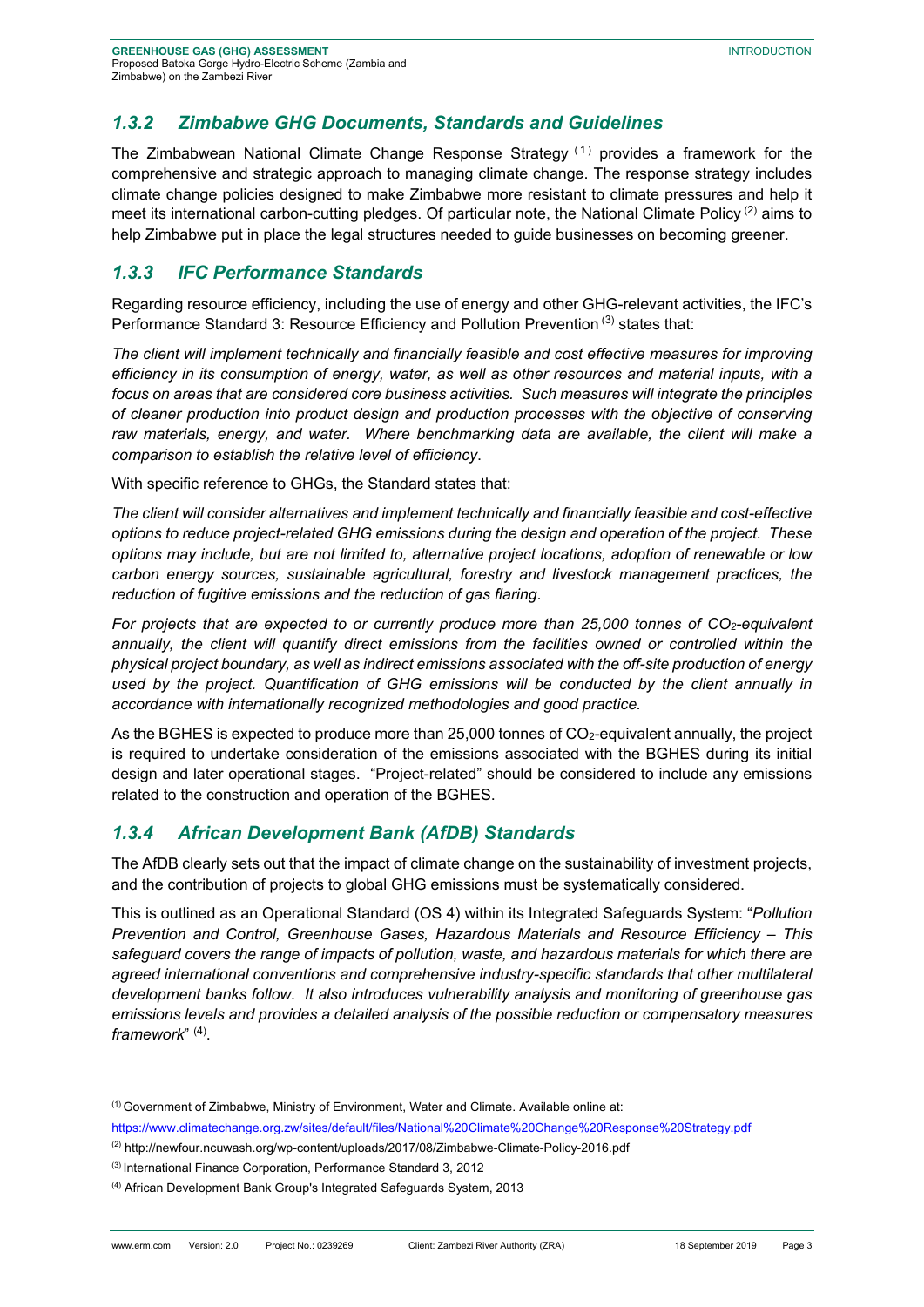# *1.3.5 European Investment Bank (EIB) Standards*

The EIB's Environmental and Social Handbook (1) has Climate Standards which require it's financing to be aligned with EU climate policy. Of particular note, the EIB is committed to: assessing and reporting the carbon footprint of EIB financed investment projects, their annual aggregate GHG emissions and savings. These are published in the EIB's Annual Report for each year of finance contract signature (2) .

### *1.3.6 European Bank for Reconstruction and Development Bank (EBRD) Standards*

The EBRD's Protocol for Assessment of GHG Emissions (3) sets out its methodology for how consultants should assess the GHG emissions from projects. The EBRD has assessed the impact on GHG emissions of its direct investments (loan and equity) since 2003. Summaries have been published in the Bank's annual Environmental or Sustainability Reports since that date. Although in most years all direct investment projects with emissions, or emissions savings, exceeding 20 kt CO<sub>2</sub>e per annum have been assessed, the focus has been on large projects, i.e. those emitting > 100 kt per annum, mainly in the energy and industrial sectors, which dominate the portfolio GHG footprint.

# *1.3.7 Hydro-Electric Electricity Generation in Context*

*Figure 1.1* shows the relative contribution of GHG emissions from the different lifecycle stages over the lifetime of different power generation technologies, clearly showing the GHG benefit of power generation through hydro-electricity in comparison with other more GHG intensive technologies. *Figure 1.2* shows GHG emissions over the lifecycle of different hydropower technologies based on a literature review of studies since 1980 carried out by the Intergovernmental Panel on Climate Change (IPCC). *Figure 1.2* shows that GHGs (carbon dioxide and methane) associated with the construction and operation of hydro-electric projects are largely due to the decay of reservoir biomass (inundated areas). Moreover, *Figure 1.2* shows there is significant variation between schemes depending on the size of the inundated area and the vegetation type and extent of coverage within it.

-

<sup>(1)</sup> European Investment Bank, Environmental and Social Handbook, 2018

<sup>(2)</sup> European Investment Bank, Environmental and Social Handbook, 2013

<sup>&</sup>lt;sup>(3)</sup> European Bank for Reconstruction and Development Bank, Protocol for Assessment of Greenhouse Gas Emissions, 2010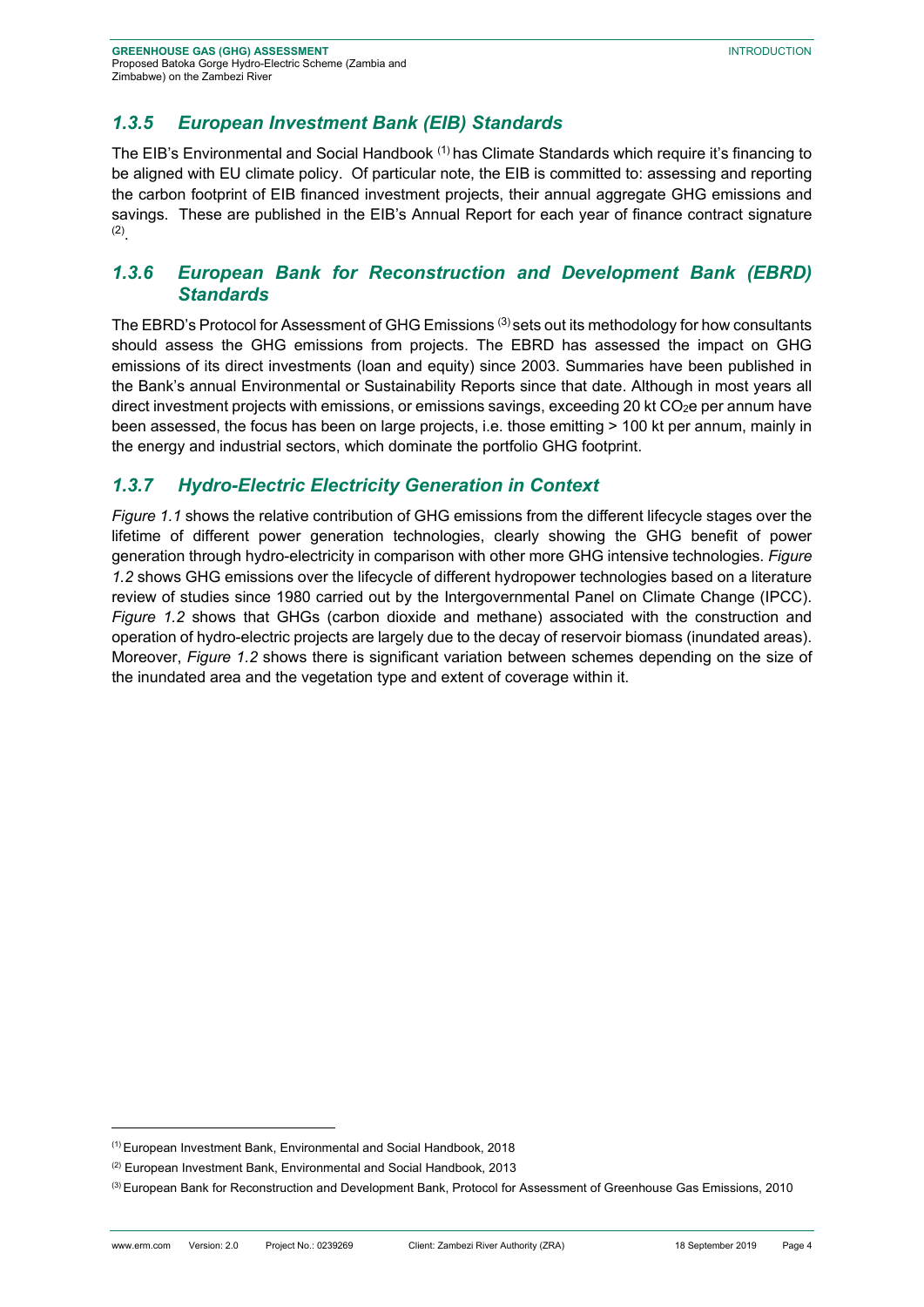

# **Figure 1.1 Lifecycle Emissions from Operation of Power Generation Technologies (1)**

(1) Source: World Energy Council, taken from http://www.worldenergy.org/wpcontent/uploads/2012/10/PUB\_Comparison\_of\_Energy\_Systens\_using\_lifecycle\_2004\_WEC.pdf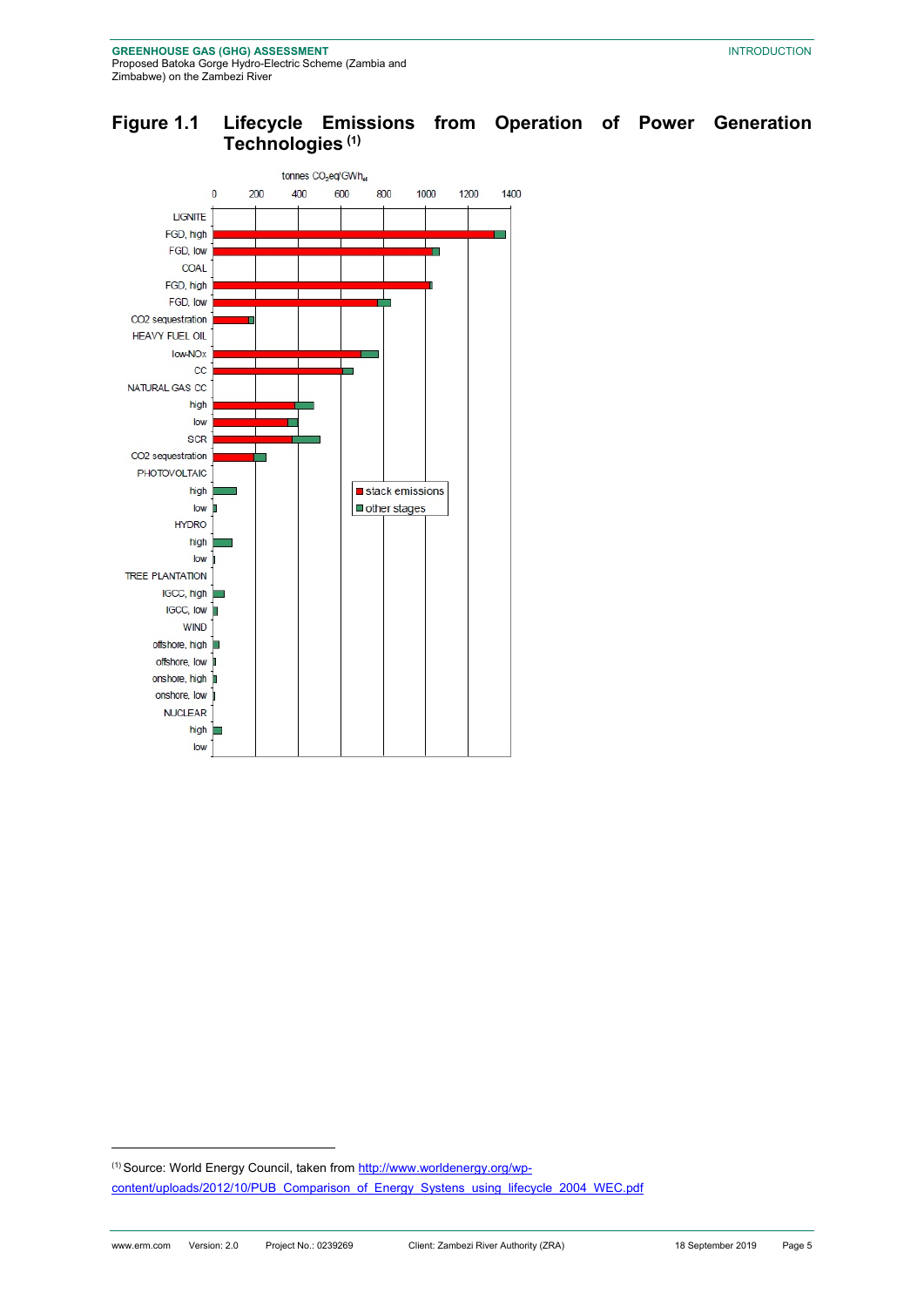

### **Figure 1.2 Lifecycle GHG Emissions from Different Hydropower Technologies (1)**

<sup>(1)</sup> Source: Kumar, A., T. Schei, A. Ahenkorah, R. Caceres Rodriguez, J.-M. Devernay, M. Freitas, D. Hall, Å. Killingtveit, Z. Liu, 2011: Hydropower. In IPCC Special Report on Renewable Energy Sources and Climate Change Mitigation [O. Edenhofer, R. Pichs-Madruga, Y. Sokona, K. Seyboth, P. Matschoss, S. Kadner, T. Zwickel, P. Eickemeier, G. Hansen, S. Schlömer, C. von Stechow (eds)], Cambridge University Press, Cambridge, United Kingdom and New York, NY, USA.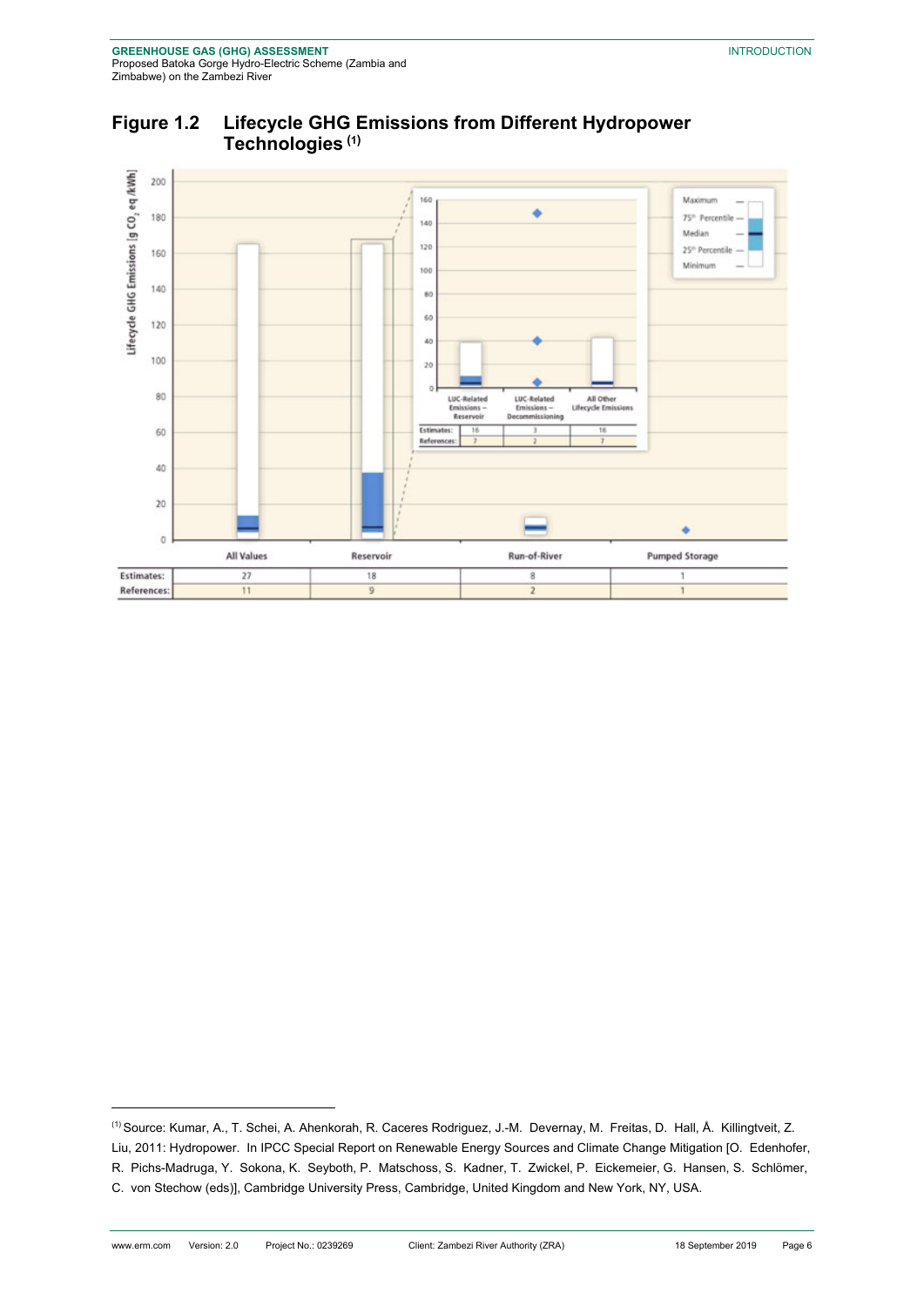# **2. BASELINE**

-

The baseline for GHG emissions prior to the development of the BGHES (i.e. – prior to the construction phase) is defined as zero for the purposes of this impact assessment, as it is understood that BGHES will provide additional capacity to meet energy demand rather than displacing existing grid capacity. Construction and operational activities will lead to incremental increases in GHG emissions, primarily due to the consumption of fuel and land use changes.

For context, the annual national emissions of Zimbabwe were 59.9 million tonnes of carbon dioxide equivalent (MtCO<sub>2</sub>e) in 2010, whilst annual national emissions of Zambia were 396.4 million tonnes of carbon dioxide equivalent (MtCO<sub>2</sub>e) in 2010. These figures represented 0.12% and 0.78% of global emissions in 2010 (global emissions amounted to 50,911 million tonnes of carbon dioxide equivalent  $(MtCO<sub>2</sub>e)$ <sup>(1)</sup>.

# **2.1 National GHG Inventories for Zimbabwe and Zambia**

Zimbabwe submitted its Third National Communication Update Report (NC3) to the UN Framework Convention on Climate Change in 2017<sup>(2)</sup>. NC3 includes information on Zimbabwe's greenhouse gas inventory for the year 2006, measures to reduce emissions (mitigation) and adaptation to climate change.

Zambia submitted its Second National Communication Update Report to the UN Framework Convention on Climate Change in 2014 (3). NC2 summarises the national GHG inventory for the year 2000.

Given that the National Communication reports for Zimbabwe and Zambia only include GHG emissions data up to 2006 and 2000 (respectively), UNFCCC (United Nation Framework Convention on Climate Change) 2010 data has been used in this assessment <sup>(4)</sup>.

*Table 2.1* summarises Zimbabwe and Zambia's emissions from 1990 to 2012, compared with total global emissions. Zimbabwe and Zambia had an estimated 72.1 and 320 million tCO<sub>2</sub>e (respectively) in 2012, excluding the emissions from land use, land use change and forestry. The countries were therefore responsible for 0.13% and 0.59% (respectively) of global emissions in 2012 and are considered to be low emitters. However, between 1990 and 2012, national emissions grew by 105% in Zimbabwe and 53% in Zambia, whilst global emissions increased by 41% over the same period.

The data available are not sufficiently detailed to show the sector emissions specifically associated with energy for Zimbabwe and Zambia.

<sup>(1)</sup> Source: Country information from UNFCCC (UNFCCC, 2010), data on current emissions and their share of global emissions including LULUCF from JRC/PBL (2012) (EDGAR 4.2 FT2010): http://edgar.jrc.ec.europa.eu/overview.php https://edgar.jrc.ec.europa.eu/overview.php?v=GHGts1990-2012

<sup>(2)</sup> Source https://unfccc.int/process-and-meetings/transparency-and-reporting/reporting-and-review-under-the-

convention/national-communications-and-biennial-update-reports-non-annex-i-parties/national-communication-submissionsfrom-non-annex-i-parties

<sup>(3)</sup> Source: https://unfccc.int/process-and-meetings/transparency-and-reporting/reporting-and-review-under-the-

convention/national-communications-and-biennial-update-reports-non-annex-i-parties/national-communication-submissionsfrom-non-annex-i-parties

<sup>(4)</sup> Country information from UNFCCC (UNFCCC, 2010), data on current emissions and their share of global emissions including LULUCF from JRC/PBL (2012) (EDGAR 4.2 FT2010): http://edgar.jrc.ec.europa.eu/overview.php https://edgar.jrc.ec.europa.eu/overview.php?v=GHGts1990-2012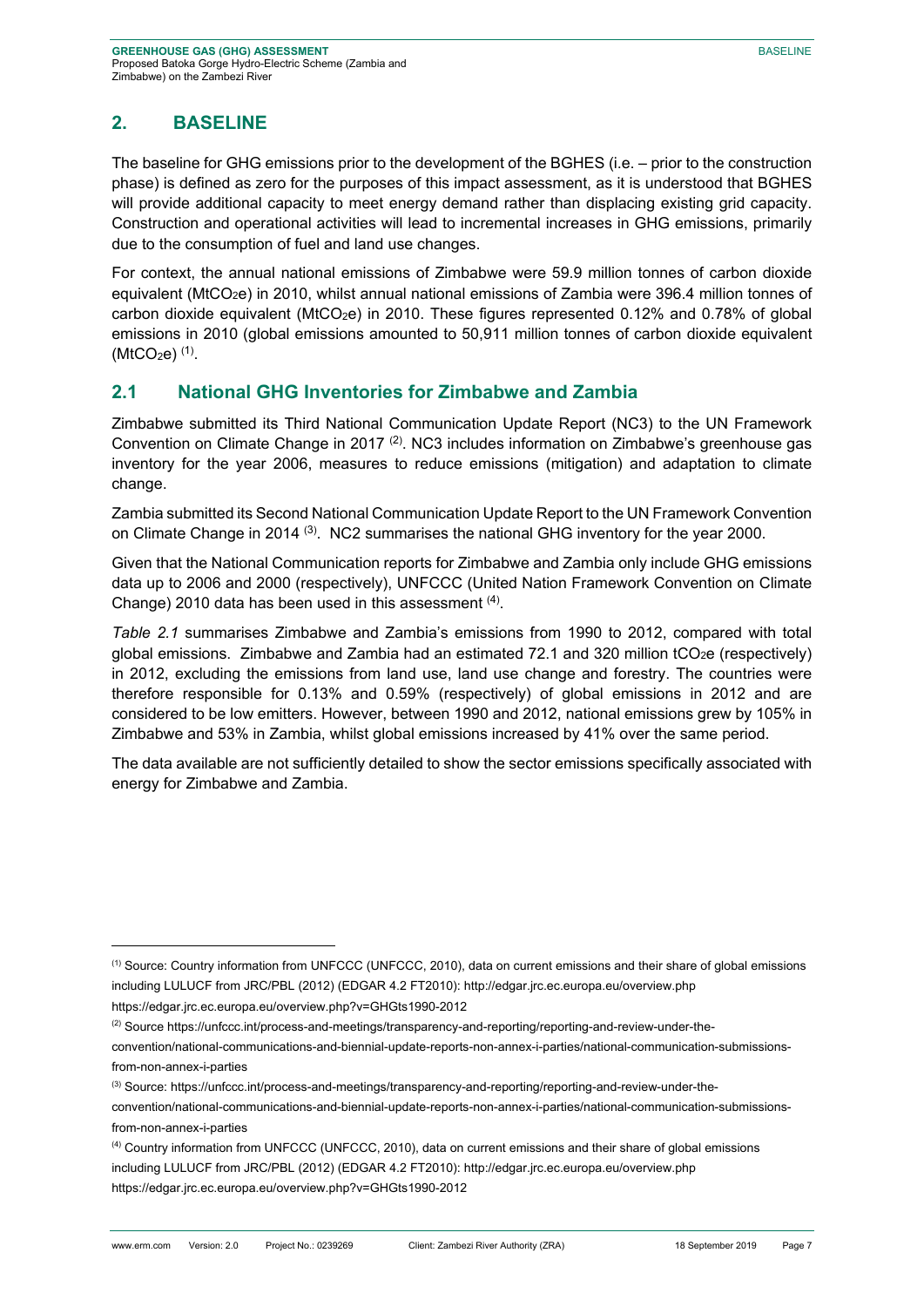|          |                                                                | 1990                     | 2000     | 2010     | 2011     | 2012     |
|----------|----------------------------------------------------------------|--------------------------|----------|----------|----------|----------|
| World    | Mt<br>CO <sub>2</sub> e<br>Total<br>excludina<br><b>LULUCF</b> | 38.232.0                 | 40,563.0 | 50,911.0 | 53,197.0 | 53,937.0 |
| Zimbabwe | Mt<br>CO <sub>2</sub> e<br>Total<br>excluding<br><b>LULUCF</b> | 35.1                     | 51.4     | 71.0     | 71.6     | 72.1     |
|          | Relative to 1990 base %                                        | $\overline{\phantom{a}}$ | 46.5     | 102.3    | 1.309    | 105.3    |
| Zambia   | Mt<br>CO <sub>2</sub> e<br>Total<br>excludina<br><b>LULUCF</b> | 209.6                    | 290.8    | 319.8    | 320.0    | 320.3    |
|          | Relative to 1990 base %                                        | $\overline{\phantom{a}}$ | 38.7     | 52.5     | 52.6     | 52.8     |

# **Table 2.1 World, Zimbabwe and Zambia GHG Emissions (1)**

<sup>(1)</sup> Source: https://edgar.jrc.ec.europa.eu/overview.php?v=GHGts1990-2012&sort=asc1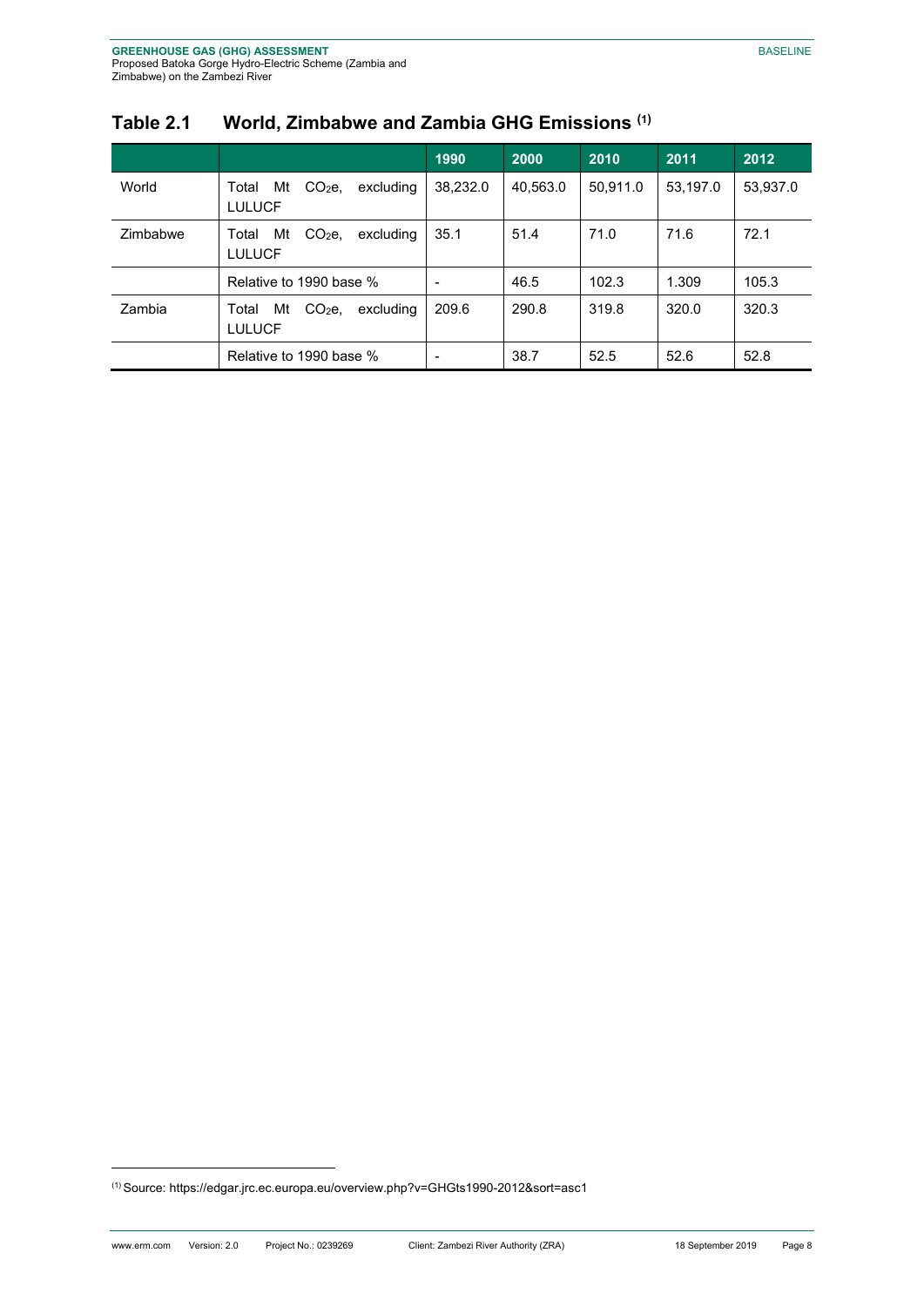### **3. METHODOLOGY**

### **3.1 GHG Emissions Calculations**

### *3.1.1 Introduction*

The calculation of GHG emissions arising from the BGHES has been calculated using the design specifications provided by the design engineers for the BGHES (Studio Pietrangeli Consulting Engineers (SP)) and for a construction period of 7 years.

The carbon footprint for both the construction and operational phases have been estimated using the documents listed below:

- Greenhouse Gas (GHG) Protocol: Corporate Accounting & Reporting Standard (World Resources Institute/World Business Council for Sustainable Development (1);
- Intergovernmental Panel on Climate Change (IPCC) 2006 GHG Inventory guidelines  $(2)$ ;
- **IPCC Special Report on Renewable Energy Sources and Climate Change Mitigation**  $(3)$ ;
- Green Investment Group Green Impact Reporting Criteria  $(4)$ ;
- ACM0002 Large-scale Consolidated Methodology Grid-connected electricity generation from renewable sources  $(v.19.0)^{(5)}$ ;
- FAO Global Forest Resources Assessments (GFRA) (6);
- UK Government GHG Conversion Factors for Company Reporting  $(7)$ ;
- **IFI** (Interim) Dataset of Harmonized Grid Factors (v.1.016)<sup>(8)</sup>; and
- **IGES List of Grid Emission Factors 2019 (v.10.4)** (9)

The GHG Protocol Corporate Accounting & Reporting Standard divides emissions into three 'Scopes', which are defined as:

- **Scope 1** direct emissions from sources owned or under the operational control of the company;
- **Scope 2** indirect emissions from the consumption of purchased electricity; and
- **Scope 3** indirect emissions an optional reporting category allowing for other indirect emissions associated with, but not controlled by the company.

Emission estimates for BGHES cover those which are under their direct operational control (scopes 1 & 2), with some limited coverage of indirect emissions (scope 3).

Cambridge University Press, Cambridge, United Kingdom and New York, NY, USA, 1075 pp.Available from Cambridge University Press, The Edinburgh Building Shaftesbury Road, Cambridge CB2 2RU ENGLAND

<sup>(1)</sup> Available online at : https://ghgprotocol.org/sites/default/files/standards/ghg-protocol-revised.pdf

<sup>&</sup>lt;sup>(2)</sup> Available online at: https://www.ipcc-nggip.iges.or.jp/public/2006gl/

<sup>(3)</sup> IPCC, 2011 – Ottmar Edenhofer, Ramón Pichs-Madruga, Youba Sokona, Kristin Seyboth, Patrick Matschoss, Susanne Kadner, Timm Zwickel, Patrick Eickemeier, Gerrit Hansen, Steffen Schloemer, Christoph von Stechow (Eds.)

<sup>(4)</sup> Available online at: http://greeninvestmentgroup.com/media/157426/gig\_green\_reporting\_1017\_02.pdf

<sup>(5)</sup> Available online at:

https://cdm.unfccc.int/filestorage/5/8/I/58IAGB7SZUDEO2VN6LYM30K41HFPRQ/EB100\_repan06\_ACM0002.pdf?t=elJ8cHdqa zN2fDBdFaeroak0uJq7GZc-\_jUp

<sup>(6)</sup> Available online at: http://www.fao.org/forest-resources-assessment/en/

 $(7)$  2018 emission factors available online at: https://www.gov.uk/government/publications/greenhouse-gas-reporting-conversionfactors-2018

<sup>(8)</sup> Available online at: http://greeninvestmentgroup.com/media/185865/ifi\_interim\_dataset\_of\_harmonized\_grid\_factors\_v1-0 with-cover.xlsx

<sup>(9)</sup> Available online at: https://pub.iges.or.jp/pub/iges-list-grid-emission-factors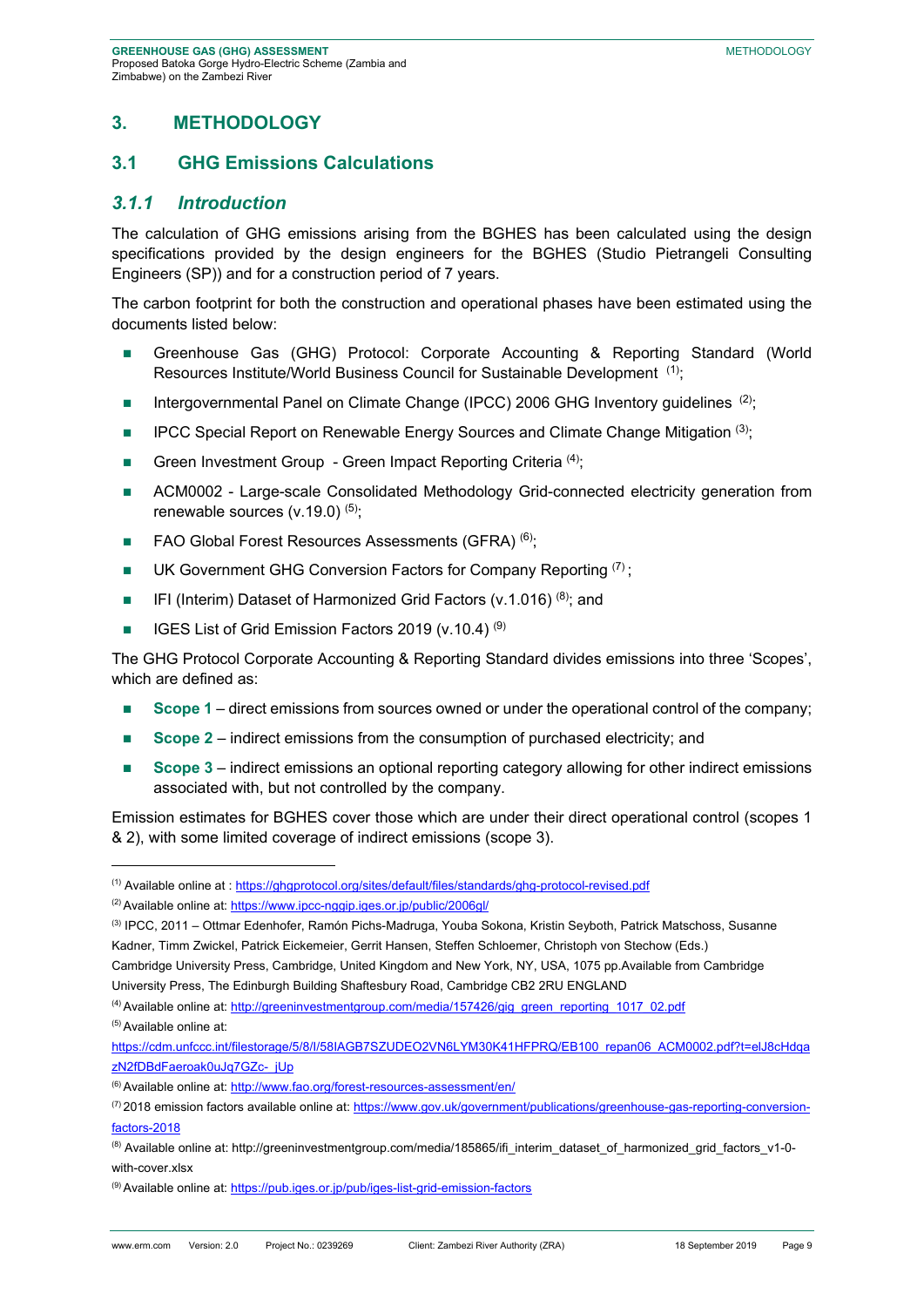Good practice dictates the use of actual activity data (e.g. litres of diesel consumed) for calculating a carbon footprint. Given that the BGHES involves an estimation of a future carbon footprint for activities yet to begin, a number of assumptions have been made in order to forecast the activity data required to undertake this GHG assessment. Calculation assumptions have been referenced within the relevant sections of this repot and are set out within the calculation spreadsheets (*Appendix A*). It should be noted that limited detail around BGHES construction and operation was available from SP at the time of this assessment. Calculations have therefore been undertaken on the basis of limited data, assumptions and experience of previous hydro-electric projects.

When assessing GHG emissions through the operational phase of BGHES, we have assumed full, normal operability.

# *3.1.2 Impact Assessment Methodology*

A traditional impact assessment is conducted by determining how the proposed activities will affect the state of the environment described in the baseline (*Section 2*). In the case of GHG emissions, this process is complicated by the fact that the potential impact of GHG emissions on the environment cannot be quantified within a defined space and time.

As mentioned, the greenhouse effect occurs on a global basis and the specific source of GHG emissions cannot be linked directly to the future potential impact on the climate or on the BGHES geography. In the absence of such causal links, this *Section* presents a methodology that provides an appropriate and practical link between the GHG emissions of the BGHES and the impact assessment process adopted for this assessment.

The magnitude of GHG emissions from the BGHES has been compared to national and international (i.e. IFC) GHG emissions criteria <sup>(1)</sup>.

### *Identifying Impact Magnitude*

The magnitude of GHG emissions is defined as the tonnes of carbon dioxide equivalent (tCO<sub>2</sub>e). emitted. GHG emissions which should be included in a GHG assessment, as stated by the GHG protocol Corporate Accounting & Reporting Standard (refer to *Section 3.1.1*), are the six greenhouse gases covered by the Kyoto Protocol. These are:

- Carbon dioxide (CO<sub>2</sub>),
- Methane (CH<sub>4</sub>),

1

- $\blacksquare$  Nitrous oxide (N<sub>2</sub>O),
- **Hydrofluorocarbons (HFCs),**
- **Perfluorocarbons (PFCs), and;**
- Sulphur hexafluoride  $(SF_6)$

The quantity of these gases emitted must be multiplied by the gas' global warming potential (GWP) to convert this into tonnes CO2e. *Table 3.1* shows the latest 100 year time horizon GWP's, relative to CO2 are set out within the IPCC's Fifth Assessment Report, 2014 (AR5)<sup>(2)</sup>.

 $<sup>(1)</sup>$  International Finance Corporation Performance Standard 3 – Resource Efficiency and Pollution Prevention (2012)</sup>

<sup>(2)</sup> IPCC's Fifth Assessment report, 2014 available online at https://www.ipcc.ch/assessment-report/ar5/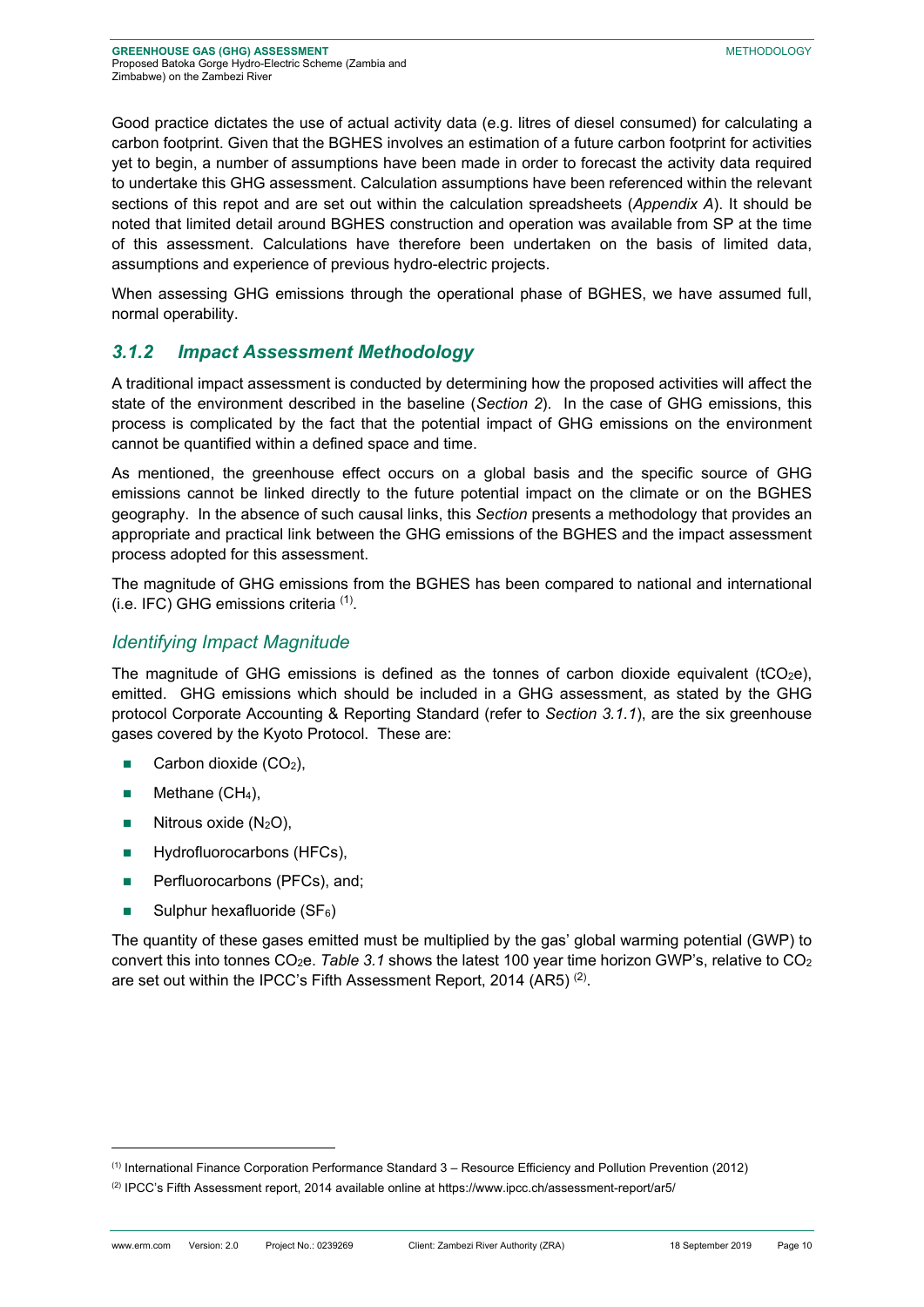# **Table 3.1 Global Warming Potential Values**

| <b>GHG</b>                        | <b>Fifth Assessment Report (AR5)</b> |
|-----------------------------------|--------------------------------------|
| Carbon dioxide (CO <sub>2</sub> ) | 1                                    |
| Methane (CH <sub>4</sub> )        | 28                                   |
| Nitrous oxide $(N_2O)$            | 265                                  |
| Hydrofluorocarbons (HFCs)         | $4 - 12,400$                         |
| Perfluorocarbons (PFCs)           | $6,630 - 11,100$                     |
| Sulphur hexafluoride (SF6)        | 23,500                               |

In the absence of national laws relating to the magnitude of GHG emissions from project developments, international standards are used to place project emissions into perspective.

Table 3.2 shows a potential magnitude scale for project-wide GHG emissions that is derived from, and in line with, reporting thresholds adopted by a number of current international lender organisations or groupings, such as the IFC Standards, the European Bank for Reconstruction and Development (EBRD) GHG assessment methodology  $(1)$  and the Equator Principles  $(2)$ .

# **Table 3.2 Magnitude Scale for Project-Wide GHG Emissions**

| <b>Project-Wide GHG Emissions / annum</b> | <b>Magnitude Rating</b> |
|-------------------------------------------|-------------------------|
| $>1,000,000$ tCO <sub>2</sub> e           | Very Large              |
| $100,000 - 1,000,000$ tCO <sub>2</sub> e  | Large                   |
| $25,000 - 100,000$ tCO <sub>2</sub> e     | Medium                  |
| $5,000 - 25,000$ tCO <sub>2</sub> e       | Small                   |
| $< 5.000$ tCO <sub>2</sub> e              | Negligible              |

The IFC's Performance Standard 3 defines a reporting threshold for annual GHG emissions of 25,000 tonnes of CO<sub>2</sub> equivalent (tCO<sub>2</sub>e) and, as mentioned in *Section 1.3.3*, requires clients to "...consider *alternatives and implement technically and financially feasible and cost-effective options to reduce project-related GHG emissions during the design and operation of the project*".

An annual GHG emissions threshold of 25,000 tCO<sub>2</sub>e has also been adopted by the EBRD within its Environmental and Social Policy<sup>(3)</sup>. This updated policy reduces the GHG reporting threshold within projects that the EBRD supports from 100,000 to 25,000 tCO<sub>2</sub>e / year and requires annual client quantification and reporting of these emissions. EBRD guidance on assessment of GHG emissions also defines a series of categories and thresholds for different project types (shown in Table 3.3). Hydroelectric power generation projects are considered likely to fall into the EBRD's 'Low' category.

<sup>(1)</sup> EBRD Methodology for Assessment of Greenhouse Gas Emissions (2010)

http://www.ebrd.com/downloads/about/sustainability/ghgguide.pdf

<sup>(2)</sup> Available online at: http://www.equator-principles.com/index.php/ep3

<sup>&</sup>lt;sup>(3)</sup> EBRD Environmental and Social Policy, 2014. Available online at: https://www.ebrd.com/downloads/research/policies/espfinal.pdf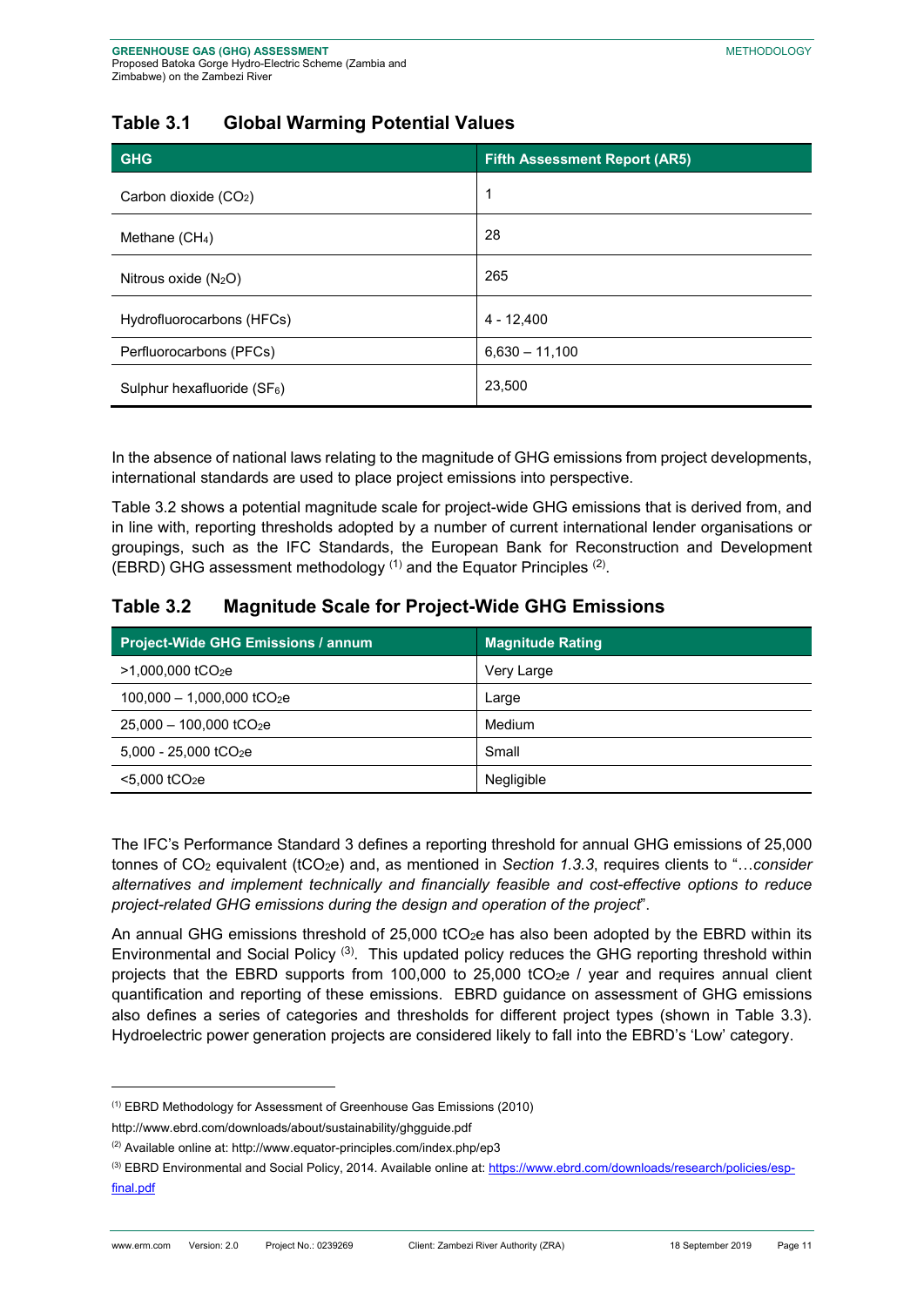| <b>GHG Emissions / annum</b>             | <b>Magnitude Description</b> |
|------------------------------------------|------------------------------|
| $> 1,000,000$ tCO <sub>2</sub> e         | High                         |
| $100,000 - 1,000,000$ tCO <sub>2</sub> e | Medium-High                  |
| $20,000 - 100,000$ tCO <sub>2</sub> e    | Medium-Low                   |
| $< 20,000$ tCO <sub>2</sub> e            | Low                          |
| Not defined                              | Negligible                   |

# **Table 3.3 EBRD GHG Emissions Reporting Categories**

The Equator Principles require all projects, in all locations, to conduct an alternatives analysis to evaluate less GHG intensive alternatives when combined Scope 1 and Scope 2 operational emissions are expected to be more than 100,000 tCO<sub>2</sub>e annually. In addition, the Equator Principles require that "*the client (should) report publicly on an annual basis on GHG emission levels (combined Scope 1 and Scope 2 emissions) during the operational phase for Projects emitting over 100,000 tonnes of CO2 equivalent annually. Clients will be encouraged to report publicly on Projects emitting over 25,000 tonnes*."

# *Determining Significance*

The receptor for GHG emissions is the global climate, and the natural and societal systems and infrastructure which the climate will influence.

In order to conclude whether the potential impact from GHG emissions is deemed significant or not, a risk classification approach is used. The approach is derived from classic risk assessment terminology, which involves the expression of risk as the consequence of the event multiplied by the probability of that event. The environmental assessment equivalent is the magnitude of the impact multiplied by the likelihood of the impact. Impact magnitude is a function of the potential intensity of the impact, moderated by the extent and duration of that impact. Expressed mathematically impact significance is:

### *Impact significance = (intensity + extent + duration) × likelihood*

When considering GHGs, the extent and duration of the potential impact will always be the same. The extent is international as it is the total stock of world GHG emissions (leading to the greenhouse effect) that are directly increased due to the impact of a project. The greenhouse effect is transboundary and so global emissions and national emissions are both directly affected. The duration of the impact is regarded as permanent as the persistence of carbon dioxide in the atmosphere ranges between 100 and 300 years <sup>(1)</sup> and continues beyond the life of the project. Therefore, the magnitude of the potential impact is directly related to the intensity, or volume of emissions. Likelihood can be defined as 'Unlikely', 'Seldom/Occasional' or 'Likely' (see Table 3.4).

| Likelihood        | <b>Criteria</b>                                                                                          |
|-------------------|----------------------------------------------------------------------------------------------------------|
| Unlikely          | Reasonable to expect that the consequence will not occur at this facility during<br>its lifetime.        |
| Seldom/Occasional | Exceptional circumstances/conditions may allow the consequence to occur<br>within the facility lifetime. |
| Likely            | Consequence can reasonably be expected to occur within the life of the facility.                         |

# **Table 3.4 Likelihood Definitions**

<sup>&</sup>lt;sup>(1)</sup> Carbon Dioxide Information Analysis Centre (CDIAC) - http://cdiac.ornl.gov/pns/current\_ghg.html Last accessed: 30/01/2015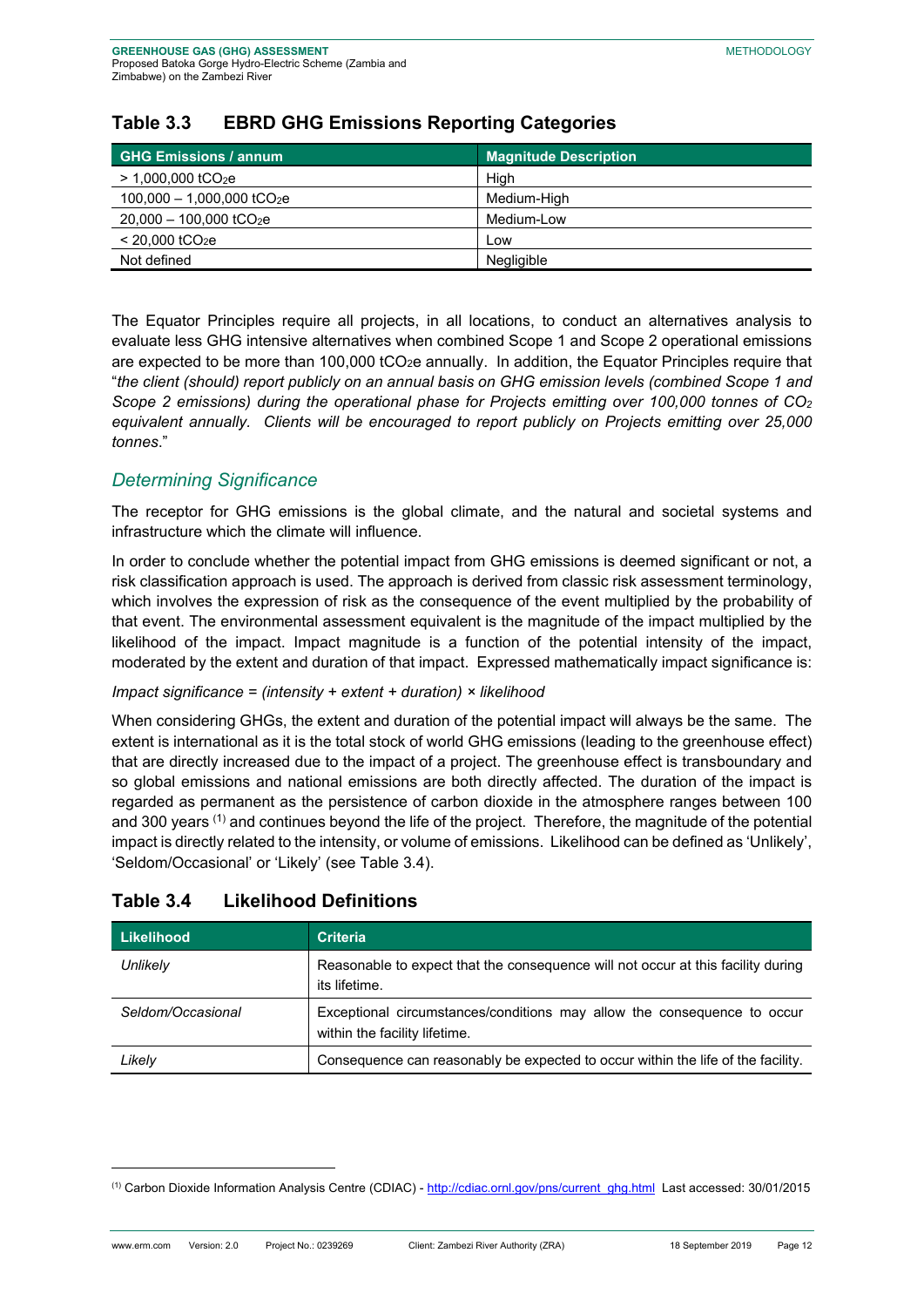The magnitude of a potential impact and the likelihood have been assessed in combination to evaluate whether a potential GHG impact is significant and if so, its degree of significance. This is illustrated in Table 3.5*.* 

|           |                   | <b>LIKELIHOOD</b> |                    |                   |  |
|-----------|-------------------|-------------------|--------------------|-------------------|--|
|           |                   | <b>Unlikely</b>   | Seldom/ Occasional | Likely            |  |
|           | High              | <b>Major</b>      | <b>Major</b>       | <b>Major</b>      |  |
| MAGNITUDE | Medium-High       | <b>Moderate</b>   | <b>Major</b>       | <b>Major</b>      |  |
|           | <b>Medium-Low</b> | <b>Minor</b>      | <b>Moderate</b>    | <b>Major</b>      |  |
|           | Low               | <b>Negligible</b> | <b>Minor</b>       | <b>Minor</b>      |  |
|           | <b>Negligible</b> | <b>Negligible</b> | <b>Negligible</b>  | <b>Negligible</b> |  |

# **Table 3.5 GHG Impact Significance Rating**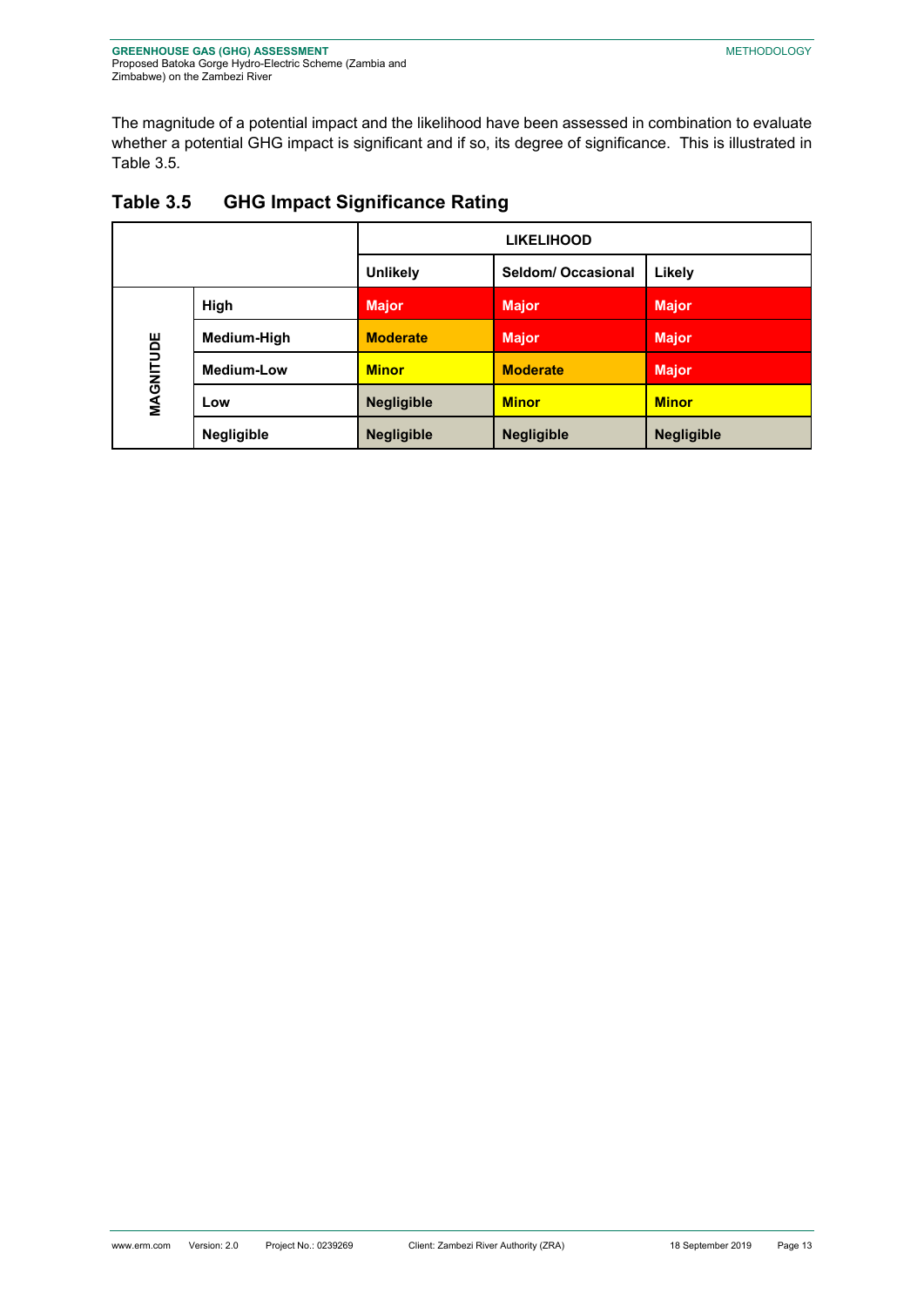# **4. IMPACT ASSESSMENT**

As discussed in *Section 3*, it is not possible to link emissions from a single source, such as the BGHES, to particular impacts in the broader study area. This study, therefore, looks at the potential impact of the BGHES on Zimbabwe and Zambia's National GHG Inventory and the likely implications of this rather than the potential physical impacts of climate change.

A full outline of data used and assumptions made is included in data supplied within the calculation spreadsheets (*Appendix A*). It should be noted that limited detail around BGHES construction and operation was available from SP at the time of this assessment. Calculations have therefore been undertaken on the basis of limited data, assumptions and experience of previous hydro-electric projects.

GHG sources associated with the construction and operation of the BGHES are listed within Table 4.1. Due to a number of factors, not all of the listed emission sources have been included within the assessment. Reasons for exclusion are also provided within Table 4.1.

| <b>Project</b><br><b>Phase</b> | <b>Source</b>                                                                                                              | <b>Included</b> | <b>Reason for Exclusion</b>                                                                                                                                                                                                                                       |
|--------------------------------|----------------------------------------------------------------------------------------------------------------------------|-----------------|-------------------------------------------------------------------------------------------------------------------------------------------------------------------------------------------------------------------------------------------------------------------|
| Construction                   | Transport of materials (for the dam,<br>access roads and transmission<br>lines)                                            | Yes             | N/A                                                                                                                                                                                                                                                               |
| Construction                   | Transport of generation equipment                                                                                          | No              | No data on equipment type, weight,<br>volume, origin, mode of delivery transport,<br>pre-assembly was available for ERM use<br>at the time of the assessment.                                                                                                     |
| Construction                   | On-site fuel use                                                                                                           | Yes             | N/A                                                                                                                                                                                                                                                               |
| Construction                   | Land use change of Project areas<br>(including dam site, project<br>townships, access roads and for<br>transmission lines) | Yes             | Land use change associated with the<br>potential quarry sites excluded due to lack<br>of available data and also uncertainty<br>around whether these area(s) will be<br>excavated.                                                                                |
| Construction                   | Quarry emissions (quarrying and<br>internal transportation)                                                                | No              | Excluded due to uncertainty of the extent<br>of the quarry areas. In addition lack of<br>available data (e.g. quantity of aggregate<br>required, machinery employed) meant that<br>it was not possible to develop a proxy<br>GHG figure for this activity.        |
| Construction                   | Construction of two project<br>townships                                                                                   | No              | Constriction of the two project townships<br>was excluded due to lack of available data<br>around these activities. Land use change<br>associated with the two project townships<br>was included (see above).                                                     |
| Construction                   | Waste management activities                                                                                                | <b>No</b>       | Given the uncertainty on exact details for<br>waste management of the BGHES,<br>emissions associated with BGHES<br>construction waste is classified as scope 3<br>(indirect).<br>It is understood that extracted materials<br>(which will make up the majority of |

**Table 4.1 Emission Sources during Construction and Operation**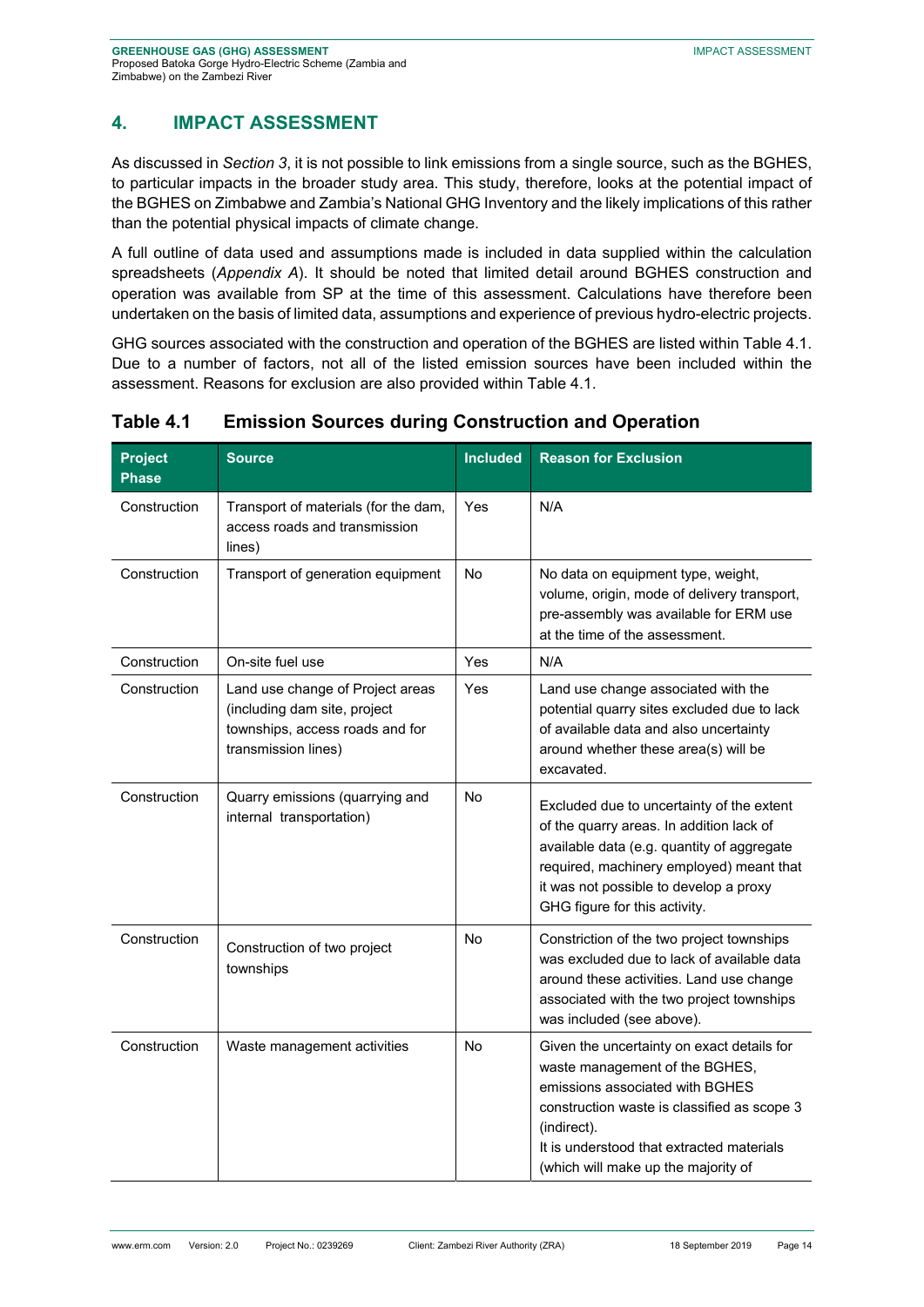### **GREENHOUSE GAS (GHG) ASSESSMENT**

Proposed Batoka Gorge Hydro-Electric Scheme (Zambia and Zimbabwe) on the Zambezi River

| <b>Project</b><br><b>Phase</b> | <b>Source</b>                                                                                 | <b>Included</b> | <b>Reason for Exclusion</b>                                                                                                                                                                                                                                                                                                                                                                                                                                                                                                                                                                                                                        |
|--------------------------------|-----------------------------------------------------------------------------------------------|-----------------|----------------------------------------------------------------------------------------------------------------------------------------------------------------------------------------------------------------------------------------------------------------------------------------------------------------------------------------------------------------------------------------------------------------------------------------------------------------------------------------------------------------------------------------------------------------------------------------------------------------------------------------------------|
|                                |                                                                                               |                 | construction waste), will be diverted to<br>form construction aggregate. As a result a<br>significant proportion of the construction<br>waste is reused onsite. Should any of the<br>extracted material be sent for landfill, it is<br>considered to be a low emitting material,<br>so would likely have minimal GHG<br>implications. No data was available on<br>other construction wastes (quantity,<br>composition, disposal route), however it is<br>unlikely that these waste streams will be<br>significant.                                                                                                                                 |
| Operation                      | Decay of reservoir biomass<br>(inundation)                                                    | Yes             | N/A                                                                                                                                                                                                                                                                                                                                                                                                                                                                                                                                                                                                                                                |
| Operation                      | On-site fuel use during site<br>operation (Operations and<br>Maintenance - vehicle movements) | Yes             | N/A                                                                                                                                                                                                                                                                                                                                                                                                                                                                                                                                                                                                                                                |
| Operation                      | Waste management activities:                                                                  | <b>No</b>       | Given the uncertainty on exact details for<br>waste management of the BGHES,<br>emissions associated with BGHES<br>operational waste is classified as scope 3<br>(indirect).<br>No data was available on operational<br>wastes from BGHES or the two project<br>townships (quantity, composition, disposal<br>route), however it is unlikely that these<br>waste streams will be significant.<br>It is likely that the two project townships<br>will not remain in the direct control of<br>BGHES following construction. In this<br>instance, domestic waste from the two<br>project townships would not be part of the<br>BGHES waste inventory. |
| Operation                      | Operation of the two project<br>townships                                                     | <b>No</b>       | Emissions associated with the operation<br>of the project townships have been<br>excluded from the assessment due<br>available data. It is likely that the two<br>project townships will not remain in the<br>direct control of BGHES following<br>construction, in which case all emissions<br>associated with the townships will be<br>categorised as scope 3 (indirect).                                                                                                                                                                                                                                                                        |
| Operation                      | Sulphur hexafluoride ( $SF_6$ ) and<br>refrigerants, within electrical circuit                | <b>No</b>       | No data on the possible use of $SF_6$ within<br>electrical circuit breakers or refrigerants<br>within air cooling units was available and                                                                                                                                                                                                                                                                                                                                                                                                                                                                                                          |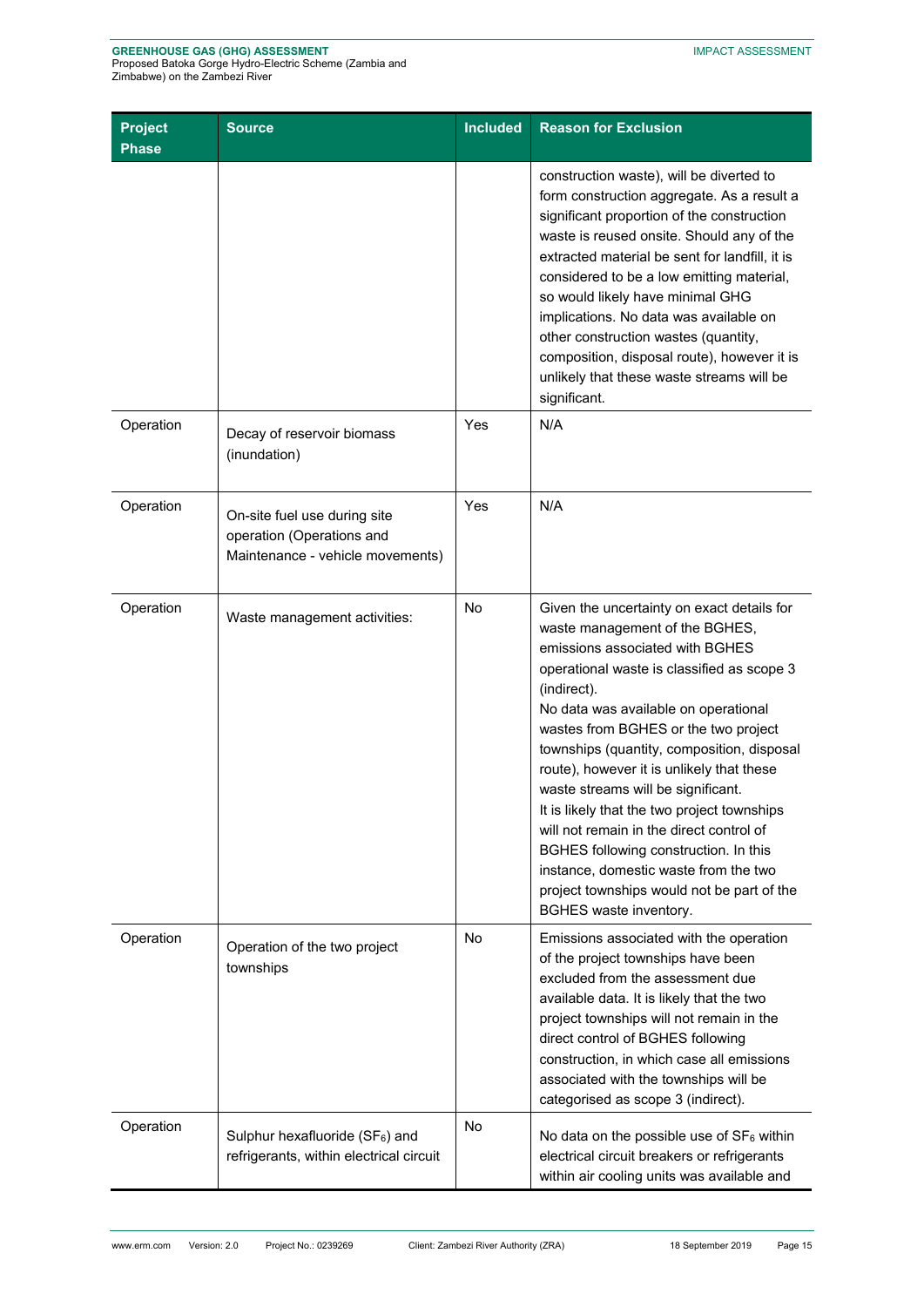#### **GREENHOUSE GAS (GHG) ASSESSMENT**  Proposed Batoka Gorge Hydro-Electric Scheme (Zambia and

Zimbabwe) on the Zambezi River

| <b>Project</b><br><b>Phase</b> | <b>Source</b>                                 | <b>Included</b> | <b>Reason for Exclusion</b>                                                                             |
|--------------------------------|-----------------------------------------------|-----------------|---------------------------------------------------------------------------------------------------------|
|                                | breakers/switchgear and air cooling<br>units. |                 | therefore potential fugitive emissions from<br>these sources have been excluded from<br>the assessment. |

# **4.1 Construction Impacts**

### *4.1.1 Transport of Materials Emissions*

Emissions are associated with the transport required to deliver materials, predominantly cement, fly ash and steel to and around the BGHES construction areas. It has been assumed that the vehicles used for delivery of raw materials to and around the site will be owned and operated by BGHES and therefore sit within the scope 1 emissions category.

The base data provided by SP for undertaking the calculation estimates is shown in Table 4.2. According to SP, there will not be any aggregate transportation to the site, as it is intended that excavated material will be used as an aggregate in the concrete required for construction. If the aggregate is of insufficient quality, it is intended that alternative aggregate will be extracted from the onsite quarry. In the absence of certainty on data around the potential quarry sites, emissions associated with this activity (quarrying and transportation) have been excluded from the GHG assessment.

In the absence of data, transportation of materials associated with construction of the two project townships has been excluded from the assessment, as has emissions around transportation of generation equipment.

| <b>Construction Location</b>           | <b>Item</b>              | <b>Volume</b> | <b>Unit</b> |
|----------------------------------------|--------------------------|---------------|-------------|
| Dam and associated generation<br>areas | Cement                   | 65,143        | tonnes      |
| Dam and associated generation<br>areas | <b>Reinforcing Steel</b> | 8,571         | tonnes      |
| <b>Transmission lines</b>              | Steel lattice towers     | 1.517         | tonnes      |
| <b>Transmission lines</b>              | Cement                   | 150           | tonnes      |
| Road                                   | Construction material    | 67,168        | tonnes      |

### **Table 4.2 Materials Requiring Transportation**

In the absence of data, a range of assumptions were made around the transportation vehicles used and distance travelled to the collection points. Based on estimated volumes (set out in Table 4.2), number of trips /total distance were calculated and the estimated tCO<sub>2</sub>e calculated (set out in Table 4.3).

# **Table 4.3 Emissions Associated with Transportation of Materials**

| <b>Part of Journey</b> | <b>Total</b><br><b>Journeys</b><br>(number) | <b>Total Distance</b><br>(km) | <b>Conversion</b>      | Total                    |
|------------------------|---------------------------------------------|-------------------------------|------------------------|--------------------------|
| Full Leg               | 6.480                                       | 259,181                       | $0.89125$ kg $CO2e/km$ | $231$ tCO <sub>2</sub> e |
| Empty (return) leg     | 6.480                                       | 259,181                       | $0.67174$ kg $CO2e/km$ | 174 $tCO2e$              |
| Total                  |                                             |                               |                        | 405 tCO $_{2}e$          |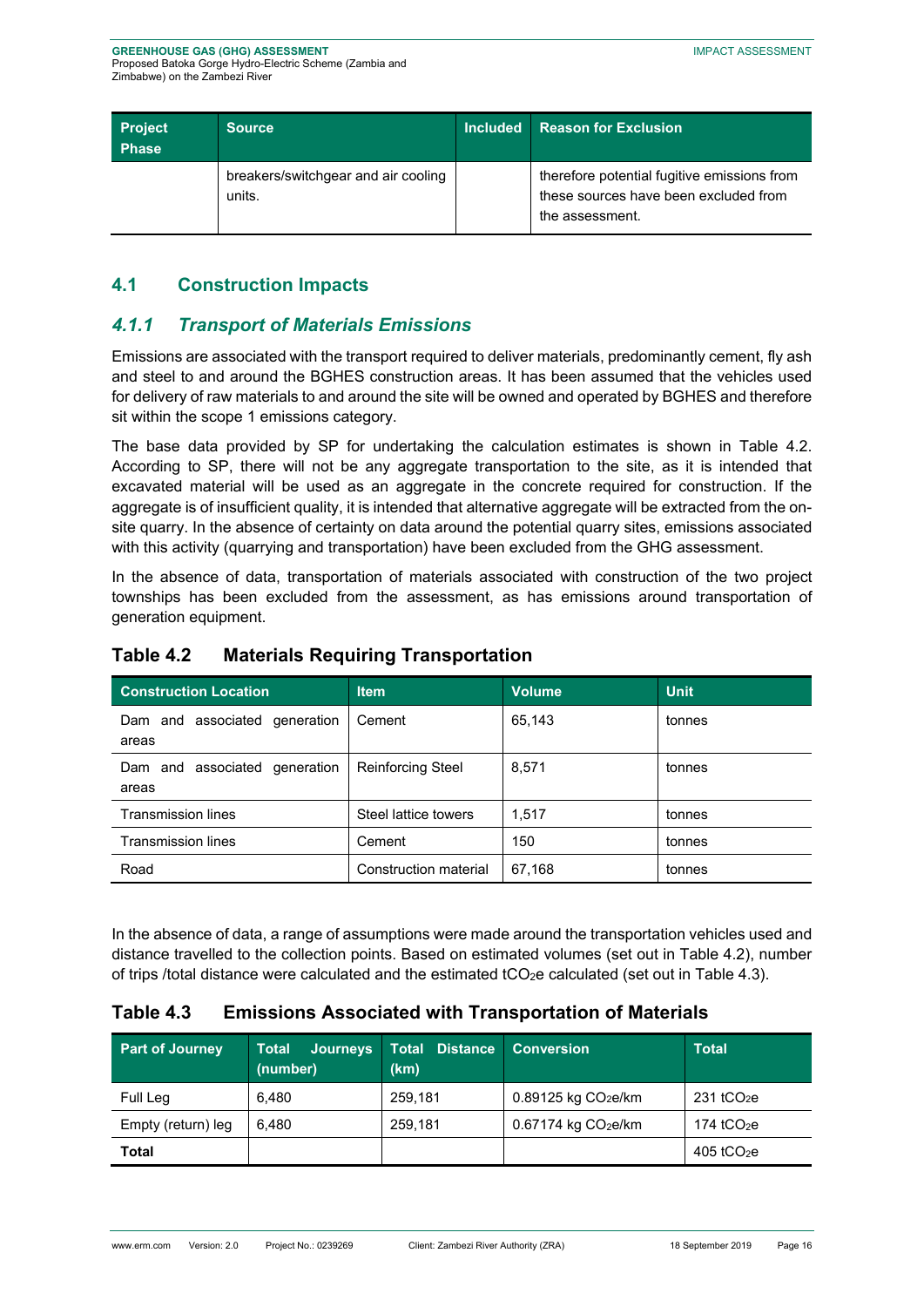Construction emissions associated with materials transport were estimated as an average 57.9 tonnes  $CO<sub>2</sub>e$  per year over the construction period  $(1)$ , equating to 405 tCO<sub>2</sub>e over the whole construction period. On the basis of the estimations set out above, annual construction emissions associated with transport of materials therefore amount to less than 1% of Construction Activity Fuel Use Emissions.

**Construction emissions associated with materials transport** are classified as having a **Low** magnitude according to the EBRD GHG emission reporting categories (refer to *Table 3.3* in *Section 3.1.2*) and emissions likelihood is considered to be **Likely** (see *Table 3.4* likelihood definitions). As a result, the average annual emissions and are considered to be **Minor**, as set out within the GHG Impact Significance Rating matrix (*Table 3.5* in *Section 3.1.2*).

# *4.1.2 On-Site Fuel Use Emissions*

There will be demand for fuel for excavation and construction machinery and on-site power generation (including power generation for the project townships). Table 4.4 shows fuel demands associated with the BGHES. The calculation is based on an estimated daily consumption of mineral diesel over a 7 day working week, provided by SP.

| <b>On-Site Fuel Use for Construction Activities</b><br>Table 4.4 |
|------------------------------------------------------------------|
|------------------------------------------------------------------|

| <b>Area</b>                                                                                      | <b>Item</b>                 | <b>Value</b>    | <b>Conversion</b>                      | <b>Annual</b><br><b>Emissions</b> |
|--------------------------------------------------------------------------------------------------|-----------------------------|-----------------|----------------------------------------|-----------------------------------|
| excavation<br>&<br>for<br>Fuel<br>use<br>construction machinery and on-<br>site power generation | 1.274.000<br>Mineral diesel | litres per year | 2.688<br>ka<br>CO <sub>2</sub> e/litre | 3,424 tCO2e                       |

Construction emissions associated with the excavation and construction machinery and on-site power generation have been estimated as  $3,424$  tCO<sub>2</sub>e/year, equating to  $23,970$  tCO<sub>2</sub>e over the whole construction period (7 years). On the basis of the estimations set out above, annual fuel use emissions are estimated to be less than 5% of average annual construction emissions.

**Construction emissions associated with on-site fuel use** are classified as having a **Low** magnitude according to the EBRD GHG emission reporting categories (refer to *Table 3.3* in *Section 3.1.2*) and emissions likelihood is considered to be **Likely** (see *Table 3.4* likelihood definitions). As a result, the average annual emissions and are considered to be **Minor**, as set out within the GHG Impact Significance Rating matrix (*Table 3.5* in *Section 3.1.2*).

# *4.1.3 Land Use Change Emissions*

-

GHG emissions will result from land clearance in the areas required for construction of BGHES infrastructure and inundation following construction of the dam. GHGs resulting from clearance will be determined by the current use of the land, and how much carbon is estimated to be stored within it. The different land uses and their associated areas for BGHES are shown in Table 4.5*.* The area totals for each of the land use types has been calculated from data provided within the BGHES documentation or estimated, based on likely areas. It is understood that the reservoir area will not be cleared of vegetation extensively before inundation.

SP have indicated that in the first instance excavation materials from BGHES will be used as aggregate for the BGHES construction. Should this aggregate be of insufficient quality or quantity, it is understood that aggregate will be taken from the proposed quarry sites. According to SP, there is still uncertainty

<sup>(1)</sup> Distribution of materials transport within the construction period is unknown. In order to provide an average annual emissions figure, the total construction emissions associated with materials transport, it has been assumed that transport is spread evenly across the 7 year construction period.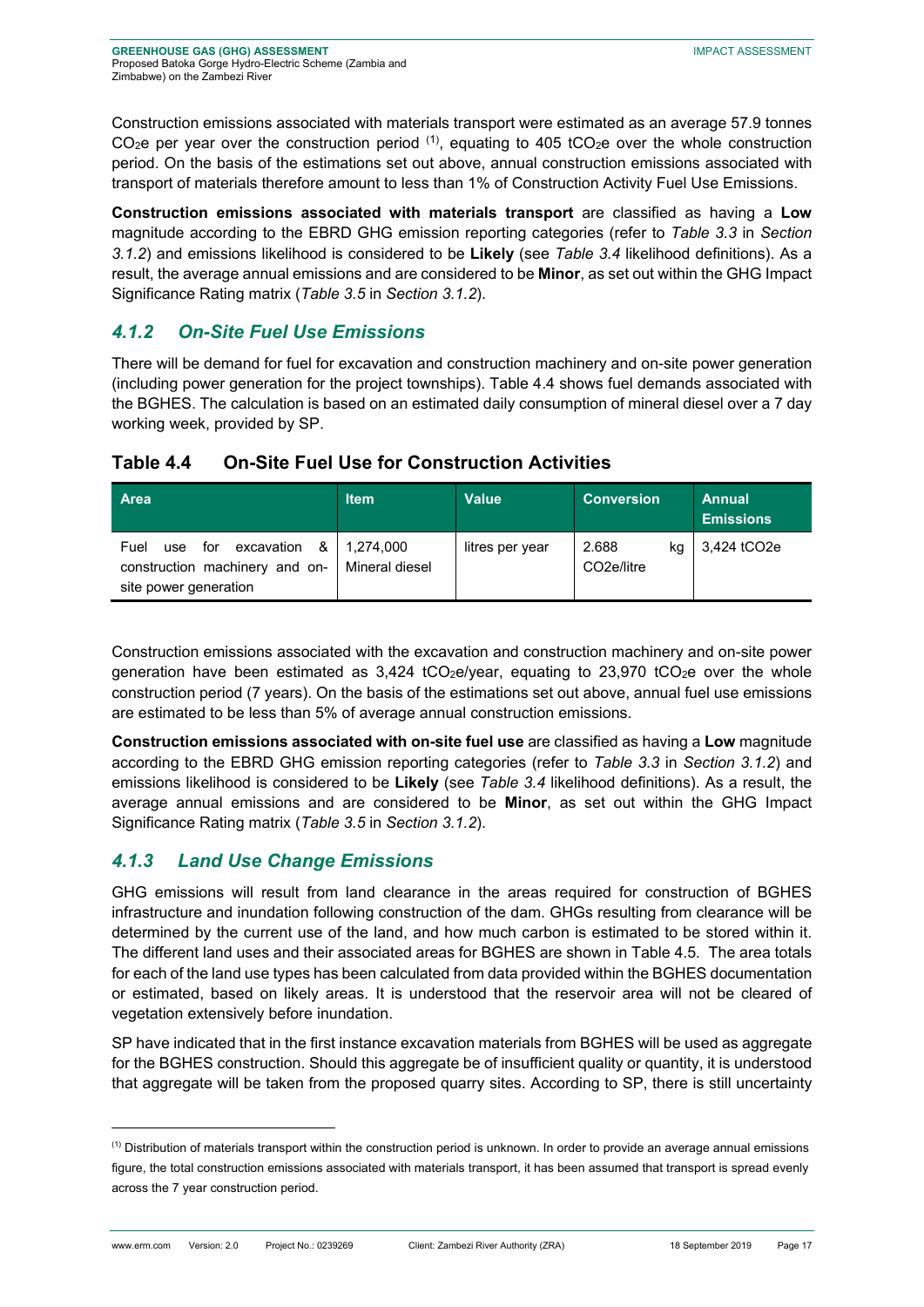on data around the potential quarry sites. As a result of this uncertainty, emissions associated with land use change across the potential quarry areas has been excluded from the calculations.

| <b>Current land use</b>                                           | <b>Area</b> | <b>Units</b>       | <b>Existing land</b><br><b>use</b> | <b>Conversion</b> | <b>Units</b>          |
|-------------------------------------------------------------------|-------------|--------------------|------------------------------------|-------------------|-----------------------|
| <b>Transmission lines</b>                                         | 0.44        | ha                 | Wooded<br>Grassland                | 165               | tCO <sub>2</sub> e/ha |
| Roads                                                             | 178.00      | ha                 | Wooded<br>Grassland                | 165               | tCO <sub>2</sub> e/ha |
| Project townships                                                 | 420.00      | ha                 | Wooded<br>Grassland                | 165               | tCO <sub>2</sub> e/ha |
| Impoundment area                                                  | 2,200.00    | ha                 | Wooded<br>Grassland                | 165               | tCO <sub>2</sub> e/ha |
| Surface power plants,<br>switch<br>yards<br>and<br>batching areas | 0.30        | ha                 | Wooded<br>Grassland                | 165               | tCO <sub>2</sub> e/ha |
| Total<br>land<br>area<br>changed                                  | 2,799.00    | ha                 | Wooded<br>Grassland                |                   |                       |
| <b>Converted totals</b>                                           | 461,835.00  | tCO <sub>2</sub> e |                                    |                   |                       |

| Table 4.5 |  |  | Land Use Types and Total Areas of Land Use Change |
|-----------|--|--|---------------------------------------------------|
|-----------|--|--|---------------------------------------------------|

Construction emissions associated with the land use change have been estimated at 461,835 tCO2e. The majority of emissions associated with land use change will occur at the time of the disturbance, which is likely to occur towards the beginning of the construction phase. In the absence of detailed information around construction schedules, land use change emissions have been spread across the 7 year construction period, equating to an estimated annual emission of 65,976 tCO2e/year.

Whether land use change emissions occur within year 1 or split to provide an average annual emissions across the 7 year constriction period, these emissions account for 99% (emissions occurring within year 1) or 94.9% of average annual construction emissions.

**Construction emissions associated with land use change** are classified as having a **Medium-High** (emissions occurring within year 1) or **Medium-Low** magnitude (spread equally across the 7 year construction period) according to the EBRD GHG emission reporting categories (refer to *Table 3.3* in *Section 3.1.2*) and emissions likelihood is considered to be **Likely** (see *Table 3.4* likelihood definitions). As a result, the average annual emissions (years 1 to 7) are considered to be **Major** as set out within the GHG Impact Significance Rating matrix (*Table 3.5* in *Section 3.1.2*).

# *4.1.4 Impact Assessment Summary*

The total expected GHG emissions for the 7 year BGHES construction period and associated GHG emission impact significance is summarised in Table 4.6.

| <b>Item</b>                  | <b>Estimated</b><br>annual<br>emissions | <b>Estimated total Magnitude</b><br>construction<br>phase emissions | <b>Rating</b> | <b>Likelihood</b> | <b>GHG</b> Impact<br><b>Significance</b><br><b>Rating</b> |
|------------------------------|-----------------------------------------|---------------------------------------------------------------------|---------------|-------------------|-----------------------------------------------------------|
| Transport<br>of<br>materials | 57.90                                   | 405.1                                                               | Low           | ∟ikely            | <b>Minor</b>                                              |

### **Table 4.6 Total Expected Construction GHG Emissions**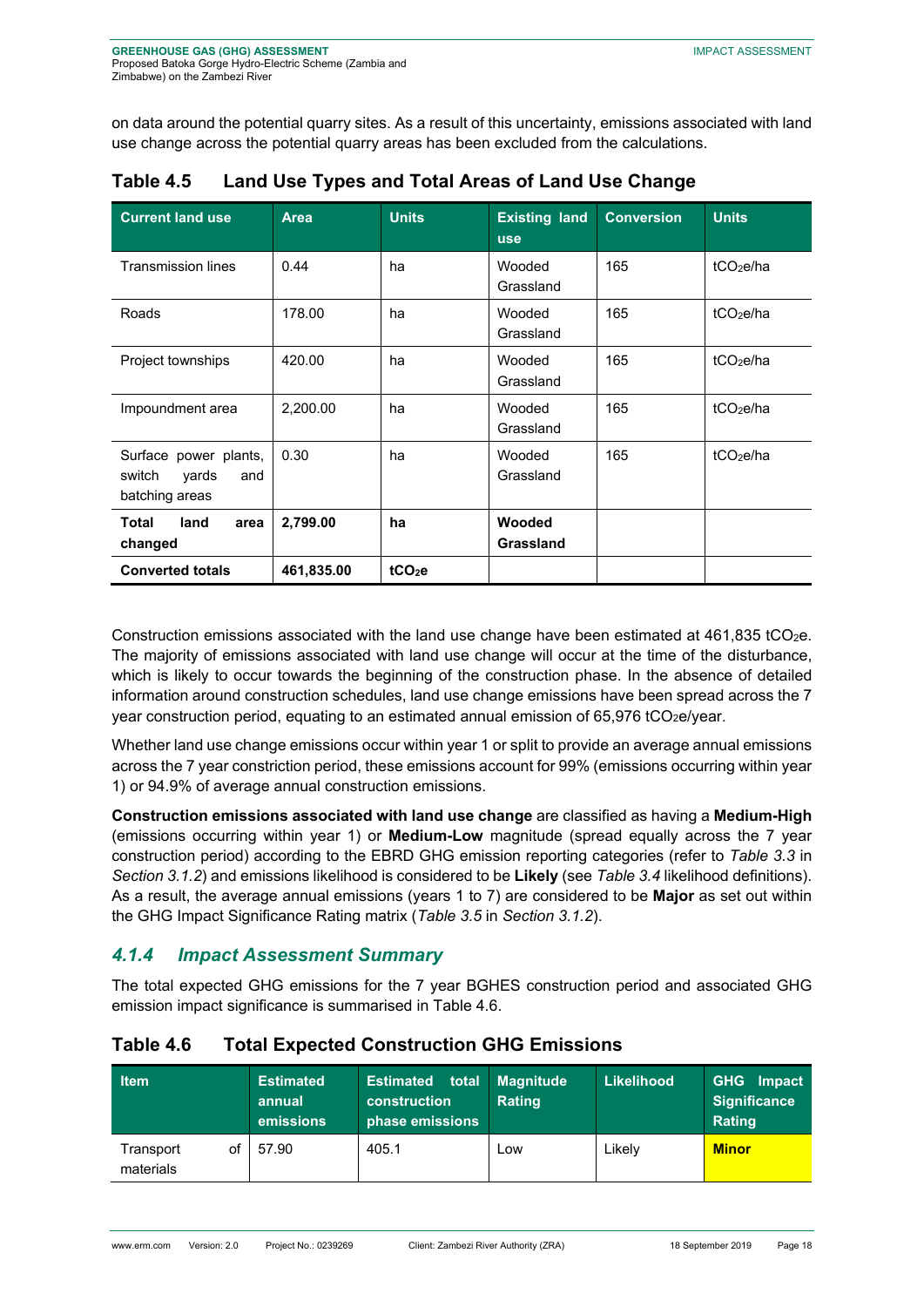| <b>Item</b>                                   | <b>Estimated</b><br>annual<br>emissions | <b>Estimated</b><br>total<br>construction<br>phase emissions | <b>Magnitude</b><br><b>Rating</b>   | Likelihood | <b>GHG</b><br>Impact<br><b>Significance</b><br><b>Rating</b> |
|-----------------------------------------------|-----------------------------------------|--------------------------------------------------------------|-------------------------------------|------------|--------------------------------------------------------------|
| Excavation<br>and<br>construction<br>activity | 3.424.00                                | 23.970                                                       | Low                                 | Likely     | <b>Minor</b>                                                 |
| Land use change                               | 65,976.00 (1)                           | 461.835                                                      | Medium-High<br>Medium-<br>to<br>Low | Likely     | <b>Major</b>                                                 |
| <b>Total</b><br><b>Construction</b>           | 69,459 tCO <sub>2</sub> e               | 486,210 tCO2e                                                |                                     |            | <b>Major</b>                                                 |

# **4.2 Operational Impacts**

# *4.2.1 Decay of Reservoir Biomass Material*

Best available research (IPCC) suggests that decay of biomass material in inundated reservoirs leads to emissions of both CO<sub>2</sub> and CH<sub>4</sub> with the main impact occurring during the first 10 years of relevant projects <sup>(2)</sup>. The IPCC has suggested an approach to calculating these emissions, which takes the total area to be inundated, the climate in which it is situated and multiplies it by estimated daily GHG emissions produced.

It should be noted that in 2017, the International Hydropower Association (IHA) and the UNESCO launched a web based tool (the GHG Reservoir (G-res) Tool)<sup>(3)</sup>, to estimate and report net GHG emissions from planned and existing reservoirs.

In this instance, the IPCC approach was used because the data constraints from a proposed development allows for a high-level 'Tier-1' estimation of GHG emissions. This only accounts for the diffusive flux emissions across the air-water interface as shown in *Figure 4.1.* 

<sup>(1)</sup> The majority of emissions associated with land use change will occur at the time of the disturbance, which is likely to occur towards the beginning of the construction phase. In the absence of detailed information around construction schedules, land use change emissions have been spread across the 7 year construction period.

 $(2)$  IPCC research indicates that emissions are associated with decay of organic matter in the first 10 years following inundation of a previously vegetated area. The best available research indicates that these emissions do not remain beyond this initial period. Source:http://www.ipccnggip.iges.or.jp/public/2006gl/pdf/4\_Volume4/V4\_p\_Ap2\_WetlandsCO2.pdf

<sup>(3)</sup> Available online at: https://g-res.hydropower.org/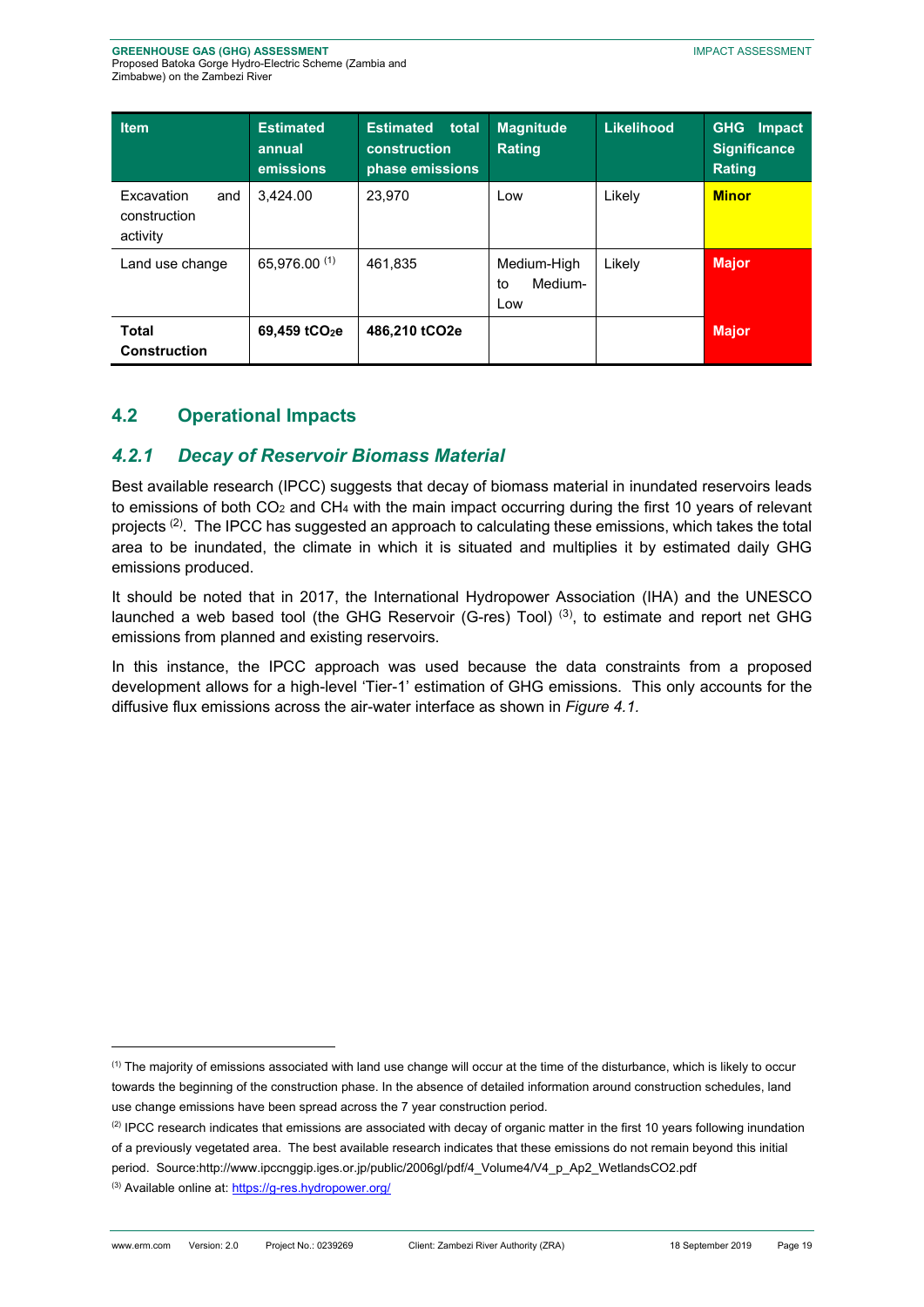

# **Figure 4.1 Carbon dioxide and Methane Pathways in a Freshwater Reservoir (1)**

BGHES is expected to create an inundated area with a surface area of 2,200 ha. Inundation is expected to take approximately four months, leading to 100% inundation at the end of the four month period.

*Figure 4.2* shows the estimated emissions throughout the whole 25 year period. Over 25 years, it is estimated that the total GHG emissions emitted from the decay of biomass is 304,594tCO<sub>2</sub>e, of which 256,718 tCO<sub>2</sub>e (84.3%) occurs during the first 10 years. This is primarily from  $CO<sub>2</sub>$  emissions, which account for approximately 74% of the total and 26% is from CH4.





<sup>(1)</sup> Source: Figure 5.16, Chapter 5; Kumar, A., T. Schei, A. Ahenkorah, R. Caceres Rodriguez, J.-M. Devernay, M. Freitas, D. Hall, Å. Killingtveit, Z. Liu, 2011: Hydropower. In IPCC Special Report on Renewable Energy Sources and Climate Change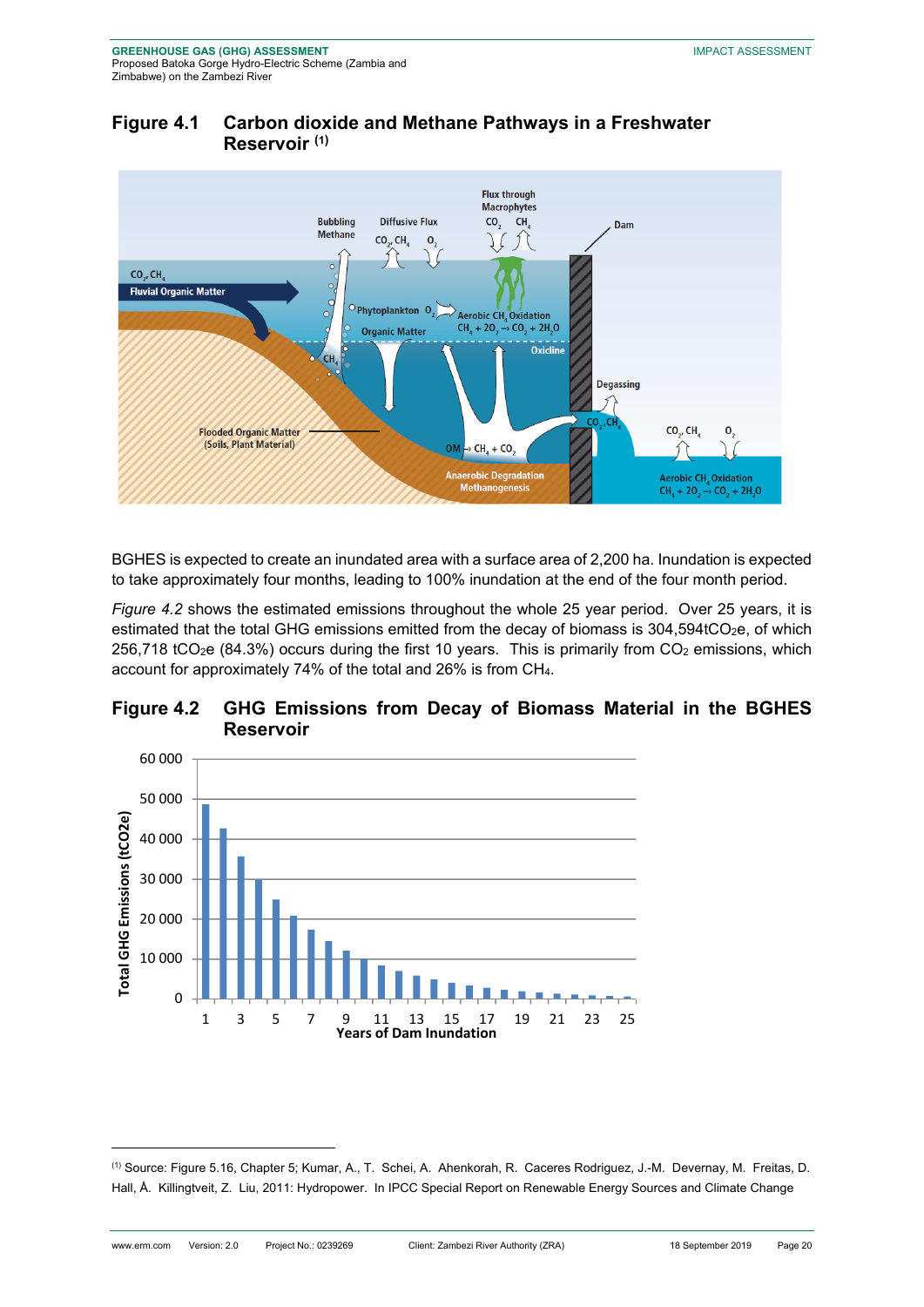Research by the IHA (1) suggests that emissions will decrease in the years following full inundation, falling to 50% of peak emissions by year 8 following inundation; and less than 25% of peak emissions by Year 10 following inundation. The average annual operational emissions are equivalent to 12,184 tCO2e over a 25 -year period. After 25 years annual operational emissions associated with decaying vegetation are approximately 2% of peak emissions and would continue to decline thereafter.

GHG emissions associated with the decay of biomass material in the BGHES reservoir over the 25 year period amounts to 304,594 tCO<sub>2</sub>e, of which 256,718 tCO<sub>2</sub>e (84.3%) occurs during the first 10 years.

**Operational emissions associated with the decay of biomass material in the BGHES reservoir**  are classified as having a **Medium-Low** magnitude during the first 6 years of operation and a **Low** magnitude thereafter, according to the EBRD GHG emission reporting categories (refer to *Table 3.3* in *Section 3.1.2*) and emissions likelihood is considered to be **Likely** (see *Table 3.4* likelihood definitions). As a result, the average annual emissions and are considered to be **Major** during the first 6 years and **Minor** thereafter, as set out within the GHG Impact Significance Rating matrix (*Table 3.5* in *Section 3.1.2*).

# *4.2.2 BGHES Site Operation Emissions*

SP were unable to provide any data around O&M (Operations and Maintenance) vehicle movements or on-site fuel consumption during the operational phase of the BGHES at the time of this assessment. As a result, vehicles emissions have been estimated based on an assumed number and length of onsite journeys, multiplied by GHG conversion factors for vehicle emissions per km. In the absence of data, it has been assumed that the O&M vehicle type is a 'van' <sup>(2)</sup>. Calculations are based on an average van <sup>(3)</sup>. A total of 75 return journeys, each covering a one-way distance of 10 km per year, (a total of 1,500 km per year) is assumed for the O&M vehicle emissions. On-site fuel consumption has been based on our experience of previous hydro-electric projects. Estimated annual operational emissions are set out in *Table 4.7.* 

It is not clear whether the two project townships will remain in the direct control of BGHES following construction; however, in the absence of data, operational emissions associated with the two project townships (likely to comprise fuel and electricity consumption) has been excluded from the assessment.

Sulphur hexafluoride  $(SF_6)$  and many refrigerants, including Hydrofluorocarbons (HFCs) are potent GHG's (see *Table 3.1*). No information on the possible use SF6 within electrical circuit breakers or refrigerants within air cooling units was available and therefore potential fugitive emissions from these sources have been excluded from the assessment.

| <b>Item</b>                                                                                              | <b>Estimated Annual Emissions</b><br>(1CO <sub>2</sub> e) |
|----------------------------------------------------------------------------------------------------------|-----------------------------------------------------------|
| O&M vehicles                                                                                             | 0.39                                                      |
| Operations activity, including machinery fuel use, on-site<br>power generation (no imported electricity) | 0.40                                                      |
| Total                                                                                                    | 0.79                                                      |

# **Table 4.7 Annual Expected Emissions from Site Operations**

Operational emissions associated with O&M vehicles and all other operational activity (excluding decay of biomass material) has been estimated as 0.79 tCO<sub>2</sub>e/year.

<sup>(1)</sup> International Hydropower Association, 2010. 'GHG Measurement Guidelines for Freshwater Reservoirs'. Calculation Manual, pp121

 $(2)$  a van can be defined as a multipurpose, enclosed boxlike motor vehicle.

<sup>(3)</sup> Factor taken from UK Government GHG Conversion Factors for Company Reporting 2018 (version 1.01)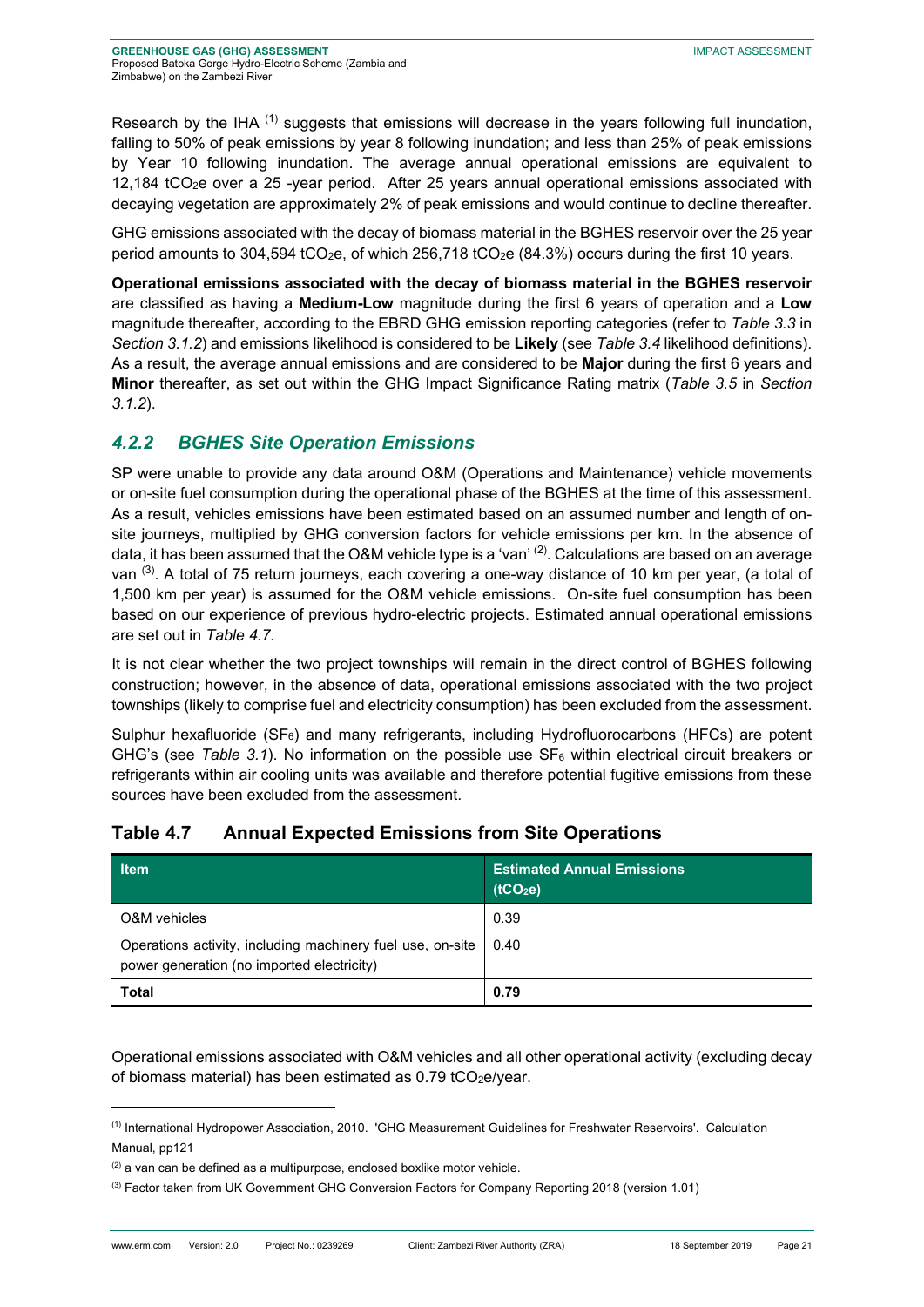**Construction emissions associated with site operations (excluding decay of biomass)** are classified as having a **Low** magnitude according to the EBRD GHG emission reporting categories (refer to *Table 3.3* in *Section 3.1.2*) and emissions likelihood is considered to be **Likely** (see *Table 3.4*  likelihood definitions). As a result, the average annual emissions and are considered to be **Minor**, as set out within the GHG Impact Significance Rating matrix (*Table 3.5* in *Section 3.1.2*).

# *4.2.3 Impact Assessment Summary*

The GHG emission impact significance for during the operational phase of the BGHES is summarised in Table 4.7.

| <b>Operational Phase Annual</b><br><b>Impact</b> |                                                                                                                          | <b>Estimated</b><br>annual<br>emissions | <b>Estimated</b><br>total<br>operational<br>phase emissions<br>(1) | <b>Magnitude</b><br><b>Rating</b> | <b>Likelihood</b> | <b>Significance</b> |
|--------------------------------------------------|--------------------------------------------------------------------------------------------------------------------------|-----------------------------------------|--------------------------------------------------------------------|-----------------------------------|-------------------|---------------------|
| O <sub>1</sub>                                   | Emissions associated<br>the<br>decay of<br>with<br>biomass<br>reservoir<br>within<br>the<br>material<br>inundated area   | Variable                                | 304,594tCO <sub>2</sub> e                                          | Medium-<br>Low                    | Likely            | <b>Major</b>        |
| O <sub>2</sub>                                   | Emissions associated<br>with onsite fuel or<br>(0&M<br>use<br>energy<br>transport<br>and<br><b>Operational Activity)</b> | $0.79$ tCO <sub>2</sub> e               | 19.75 tCO <sub>2</sub> e                                           | Low                               | Likely            | <b>Minor</b>        |

### **Table 4.7 Operational Phase Impact Rating**

 $(1)$  Note – this assumes a period of 25 years.

Based on the data in *Section 2.1*. Zimbabwe and Zambia emitted an estimated 72.1 and 320 million tCO2e (respectively) in 2012, excluding the emissions from land use, land use change and forestry. The countries were therefore responsible for 0.13% and 0.59% (respectively) of global emissions in 2012, and are considered to be low emitters. However, between 1990 and 2012, national emissions grew by 105% in Zimbabwe and 53% in Zambia, whilst global emissions increased by 41% over the same period.

During the first year of operation, it is estimated that the BGHES emissions, including those from decay of biomass, will increase the national inventory of Zimbabwe (excluding LULUCF) by 0.03% and Zambia by 0.008%, based on 2012 emissions levels (assuming 50/50 split of BGHES emissions by country). It will gradually decrease down to 0.0005 and 0.0001% by year 25 (based on the assumption that BGHES emissions will split equally between the two countries).

The EBRD guidance on assessment of GHG emissions sets out that hydro-electric power generation projects are considered likely to fall into the EBRD's 'Low' category (i.e. <20,000 t CO<sub>2</sub>e/year). In line with this assumption, the BGHES is expected to meet this criterial from year 7 of operation (refer to *Figure 4.2* in *Section 4.2.1*).

Based on the calculations undertaken through this assessment, it is identified that from year 5 of operation onwards, BGHES falls beneath the 25,000 tCO2e significance threshold, set out within the IFC Performance Standard 3 (mirrored by EBRD's 2014 Environmental & Social Policy and the Equator Principle).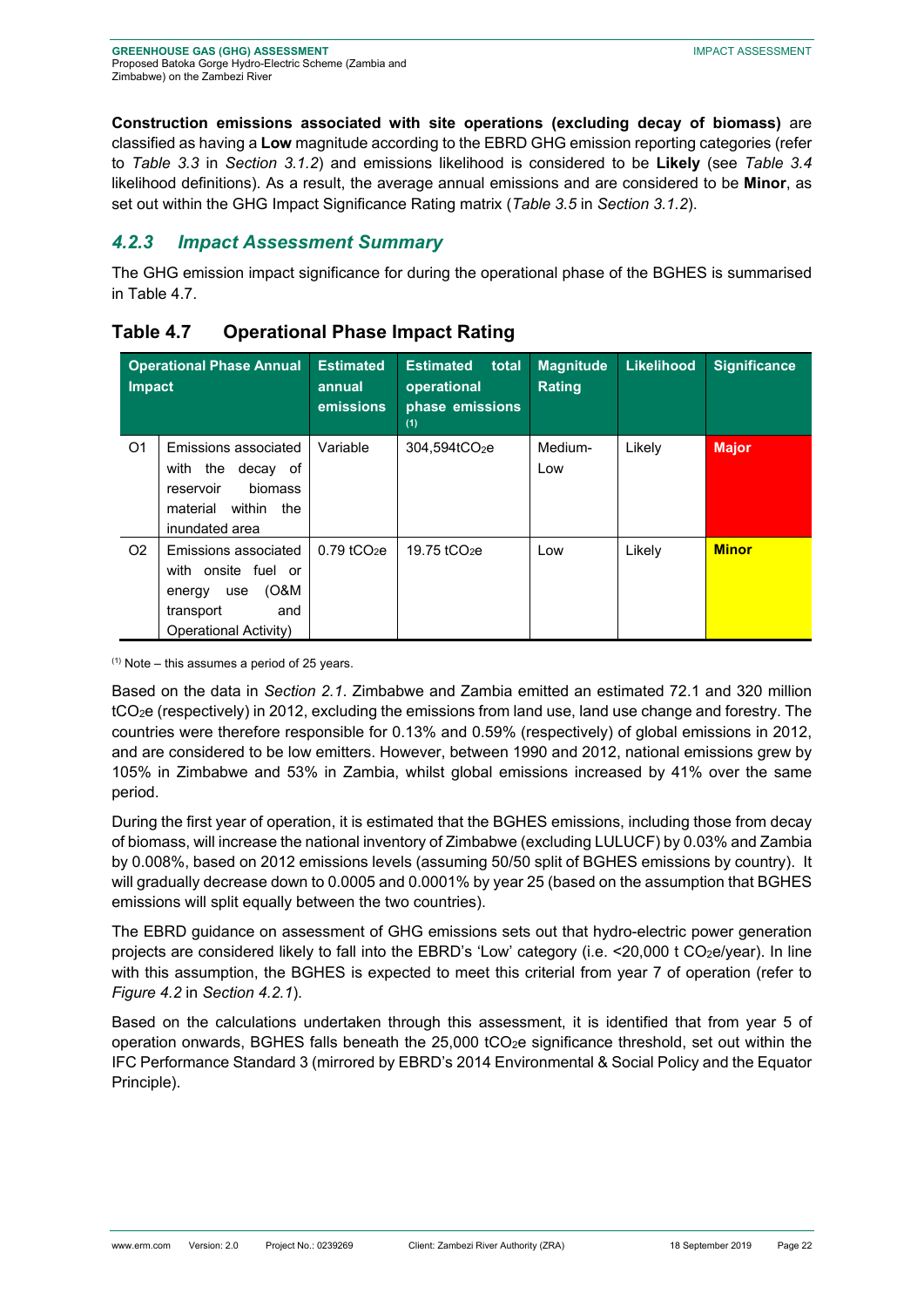# **5. MITIGATION MEASURES AND RESIDUAL IMPACTS**

### **5.1 Construction**

Mitigation of GHG emissions during construction can be achieved through a series of measures that can be included within a Construction and Environment and Social Management Plan. These mitigation measures are split between the impacts, as follows and identified in *Table 5.1.*

### 1. **Emissions associated with transport of raw materials**:

- a. Type and quantity of raw material
- b. Distance the raw material is transported
- c. Type and efficiency of transportation vehicle
- d. Optimum working conditions for transportation vehicles

### 2. **Emissions associated with excavation transport**:

- a. Quantity of the subsurface material excavated
- b. Density of excavated subsurface material

### 3. **Emissions associated with construction activity**:

- a. Type and efficiency of construction vehicles
- b. Optimum working conditions for construction vehicles
- c. Source of on-site power generation

### 4. **Emissions associated with land use changes**:

a. Current use of the land (quantity of carbon stored pre construction)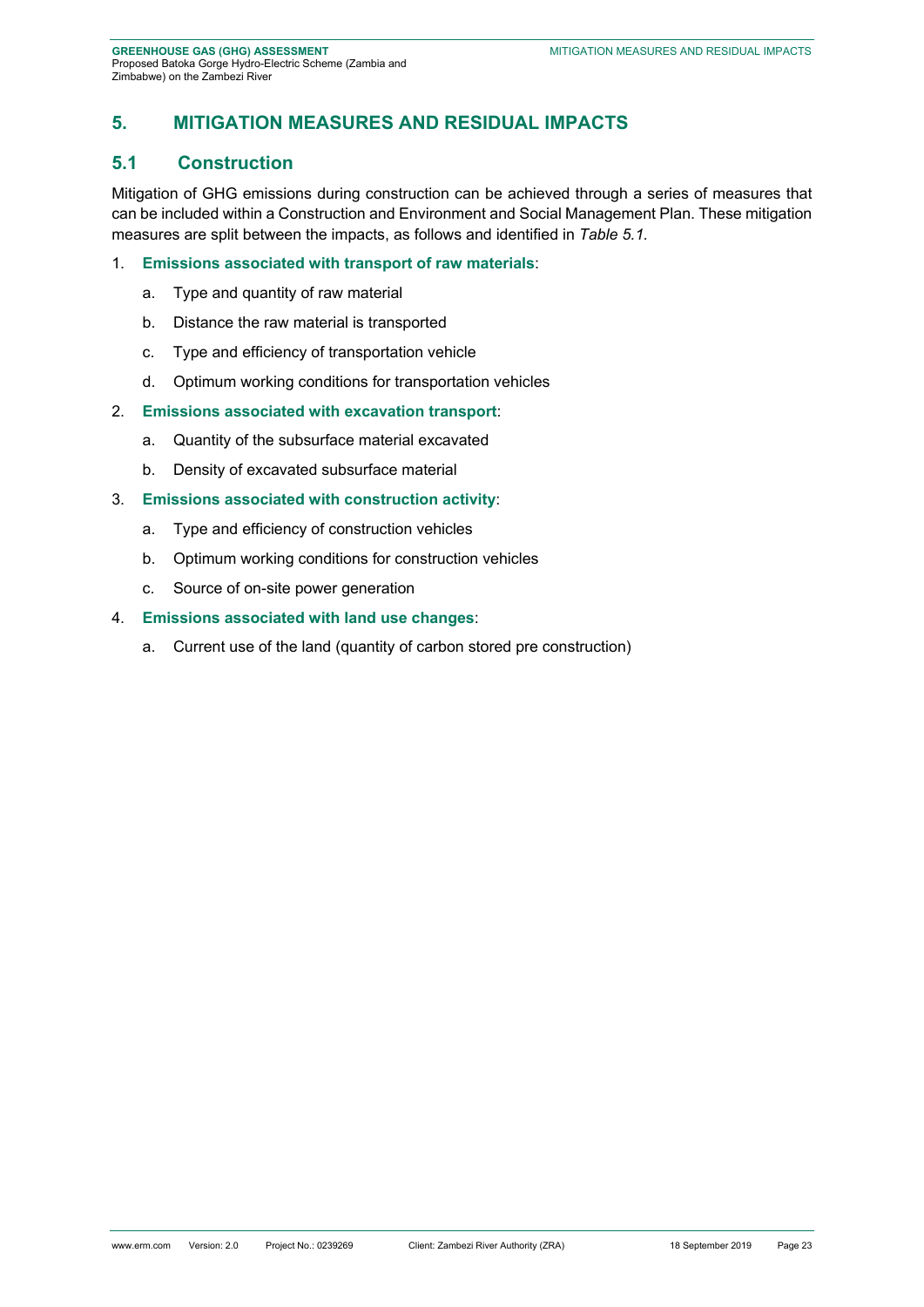# **Table 5.1 Mitigation Measures**

| Impact         |                                                                      | <b>Mitigation Measures</b>                                                                                                                                                                                                                                                                    |  |  |  |  |  |
|----------------|----------------------------------------------------------------------|-----------------------------------------------------------------------------------------------------------------------------------------------------------------------------------------------------------------------------------------------------------------------------------------------|--|--|--|--|--|
| C <sub>1</sub> | <b>Emissions</b><br>associated<br>with transport of raw<br>materials | Where possible, favour the use of raw materials that are easier to<br>$\mathcal{L}_{\mathcal{A}}$<br>transport (lighter less volume) plus consideration for on-site assembly<br>of parts. Where there are limited raw material options, focus should be<br>on optimisation of transportation. |  |  |  |  |  |
|                |                                                                      | Reducing and / or optimising the quantities of construction material<br>ш<br>transported (dependant of the final dam design and its implementation).<br>Management of transport logistics to ensure efficient carriage of raw<br>ш<br>materials.                                              |  |  |  |  |  |
|                |                                                                      | Management of voids and compaction of loads to ensure maximum safe<br>$\mathbb{Z}$<br>payloads are transported.                                                                                                                                                                               |  |  |  |  |  |
|                |                                                                      | Reducing vehicle idling times through focus on scheduling of<br>$\mathbb{R}^n$<br>construction operations.                                                                                                                                                                                    |  |  |  |  |  |
|                |                                                                      | Where possible, consideration for sourcing of materials from suppliers<br>ш<br>closest to the construction site. Where local suppliers are not available<br>or their use feasible, focus should be on optimisation of transportation.                                                         |  |  |  |  |  |
|                |                                                                      | Prioritise the use of fuel efficient transportation vehicles and ensure<br>ш<br>regular maintenance of vehicles.                                                                                                                                                                              |  |  |  |  |  |
|                |                                                                      | Consider using a less carbon intensive fuel (e.g. a biofuel blend),<br>ш<br>although this needs to be considered in the context of availability.                                                                                                                                              |  |  |  |  |  |
|                |                                                                      | Provide efficient driving guidelines to transportation vehicle drivers, to<br>ш<br>promote fuel efficiency.                                                                                                                                                                                   |  |  |  |  |  |
| C <sub>2</sub> | Emissions<br>associated<br>with excavation                           | Prioritise the use of fuel efficient excavation machinery and ensure<br>$\mathbb{R}^n$<br>regular maintenance of machinery.                                                                                                                                                                   |  |  |  |  |  |
|                |                                                                      | Provide efficient working guidelines to excavation machinery operators,<br>$\mathbb{R}^n$<br>to promote fuel efficiency.                                                                                                                                                                      |  |  |  |  |  |
|                |                                                                      | Management of transport logistics to ensure efficient carriage of<br>ш<br>excavated materials.                                                                                                                                                                                                |  |  |  |  |  |
|                |                                                                      | Management of voids and compaction of loads to ensure maximum safe<br>ш<br>payloads are transported.                                                                                                                                                                                          |  |  |  |  |  |
|                |                                                                      | Reducing vehicle idling times through focus on scheduling of excavation<br>operations.                                                                                                                                                                                                        |  |  |  |  |  |
|                |                                                                      | Consider using a less carbon intensive fuel (e.g. a biofuel blend),<br>$\mathcal{L}_{\mathcal{A}}$<br>although this needs to be considered in the context of availability.                                                                                                                    |  |  |  |  |  |
| C <sub>3</sub> | Emissions<br>associated<br>with construction activity                | Prioritise the use of fuel efficient construction vehicles and ensure<br>$\mathbb{R}^n$<br>regular maintenance of vehicles.                                                                                                                                                                   |  |  |  |  |  |
|                |                                                                      | Provide efficient working guidelines to construction vehicle drivers, to<br>$\mathbb{Z}$<br>promote fuel efficiency.                                                                                                                                                                          |  |  |  |  |  |
|                |                                                                      | Reducing vehicle idling times through focus on scheduling of<br>ш<br>construction operations.                                                                                                                                                                                                 |  |  |  |  |  |
|                |                                                                      | Consider using less carbon intensive fuel (e.g. a biofuel blend), although<br>ш<br>this needs to be considered in the context of availability.                                                                                                                                                |  |  |  |  |  |
|                |                                                                      | Ensuring that on-site power generation is designed, sized and operated<br>$\mathcal{L}_{\mathcal{A}}$<br>for emissions performance as well as reliability.                                                                                                                                    |  |  |  |  |  |
|                |                                                                      | Where possible, minimise the area of land clearance.                                                                                                                                                                                                                                          |  |  |  |  |  |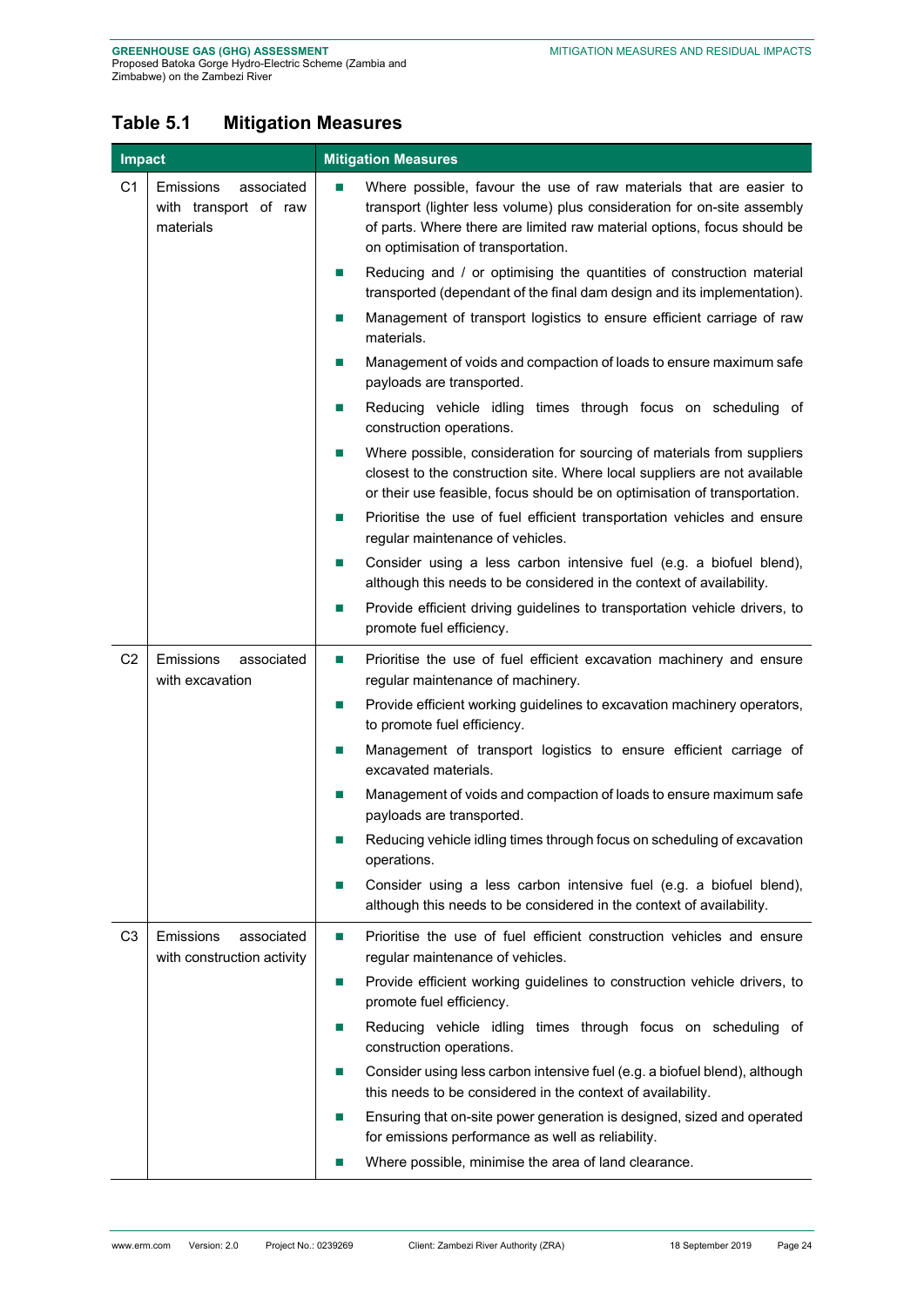| <b>Impact</b> |                                                 | <b>Mitigation Measures</b>                                                                                                                                                                                                                                                                                                                                                                                                                                                                                          |
|---------------|-------------------------------------------------|---------------------------------------------------------------------------------------------------------------------------------------------------------------------------------------------------------------------------------------------------------------------------------------------------------------------------------------------------------------------------------------------------------------------------------------------------------------------------------------------------------------------|
| C4            | Emissions<br>associated<br>with land use change | Reduction in GHG releases through a thorough salvage of commercial<br>m.<br>timber and fuelwood. It is suggested that a timber survey be carried out<br>to estimate the amount of commercially viable timber that could be<br>recovered from the areas that will be cleared of vegetation during<br>construction. It would then be possible to estimate the amount of<br>biomass that would not release GHGs and reduce the impact from land<br>use change emissions. It is also suggested that once an estimate of |
|               |                                                 | commercially viable timber is known, that markets for this are actively<br>sought to make the proposed mitigation as commercially viable as<br>possible. However, it is not believed that the reduction of GHG<br>emissions from this would significantly change the conclusions of this<br>impact assessment.                                                                                                                                                                                                      |
|               |                                                 | Productive utilisation of biomass material (wood) subsequent to land<br>ш<br>clearance. This will also serve to reduce the use of wood harvested<br>away from the proposed inundation area for wood fuel for use by local<br>communities, which is the current practice.                                                                                                                                                                                                                                            |
|               |                                                 | Consider planting/re-planting of suitable indigenous trees around the<br>ш<br>complex.                                                                                                                                                                                                                                                                                                                                                                                                                              |

It should be noted that whilst each of these mitigation measures represents a small potential reduction in GHG, the reality of the BGHES and its location are likely to dictate whether the mitigation measures suggested are practical or feasible.

### **5.2 Operation**

GHG emissions associated with the operation of BGHES are primarily linked to the decay of reservoir biomass material within the inundated area; however, some measures associated with on-site fuel or energy use have been identified, as set out in *Table 5.2*. An additional measure has been identified, relating to the potential use of SF6 and refrigerants during operation: Ensure management controls that minimise the potential for losses or leakage of these substances and track any emissions that occur during operation.

| Impact         |                                                                                                   |  | <b>Mitigation Measures</b>                                                                                                                                                      |  |  |  |  |
|----------------|---------------------------------------------------------------------------------------------------|--|---------------------------------------------------------------------------------------------------------------------------------------------------------------------------------|--|--|--|--|
| O1             | Emissions associated with onsite<br>fuel or energy use                                            |  | Prioritise the use of fuel efficient on-site vehicles and<br>ensure regular maintenance of vehicles.                                                                            |  |  |  |  |
| O <sub>2</sub> | Emissions associated with the decay<br>of reservoir biomass material within<br>the inundated area |  | Reduction in GHG releases through a thorough salvage of<br>commercial timber and fuelwood.<br>Consider planting/re-planting of suitably indigenous trees<br>around the complex. |  |  |  |  |

### **Table 5.2 Operational Mitigation Measures**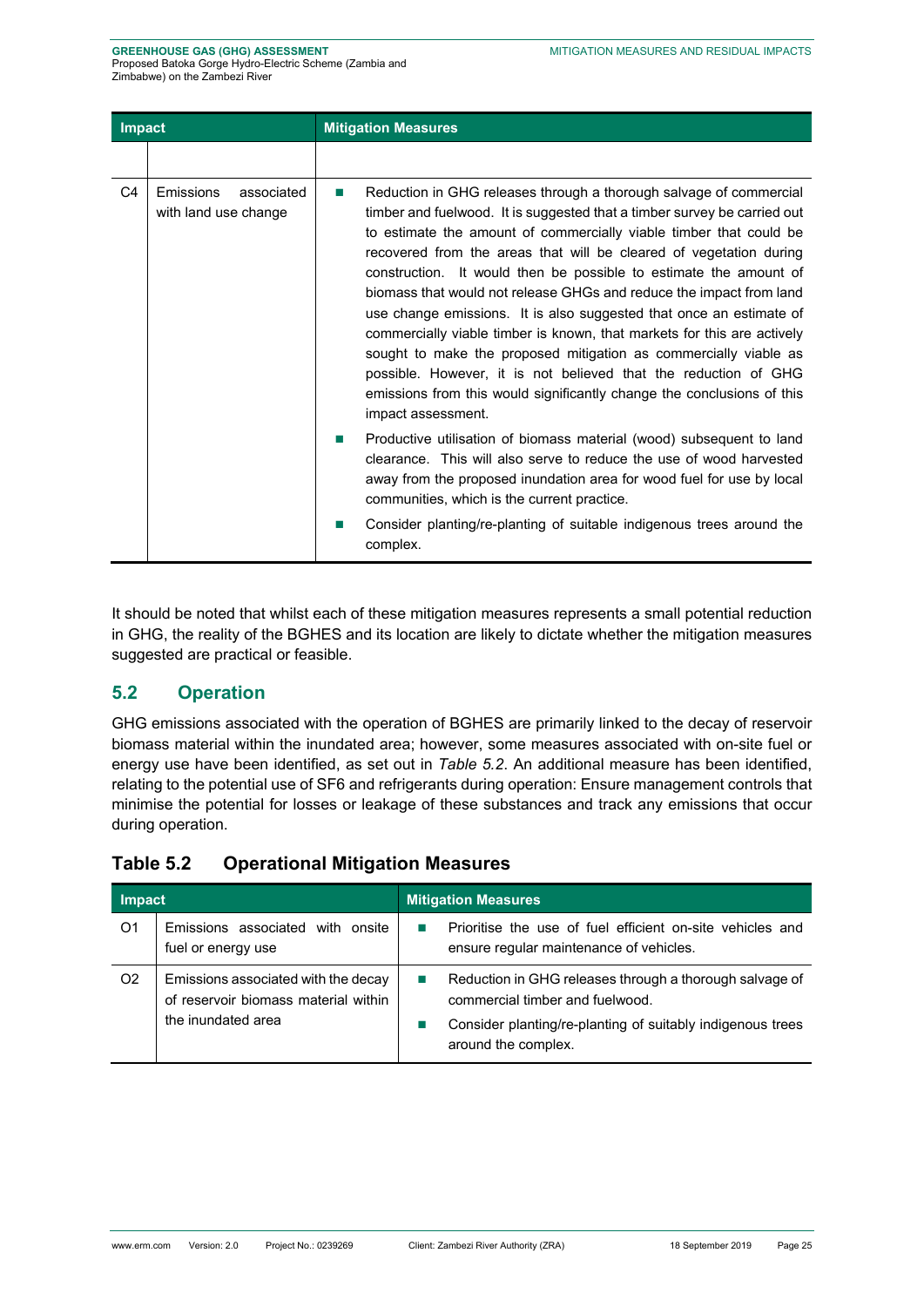# **5.3 Residual Impacts**

Table 5.3 identifies the residual impact significance ratings for both the construction and operation impacts. It should be noted that whilst improvements/reductions in GHG emissions can be achieved through identified mitigation measures, the emission sources identified cannot be completely removed from BGHES construction and operation activities, and therefore residual emissions will remain (likely falling within the identified significance category). Further in depth quantification of residual emissions would require a more detailed understanding of construction and operational activities alongside likely adoption of mitigation.

# **Table 5.3 Residual Impact Assessment Rating**

| <b>Impact</b>  |                                                                                                                         | <b>Magnitude</b><br>Rating (post-<br>mitigation) | Likelihood | <b>Significance</b><br>(post-<br>mitigation) |
|----------------|-------------------------------------------------------------------------------------------------------------------------|--------------------------------------------------|------------|----------------------------------------------|
| C1             | Annual emissions associated with transport of<br>raw materials                                                          | Low                                              | Likely     | <b>Minor</b>                                 |
| C2/C3          | Annual missions associated with excavation<br>and construction activity                                                 | Low                                              | Likely     | <b>Minor</b>                                 |
| C4             | Emissions associated with land use change $(1)$                                                                         | Medium-Low to<br>Medium-High                     | Likely     | <b>Major</b>                                 |
| O <sub>1</sub> | Emissions associated with the<br>decav of<br><b>biomass</b><br>the<br>material<br>within<br>reservoir<br>inundated area | Medium-Low                                       | Likely     | <b>Major</b>                                 |
| O <sub>2</sub> | Emissions associated with onsite fuel or<br>energy use (O&M transport and Operational<br>Activity)                      | Low                                              | Likely     | <b>Minor</b>                                 |

Note: For further information detailing the methodological approach for the calculation of magnitude ratings refer to *Section 3*. These Tables present the magnitude scale categories for the BGHES wide GHG emissions and is in line with the EBRD GHG Emissions Reporting Categories.

 $<sup>(1)</sup>$  Whether considering land use change emissions occurring within year 1 of construction only or split to provide an average</sup> annual emissions across the 7 year constriction period.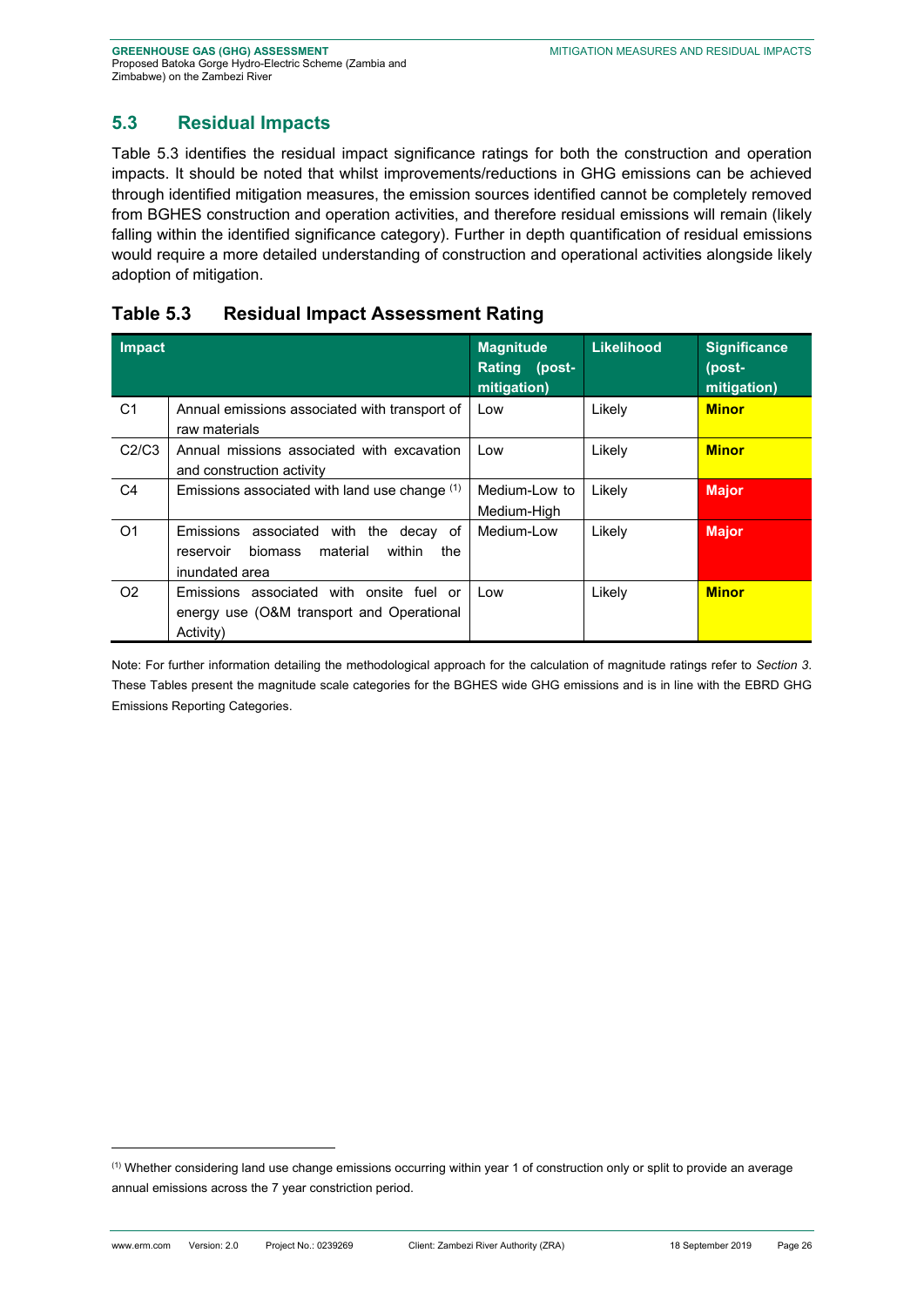# **APPENDIX A OVERVIEW OF EMISSION CALCULATION SHEETS**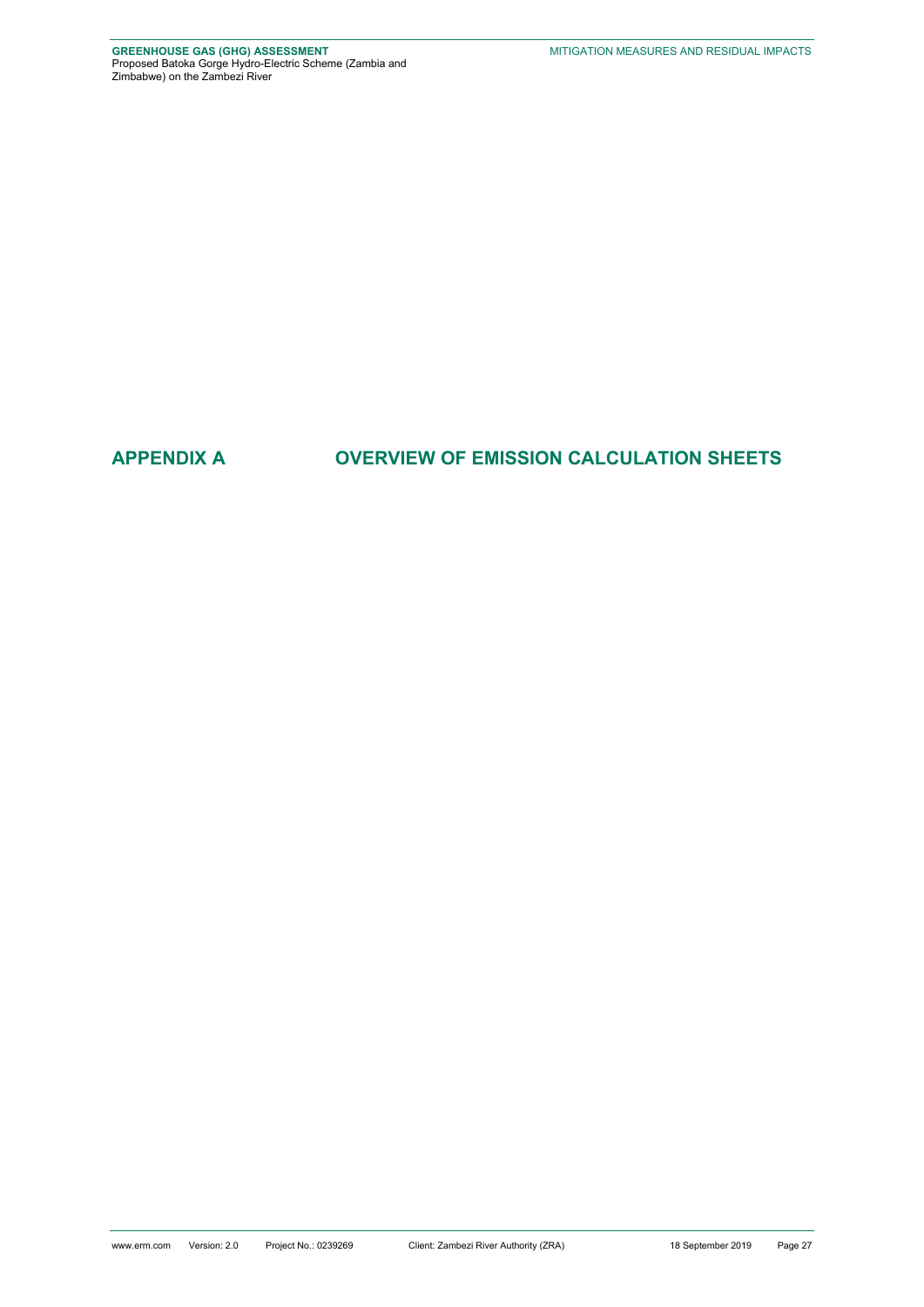#### **GHG Assessment of BGHES**

#### *Scope*

For compatibility with the IFC standards and Equator Principles, a Greenhouse Gas (GHG) GHG emissions assessment of the BGHES Project will be carried out using established methods and principles and will:

- be carried out in conformity with the IFC Performance Standard 3 on Resource Efficiency and Pollution Prevention, and will follow internationally recognised methodologies and good practice (as provided by the IPCC, other international organisations, and any Zimbabwe/Zambia Governmental requirements);

- include a quantification of direct emissions from the construction and operation of the proposed Project, as well as any indirect emissions associated with the off-site production of energy used by the Project;

- use and present a robust, clear and defendable methodology;

- consider the magnitude of annual Project GHG emissions within the context of IFC Guidelines thresholds and Zimbabwe/Zambia's national GHG emissions;

- consider technically and financially feasible options for the reduction of GHG emissions in summary form.

#### *Assessment Results*

| <b>Construction Emissions</b>                        | Year  | <b>Materials Transport</b> | <b>Excavation Transport</b> | <b>Construction Activity</b> | Land Use Change Total |         |
|------------------------------------------------------|-------|----------------------------|-----------------------------|------------------------------|-----------------------|---------|
| (t CO2e)                                             |       | 57.87                      |                             | 3424                         | 461835                | 465,317 |
|                                                      |       | 57.87                      |                             | 3424                         |                       | 3,482   |
|                                                      |       | 57.87                      |                             | 3424                         |                       | 3,482   |
|                                                      |       | 57.87                      |                             | 3424                         |                       | 3,482   |
|                                                      |       | 57.87                      |                             | 3424                         |                       | 3,482   |
|                                                      |       | 57.87                      |                             | 3424                         |                       | 3,482   |
|                                                      |       | 57.87                      |                             | 3424                         |                       | 3,482   |
| <b>Total Construction (years 1-7)</b>                |       | 405.10                     | 0.0                         | 23,970                       | 461.835               | 486,210 |
| <b>Total Annual emissions (equal distribution)</b>   | 57.87 | 0.00                       | 3,424                       | 65,976                       | 69,459                |         |
| Total Annual emissions (100% LUC emissions in yr. 1) |       | 57.87                      | 0.00                        | 3,424                        | 461.835               | 465,317 |

| <b>Operational Emissions</b> | Year | O & M Transport | <b>Operational Activity</b> | <b>Reservoir Emissions</b> | <b>Total</b> |
|------------------------------|------|-----------------|-----------------------------|----------------------------|--------------|
| (t CO2e)                     |      | 0.39            | 0.40                        | 48,702                     | 48,703       |
|                              |      | 0.39            | 0.40                        | 42,713                     | 42,714       |
|                              | 3    | 0.39            | 0.40                        | 35,684                     | 35,684       |
|                              | 4    | 0.39            | 0.40                        | 29,806                     | 29,807       |
|                              |      | 0.39            | 0.40                        | 24,897                     | 24,898       |
|                              | 6    | 0.39            | 0.40                        | 20,796                     | 20,796       |
|                              |      | 0.39            | 0.40                        | 17,370                     | 17,371       |
|                              | 8    | 0.39            | 0.40                        | 14,509                     | 14,509       |
|                              | q    | 0.39            | 0.40                        | 12,119                     | 12,119       |
|                              | 10   | 0.39            | 0.40                        | 10,122                     | 10,123       |
|                              | 25   | 0.39            | 0.40                        | 680                        | 681          |
| Total years 1 to 25          |      | 9.75            | 10.00                       | 304,594                    | 304,614      |
|                              | %    | 0.00320077      | 0.003282841                 | 99.99351639                | 100 %        |
| Average annual emissions     |      | 0.39            | 0.4                         | 12.183.8                   | 12184.5664   |

*Context: Total life cycle emissions over 50 years dam lifetime*

| 10.046              |                                                                                                                                         |                                 |  |  |
|---------------------|-----------------------------------------------------------------------------------------------------------------------------------------|---------------------------------|--|--|
| 502,300             |                                                                                                                                         | tCO2e per GWh<br>(dam lifetime) |  |  |
|                     | 24.375                                                                                                                                  | 0.05                            |  |  |
|                     | 461.835                                                                                                                                 | 0.92                            |  |  |
|                     | 71                                                                                                                                      | 0.00014                         |  |  |
|                     | 304.594                                                                                                                                 | 0.61                            |  |  |
| Total tCO2e per GWh |                                                                                                                                         |                                 |  |  |
|                     | Total construction emissions (tCO2e)<br>Total operational emission - excluding decay (tC<br>Total decay emissions over 25 years (tCO2e) | 2                               |  |  |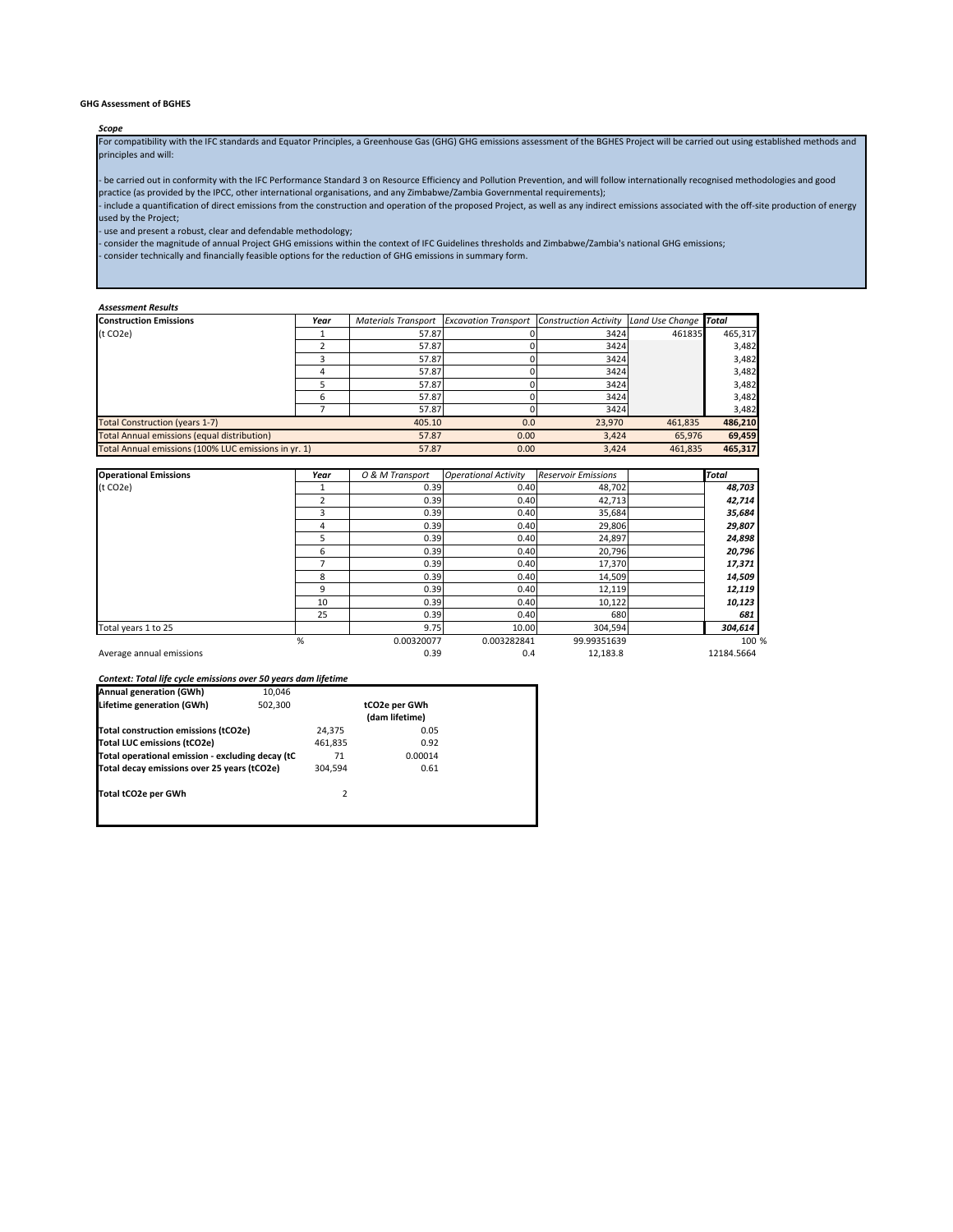| CONSTRUCTION ACTIVITY DATA                                                                          |                      |                        |                  |                                      |                     |                                                     |                                                                                                                                                                                                                            |
|-----------------------------------------------------------------------------------------------------|----------------------|------------------------|------------------|--------------------------------------|---------------------|-----------------------------------------------------|----------------------------------------------------------------------------------------------------------------------------------------------------------------------------------------------------------------------------|
| <b>Name</b>                                                                                         | Value                |                        |                  | Unit                                 | <b>Fuel Type</b>    | Source                                              | <b>Notes</b>                                                                                                                                                                                                               |
|                                                                                                     | Year 1               | Year <sub>2</sub>      | Year 3           |                                      |                     |                                                     |                                                                                                                                                                                                                            |
| <b>Construction Phase</b>                                                                           |                      |                        |                  |                                      |                     |                                                     |                                                                                                                                                                                                                            |
| <b>Materials Transport</b><br>Dam, transmission lines and road: Aggregate                           |                      |                        |                  | tonnes                               |                     |                                                     | Aggregate assumed to be taken from excavation volume                                                                                                                                                                       |
| Dam and associated generation areas: Cement                                                         | 65143                |                        |                  | tonnes                               |                     |                                                     | The main bulk of cement is in the dam which has a volume 3,800,000 with a cement content of 120kg/m^3 which                                                                                                                |
| Dam and associated generation areas: Reinforcing Steel                                              | 8571                 |                        |                  | tonnes                               |                     |                                                     | equates approximately to 456,000 tonnes. Assumed that this total volume will be split across the 7 year<br>The current estimation for Steel is approximately 60,000 tonnes, excluding generators and other equipment.      |
| Transmission lines: Steel Lattice towers                                                            | 1517                 |                        |                  | tonnes                               |                     | Ratio of kV plus 50%                                | .<br>Accumed that thic total volume will he colit acrocc the 7 vear conctruction neriod<br>Total steel lattice towers 487                                                                                                  |
| Transmission lines: cement (for concrete slab)                                                      | 150                  |                        |                  | tonnes                               |                     |                                                     | Accumed mace of steel in a single tower is 21 ROOkg<br>The foundation pad is constituted by a slab of reinforced concrete, located on the bottom of the trench to a depth                                                  |
|                                                                                                     |                      |                        |                  |                                      |                     |                                                     | of between 2-3m below ground level, according to the tower type. A chimney will be positioned                                                                                                                              |
| Road: Construction material                                                                         | 67168                |                        |                  | tonnes                               |                     |                                                     | TOTAL road construction material = 276,575m3 (see raw data below)                                                                                                                                                          |
| Quarry: additional aggregate source                                                                 |                      |                        |                  |                                      |                     |                                                     | Accumed that the average dencity of the conctruction material ic 1700 kg/m <sup>3</sup><br>EXCLUDED AS QUARRY MAY NOT BE USED FOR AGGREGATE AND NO DATA AVAILABLE                                                          |
| Project township construction materials                                                             |                      |                        |                  |                                      |                     |                                                     | EXCLUDED S NO DATA WAS AVAILABLE ABOUT THE PROJECT TOWNSHIPS                                                                                                                                                               |
| Project township goods deliveries<br><b>Generation Equipment</b>                                    |                      |                        |                  |                                      |                     |                                                     | EXCLUDED S NO DATA WAS AVAILABLE ABOUT THE PROJECT TOWNSHIPS<br><b>UNKNOWN</b>                                                                                                                                             |
| Cons. material transport distance (one way)                                                         | 40                   |                        |                  | km                                   |                     |                                                     | No data available on source of construction materials. For the purpose of the calculations, it has been assumed                                                                                                            |
|                                                                                                     |                      |                        |                  |                                      |                     |                                                     | that ALL materials are transported in from the nearest Township, Livingstone, located approximately 40km to the<br>west. Distance from Livingstone to Batoka has therefore been assumed to be 80km (round trip). It should |
|                                                                                                     |                      |                        |                  |                                      |                     |                                                     | however be noted that the roads have not yet been constructed and therefore actual distance data is was not                                                                                                                |
|                                                                                                     |                      |                        |                  |                                      |                     |                                                     | available at the time of completing these calculations.                                                                                                                                                                    |
| Cons material vehicle - capacity                                                                    | 44                   |                        |                  | tonnes                               |                     | https://www.gov.uk/gov<br>ernment/publications/gu   | Assumed maximum (100%) load within HGV is 44 tonnes. However, capacity figure assumes 50% laden for all 'full<br>leg' journeys, plus 0% laden for return 'empty leg' journeys).                                            |
|                                                                                                     |                      |                        |                  |                                      |                     | le-to-lorry-types-and-                              | https://assets.publishing.service.gov.uk/government/uploads/system/uploads/attachment_data/file/211948/sim                                                                                                                 |
|                                                                                                     |                      |                        |                  |                                      |                     | <u>veights</u>                                      | plified-guide-to-lorry-types-and-weights.pdf                                                                                                                                                                               |
| Cons. Material vehicle - number of journeys (full leg)                                              | 6,479.5              |                        |                  | Number of<br>vehicle                 |                     |                                                     | Capacity figure assumes 50% laden for all 'full leg' NB *2 in calculation accounts for the assumption that each 'full<br>leg' journey will be at an average 50% laden.                                                     |
|                                                                                                     |                      |                        |                  | journeys                             |                     |                                                     |                                                                                                                                                                                                                            |
| Cons. Material vehicle - number of journeys (empty leg)                                             | 6,479.5              |                        |                  | Number of<br>vehicle                 |                     |                                                     | Number of 'emply leg' journeys assumed to match the number of 'full leg' journeys.                                                                                                                                         |
|                                                                                                     |                      |                        |                  | journeys                             |                     |                                                     |                                                                                                                                                                                                                            |
| Cons. Material vehicle - total distance (full leg)                                                  | 259,181.0            |                        |                  | km                                   |                     | 6,47,                                               | Calculated by multiplying the estimated number of journeys by estimated length of a (one way) journey.                                                                                                                     |
| Cons. Material vehicle - total distance (empty leg)<br>HGV Articulated (>33t) - 50% laden           | 259,181.0<br>0.89125 |                        |                  | km<br>kg CO2e / km                   |                     | <b>UK Government GHG</b>                            | Toal distance of 'empty leg' journeys assumed to match the total distance of 'full leg' journeys.<br>In absence of actual data around construction logistics, it has been assumed that deliveries to the BGHES will be     |
|                                                                                                     |                      |                        |                  |                                      |                     | Conversion Factors for                              | made by Articulated HGV (>33t) and assumed that the actual vehicle capacity will be 44 tonnes at 100% load                                                                                                                 |
| HGV Articulated (>33t) - 0% laden                                                                   | 0.67174              |                        |                  | kg CO2e / km                         |                     | <b>UK Government GHG</b>                            | (therefore 22 tonnes at the assumed 50% laden level).                                                                                                                                                                      |
|                                                                                                     |                      |                        |                  |                                      |                     | Conversion Factors for<br>Company Reporting 2018    |                                                                                                                                                                                                                            |
|                                                                                                     |                      |                        |                  |                                      |                     | (version 1.01)                                      |                                                                                                                                                                                                                            |
| CO2e of Cons. Material vehicle - total distance (full leg)                                          | 231.0                |                        |                  | tonnes CO2e                          |                     |                                                     |                                                                                                                                                                                                                            |
| CO2e of Cons. Material vehicle - total distance (empty leg)<br><b>Materials Transport Emissions</b> | 174.1                | Breakdown of emissions |                  | tonnes CO2e                          |                     |                                                     |                                                                                                                                                                                                                            |
| Total construction materials transport                                                              | 405.10               | over time not known    |                  | CO <sub>2e</sub>                     |                     |                                                     | Does not allow for vehicle movements associated with construction of the project townships as NO DATA<br>Does not allow for vehicle idling time which may be substantial                                                   |
| <b>Assumed Annual emissions</b>                                                                     | 57.9                 |                        |                  | CO <sub>2</sub> e                    |                     |                                                     | Does not allow for long distance haulage of hydro generation plant or other non-bulk items                                                                                                                                 |
| <b>Excavation Transport</b>                                                                         |                      |                        |                  |                                      |                     |                                                     |                                                                                                                                                                                                                            |
| <b>Excavated material</b>                                                                           |                      |                        |                  |                                      |                     |                                                     | Assumed that the excavated material will be used as aggregate within the concrete (mixed up at the batching                                                                                                                |
|                                                                                                     |                      |                        |                  |                                      |                     |                                                     | plant). If required, additional aggregate will be sourced from the site quarry (to be confirmed). Excavated material                                                                                                       |
|                                                                                                     |                      |                        |                  |                                      |                     |                                                     | will also be used along the transmission line and new roads.                                                                                                                                                               |
| <b>Excavation Transport Emissions</b>                                                               |                      | Breakdown of emissions |                  |                                      |                     |                                                     |                                                                                                                                                                                                                            |
| <b>Excavation vehicles</b>                                                                          |                      | over time not known    |                  | CO <sub>2e</sub><br>CO <sub>2e</sub> |                     |                                                     |                                                                                                                                                                                                                            |
| <b>On-Site Construction Activity</b>                                                                |                      |                        |                  |                                      |                     |                                                     |                                                                                                                                                                                                                            |
| Fuel Use for construction machinery, and on-site power generation                                   | 1,274,000            | 1,274,000              | 1,274,000 litres |                                      | 100% mineral diesel |                                                     | Information from SP "Based on information from similar project we estimate at least 3,500 litres per day".                                                                                                                 |
| (including for project townships).                                                                  |                      |                        |                  |                                      |                     |                                                     | Assuming a 364 day working year (7 day working week). Assumed that this estimated consumption rate will<br>continue across the 7 year construction period.                                                                 |
| Diesel - 100% mineral diesel                                                                        | 2.69                 |                        |                  | kg CO2e/litre                        |                     |                                                     | UK Government GHG Conversion Factors for Company Reporting 2018 (version 1.01)                                                                                                                                             |
| Grid electricity use                                                                                |                      |                        |                  | kWh                                  |                     |                                                     | No connection to the grid during construction                                                                                                                                                                              |
| <b>Construction Activity Emissions</b>                                                              |                      |                        |                  |                                      |                     |                                                     |                                                                                                                                                                                                                            |
| Machinery and on-site power generation                                                              | 3,424                | 3,424                  | 3,424            | CO <sub>2</sub> e                    |                     |                                                     | Even if this was five times wrong, effect is not great                                                                                                                                                                     |
| <b>Grid electricity</b>                                                                             |                      |                        |                  | CO <sub>2</sub> e                    |                     |                                                     |                                                                                                                                                                                                                            |
| <b>Land Use Change</b><br>Total land area changed by transmission lines                             | 0.44                 |                        |                  | ha                                   |                     |                                                     | Transmission lines 487 tower pads, each 9m2 (3mx3m) Total 4,393m2                                                                                                                                                          |
| Total land area changed by roads                                                                    | 178                  |                        |                  | ha                                   |                     |                                                     | Roads total 1,780,000m2 (as set out below)                                                                                                                                                                                 |
|                                                                                                     |                      |                        |                  |                                      |                     |                                                     | Main roads (including new and upgrade): 1,365,000m2 (105,000m x 13m)<br>Staff township roads: 250,000m2 (25,000m x 10m)                                                                                                    |
|                                                                                                     |                      |                        |                  |                                      |                     |                                                     | Service roads: 130,000m2 (26,000m x 5m)                                                                                                                                                                                    |
|                                                                                                     |                      |                        |                  |                                      |                     |                                                     | Site roads: 35,000m2 (7,000m x 5m)                                                                                                                                                                                         |
| Total land area changed by project townships                                                        | 420                  |                        |                  | ha                                   |                     |                                                     | North side BGHES (Zambia) - Project township estimated area 210 ha<br>South side BGHES (Zimbabwe) - Project township estimated area unknown, therefore assumed to be 210 as per                                            |
|                                                                                                     |                      |                        |                  |                                      |                     |                                                     | the north side.                                                                                                                                                                                                            |
| Total land area changed by impoundment area                                                         | 2200                 |                        |                  | ha                                   |                     |                                                     | Impoundment area 22km2                                                                                                                                                                                                     |
| Total land area changed by surface power plants, switch yards and<br>batching areas                 | 0.3                  |                        |                  |                                      |                     |                                                     | Data not available. Assumed to be 3,000m2                                                                                                                                                                                  |
| Total land area changed by quarry                                                                   |                      |                        |                  |                                      |                     |                                                     | Excluded as creation of the quarry is not certain and will depend on the quality of aggregate taken from the dam                                                                                                           |
|                                                                                                     |                      |                        |                  |                                      |                     |                                                     | excavation area.                                                                                                                                                                                                           |
| TOTAL land area changed by development                                                              | 2799                 |                        |                  | ha                                   |                     | From Rachel Melbourne re<br>Habitats Assessment - a |                                                                                                                                                                                                                            |
|                                                                                                     |                      |                        |                  |                                      |                     | number of land use                                  |                                                                                                                                                                                                                            |
| Agriculture Land                                                                                    |                      |                        |                  | ha                                   |                     | categories are identified                           | 4383                                                                                                                                                                                                                       |
| <b>Built environment</b>                                                                            |                      |                        |                  | ha                                   |                     |                                                     |                                                                                                                                                                                                                            |
| <b>Hillslope Forest</b>                                                                             |                      |                        |                  | ha                                   |                     |                                                     |                                                                                                                                                                                                                            |
| <b>Riparian Forest</b><br>Secondary habitat                                                         |                      |                        |                  | ha<br>ha                             |                     |                                                     |                                                                                                                                                                                                                            |
| Water environment                                                                                   |                      |                        |                  | ha                                   |                     |                                                     |                                                                                                                                                                                                                            |
| <b>Wooded Grassland</b><br><b>Land Use Change Emissions</b>                                         | 2799                 |                        |                  | ha                                   |                     |                                                     |                                                                                                                                                                                                                            |
| All land use types                                                                                  | 461,835              |                        |                  | CO <sub>2</sub> e                    |                     | One-off maximum change                              |                                                                                                                                                                                                                            |
|                                                                                                     |                      |                        |                  |                                      |                     |                                                     |                                                                                                                                                                                                                            |
|                                                                                                     |                      |                        |                  |                                      |                     |                                                     |                                                                                                                                                                                                                            |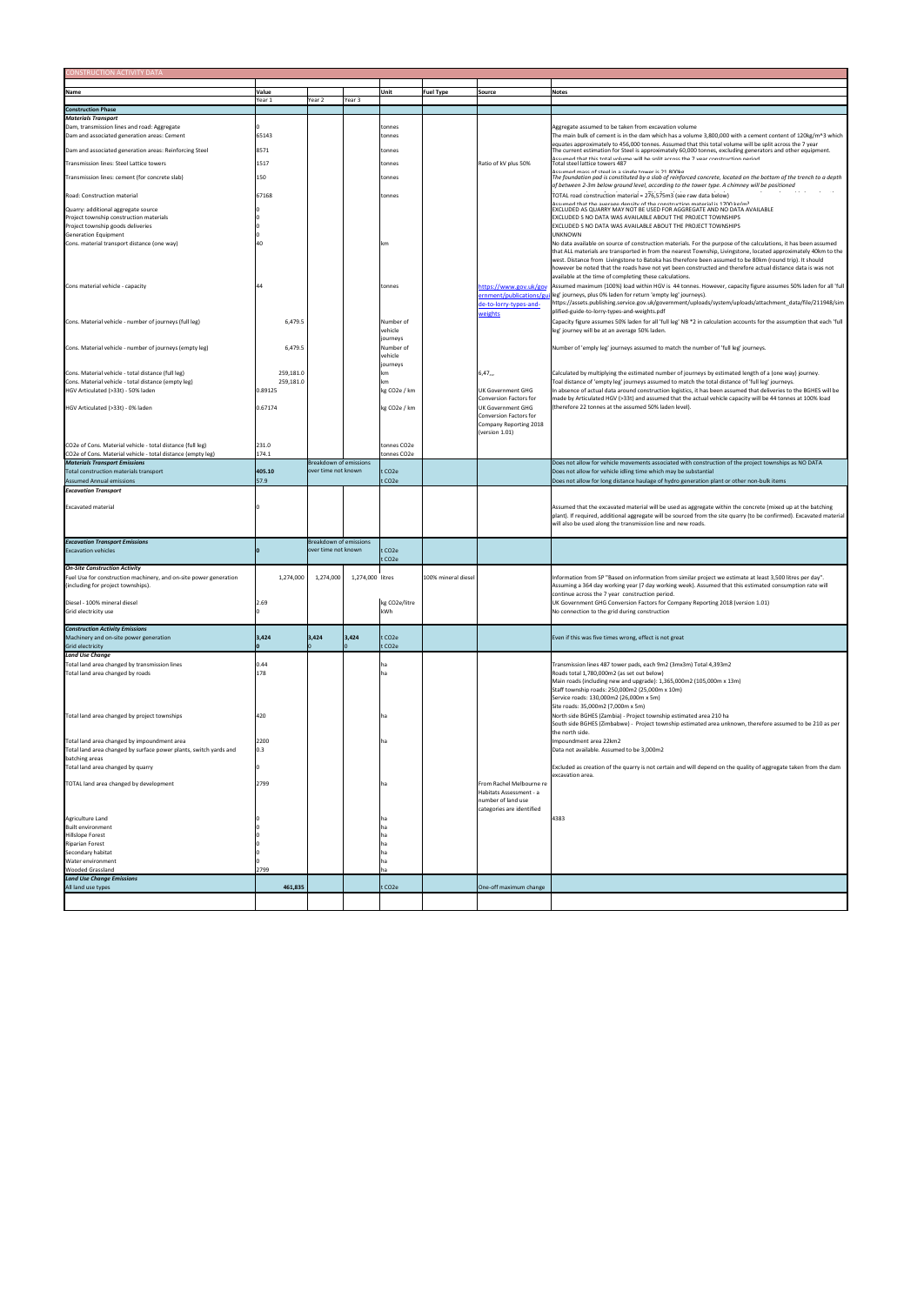| <b>OPERATION ACTIVITY DATA</b>             |              |              |              |                  |                               |                                                                                      |                                                                                                                                                                                                                                                                                                                                                                                                                            |  |  |
|--------------------------------------------|--------------|--------------|--------------|------------------|-------------------------------|--------------------------------------------------------------------------------------|----------------------------------------------------------------------------------------------------------------------------------------------------------------------------------------------------------------------------------------------------------------------------------------------------------------------------------------------------------------------------------------------------------------------------|--|--|
|                                            |              |              |              |                  |                               |                                                                                      |                                                                                                                                                                                                                                                                                                                                                                                                                            |  |  |
| Name                                       | Value        |              |              | Unit             | <b>Fuel Type</b>              | Source                                                                               | <b>Notes</b>                                                                                                                                                                                                                                                                                                                                                                                                               |  |  |
|                                            | Year X       | Year Y       | Year Z       |                  |                               |                                                                                      |                                                                                                                                                                                                                                                                                                                                                                                                                            |  |  |
| <b>Annual Generation</b>                   | 10,046       |              |              | GWh              |                               | Annual                                                                               | SP data "On the base of the updated analysis carry out by SP Annual energy                                                                                                                                                                                                                                                                                                                                                 |  |  |
|                                            |              |              |              |                  |                               |                                                                                      | production is equal to 10'046 GWh/years"                                                                                                                                                                                                                                                                                                                                                                                   |  |  |
| Project lifetime generation                | 502,300      |              |              | GWh              |                               | Total                                                                                |                                                                                                                                                                                                                                                                                                                                                                                                                            |  |  |
| <b>Operation Phase</b>                     |              |              |              |                  |                               |                                                                                      |                                                                                                                                                                                                                                                                                                                                                                                                                            |  |  |
| O & M Transport                            |              |              |              |                  |                               |                                                                                      |                                                                                                                                                                                                                                                                                                                                                                                                                            |  |  |
|                                            |              |              |              |                  |                               |                                                                                      |                                                                                                                                                                                                                                                                                                                                                                                                                            |  |  |
| O & M transport distance                   | 10           |              |              | km               |                               | Assumed                                                                              | Operational distance (average one-way journey length) is assumed to include<br>journeys within the BGHES site boundary and not shuttling between BGHES and<br>Livingstone/othertownships, as was the case within the Construction phase<br>distance assumptions. Average Operational phase distances are liklely to be<br>lower and, with no data available, it has been assumed that these will be an<br>average of 10km. |  |  |
|                                            |              |              |              | km               |                               |                                                                                      |                                                                                                                                                                                                                                                                                                                                                                                                                            |  |  |
|                                            |              |              |              |                  |                               |                                                                                      |                                                                                                                                                                                                                                                                                                                                                                                                                            |  |  |
| O & M vehicle - journeys                   | 75           |              |              | journeys         |                               | Assumed                                                                              | Assumed to be 75 journeys per month, based on operational data form a<br>previous HES ESIA. 75 journeys equates to between 1 and 2 (1.44) journeys per<br>week.                                                                                                                                                                                                                                                            |  |  |
|                                            |              |              |              |                  |                               |                                                                                      |                                                                                                                                                                                                                                                                                                                                                                                                                            |  |  |
|                                            |              |              |              |                  |                               |                                                                                      |                                                                                                                                                                                                                                                                                                                                                                                                                            |  |  |
| O & M vehicle total distance travelled     | 1500         |              |              | km               |                               |                                                                                      | Average distance (one way) multiplied by estimated number of journeys. Total<br>multiplied by 2 to account for return journeys.                                                                                                                                                                                                                                                                                            |  |  |
| Vans Average (up to 3.5 tonnes)            | 0.2568       |              |              | kg CO2e/km       |                               | UK Government GHG Conversion<br>Factors for Company Reporting 2018<br>(version 1.01) | O&M vehicle assumed to be a van (up to 3.5 tonnes)                                                                                                                                                                                                                                                                                                                                                                         |  |  |
|                                            |              |              |              |                  |                               |                                                                                      |                                                                                                                                                                                                                                                                                                                                                                                                                            |  |  |
| <b>O &amp; M Transport Emissions</b>       |              |              |              |                  |                               |                                                                                      |                                                                                                                                                                                                                                                                                                                                                                                                                            |  |  |
| O & M vehicle I                            | 0.39         |              |              | CO <sub>2e</sub> |                               |                                                                                      |                                                                                                                                                                                                                                                                                                                                                                                                                            |  |  |
| <b>On-Site Operation Activity</b>          |              |              |              |                  |                               |                                                                                      |                                                                                                                                                                                                                                                                                                                                                                                                                            |  |  |
| Fuel Use for machinery                     | 100          |              |              | litres           | 100% mineral diesel           | Assumed                                                                              |                                                                                                                                                                                                                                                                                                                                                                                                                            |  |  |
| Fuel use for on-site power generation      | 50           |              |              | litres           | 100% mineral diesel           | Assumed                                                                              |                                                                                                                                                                                                                                                                                                                                                                                                                            |  |  |
| Grid electricity use                       | $\Omega$     |              |              |                  |                               | Assumed                                                                              | It is understood that any electricity consumption will be taken from the BGHES<br>generated output, which is renewable and therefore has zero associated GHG<br>emissions.                                                                                                                                                                                                                                                 |  |  |
| Diesel - 100% mineral diesel               | 2.68779      |              |              | kg CO2e/litre    |                               | UK Government GHG Conversion<br>Factors for Company Reporting 2018<br>(version 1.01) |                                                                                                                                                                                                                                                                                                                                                                                                                            |  |  |
| <b>Operation Activity Emissions</b>        |              |              |              |                  |                               |                                                                                      |                                                                                                                                                                                                                                                                                                                                                                                                                            |  |  |
| Machinery                                  | 0.27         |              |              | CO <sub>2e</sub> |                               |                                                                                      |                                                                                                                                                                                                                                                                                                                                                                                                                            |  |  |
| Power generation                           | 0.13         |              |              | CO <sub>2e</sub> |                               |                                                                                      |                                                                                                                                                                                                                                                                                                                                                                                                                            |  |  |
| <b>Grid electricity</b>                    | 0.00         |              |              | CO <sub>2e</sub> |                               |                                                                                      |                                                                                                                                                                                                                                                                                                                                                                                                                            |  |  |
| <b>Decay of Reservoir Biomass Material</b> |              |              |              |                  |                               |                                                                                      |                                                                                                                                                                                                                                                                                                                                                                                                                            |  |  |
| CO2 emissions                              |              |              |              | tCO2e            |                               |                                                                                      |                                                                                                                                                                                                                                                                                                                                                                                                                            |  |  |
| CH4 emission                               |              |              |              | tCO2e            |                               |                                                                                      |                                                                                                                                                                                                                                                                                                                                                                                                                            |  |  |
|                                            |              |              |              |                  |                               |                                                                                      |                                                                                                                                                                                                                                                                                                                                                                                                                            |  |  |
| Decay of reservoir biomass material        | $\mathbf{0}$ | $\mathbf{0}$ | $\mathbf{0}$ |                  | ALTERNATIVE CALCULATION SHEET |                                                                                      |                                                                                                                                                                                                                                                                                                                                                                                                                            |  |  |

The assessment of biochemically generated GHGs from the reservoir is recommended to follow a stepwise process to evaluate the supply of carbon stock and the reservoir's condition to create and release GHGs: 1. Does the reservoir have the capacity to create large carbon stock (amount of flooded organic matter, inflowing organic matter, and organic matter produced in the reservoir)? If the carbon stock is small, Global Warming (GWP) is likely negligible.

2. Does the reservoir have the capacity to convert the organic matter to GHGs and, if so, to what type? If the physical conditions disfavour decomposition of organic matter, and especially do not favour creation of CH4 and GWP is likely negligible.

3. Does the reservoir have the capacity to release the created GHGs into the atmosphere? If the pathways of CH4 and N2O to the atmosphere are few and if the physical conditions favour transformation of these to CO2 before emission, GWP is likely negligible.

In a reservoir, the flooded and inflowing carbon will thus be exported to the atmosphere, stored in the bed sediments, or transported further down the river system. These three processes occur in parallel in varying degree depending on the topographical, geological, and climatological conditions, and the biological configuration of the water body.